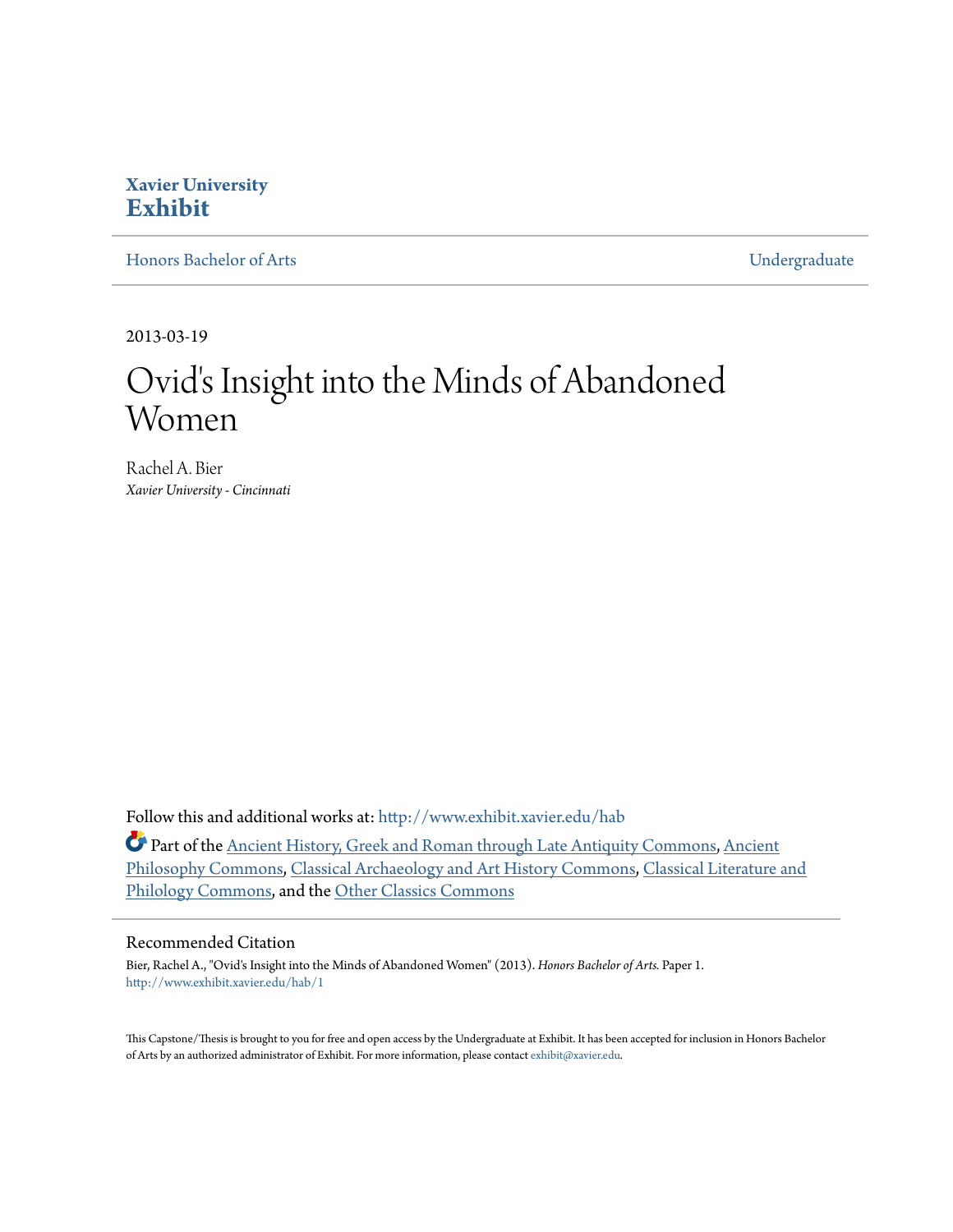Rachel Bier

Ovid's Insight into the Minds of Abandoned Women

Honors Bachelor of Arts Thesis

19 March 2013

Directed by: Dr. Rebecca Muich

Readers: Dr. Shannon Hogue Dr. Lynne Kvapil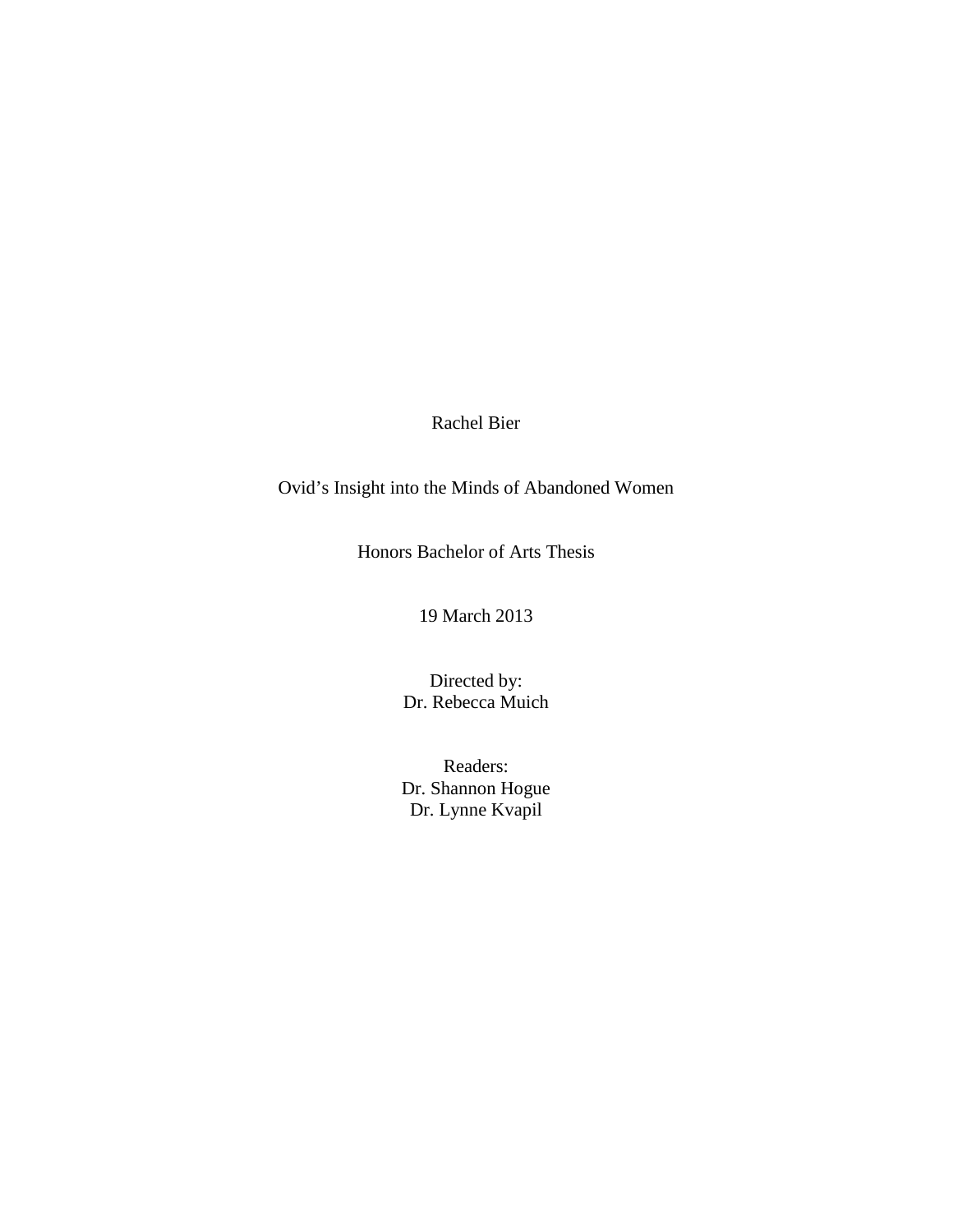#### Précis

Mythical heroines, such as Penelope of the *Odyssey*, often took minor roles in literature, ones in which their characters' complexities were not addressed. Ovid revived the heroines of tradition and gave them voices which expressed realistic feelings and thoughts in his *Heroides*. In these fictional letters to absent lovers, Ovid creates realistic characters, each of whom reacts to her abandonment with an insightful feminine voice. By examining the heroines' voices and the ways in which the *Heroides* differs from the literary tradition, and by considering the effects of the epistolary genre on the characters' voices, I argue that Ovid managed to create realistic, feminine personas to be the authors of his letters.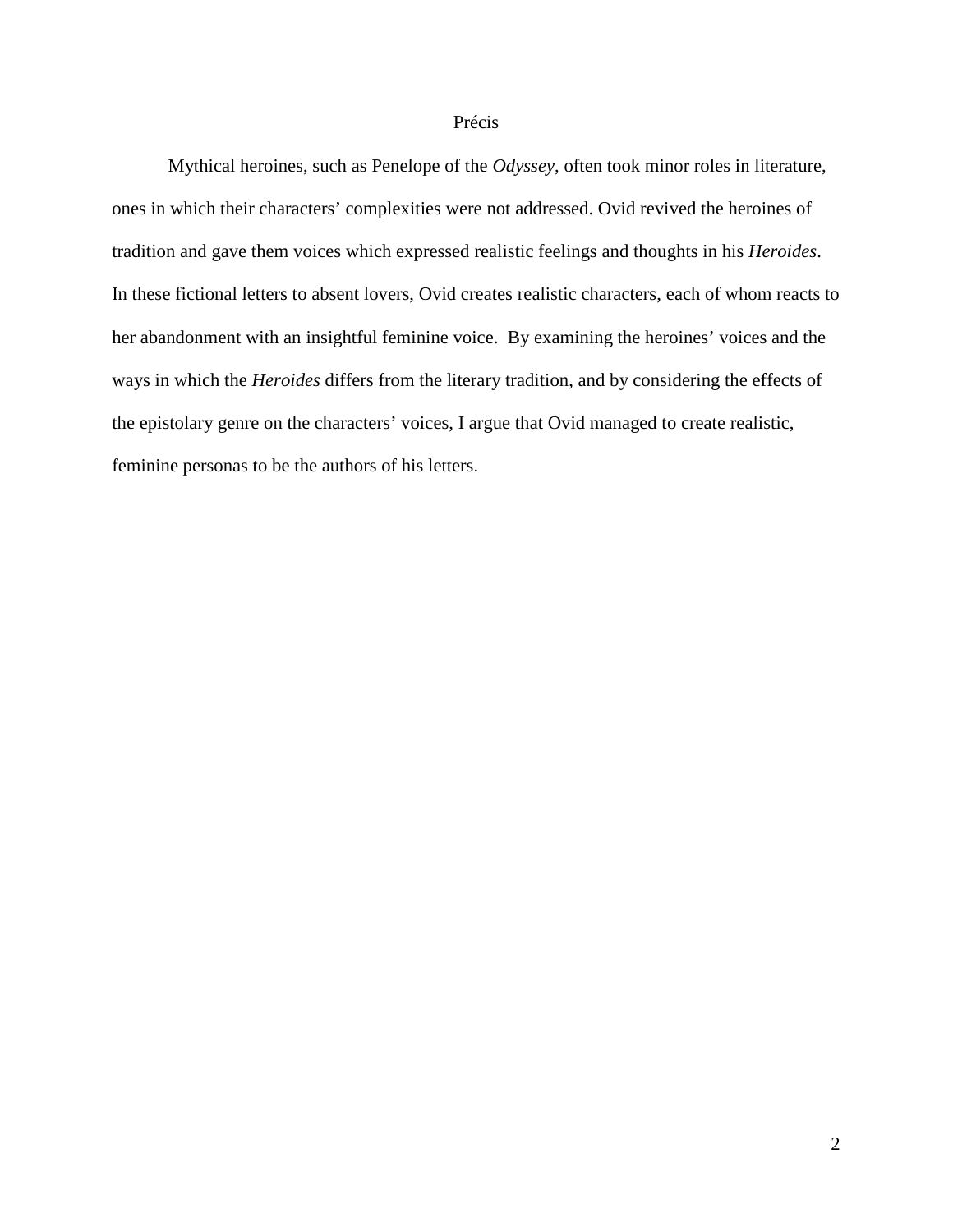#### Introduction

Heroines such as Penelope of the *Odyssey* and Dido of the *Aeneid* often took minor roles in ancient literature, ones in which their characters' emotions, fears, and thoughts were not addressed. Ovid revived the heroines of tradition and gave them voices which expressed realistic feelings and thoughts in his *Heroides*, a set of letters written by popular women of mythology to their husbands and lovers. In his *Heroides*, by examining well-known myths from an alternative viewpoint, Ovid creates honest, real characters who react to their abandonment with an insightful feminine voice. By using a realistic feminine voice, the credibility of which is strengthened by the format of the letter and Ovid's experience as a poet and outsider, Ovid became an innovator in the genre of love elegy.

Latin elegy was already a popular genre for writers before Ovid's time, but Ovid brought an originality and life to the genre by introducing a truly feminine voice to his heroines. Latin elegy itself introduced a new role for its female characters. Whereas a majority of women in established ancient genres were passive, submissive, and loyal characters, in Latin elegy women were often placed in an exalted, masterful role, one which was often given to men.<sup>[1](#page-3-0)</sup> This appreciation of women as active characters in their own right was somewhat counter-cultural for Augustan Rome, which generally appreciated women as domestic, obedient, and chaste daughters, wives, and mothers.<sup>[2](#page-3-1)</sup> This new attitude towards women in Roman poetry opened the door for Ovid not only to portray well-known mythological women in a new light, but also to give these women voices of their own by making them the authors of the letters.

The *Heroides* are even more significant as letters written by women because they are written by familiar women of popular myths. Penelope, Dido, Ariadne, Briseis, Medea, and

<span id="page-3-0"></span> $^{1}$  Hallett 1973:103.

<span id="page-3-1"></span><sup>2</sup> Hallett 1973:103,104.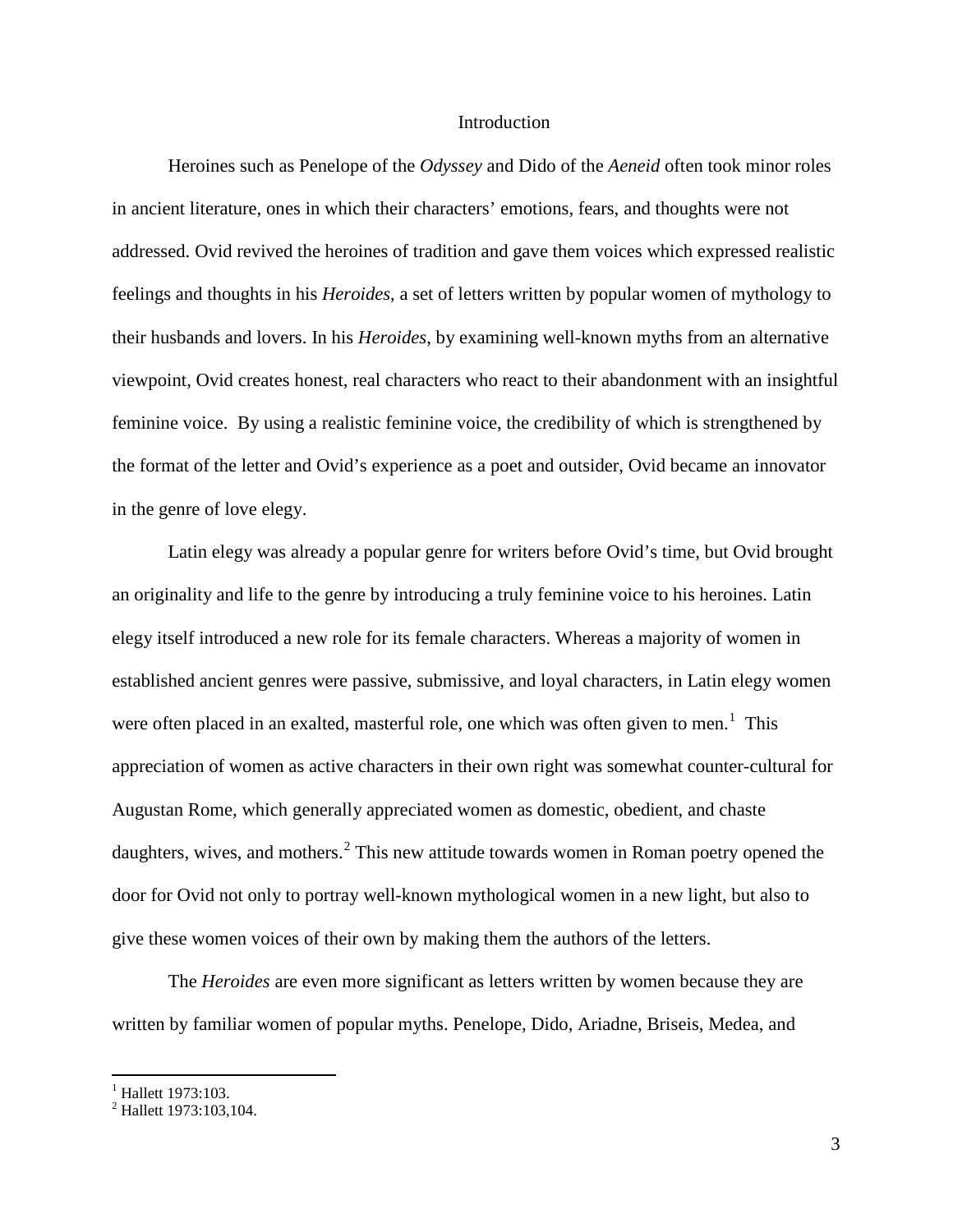more, all have a chance in the *Heroides* to tell their side of the story, to give an account of what they were feeling during the events with which Ovid's audience was already well-acquainted. Ovid retells several famous myths, such as the Trojan War, Aeneas' journey to Italy, and Theseus' departure from Naxos. Earlier literature, including the epics the *Odyssey* and the *Aeneid*, focuses on the men of the stories and only briefly glances over the women.<sup>[3](#page-4-0)</sup> When women are included in these stories, they are understood through the eyes of the heroes or the narrators and only described in a basic way. Ovid lets the women speak and think, and he gives all of his heroines plausible, feminine voices, which add an interiority to each of these characters. This insight into the mythical women's thoughts and reactions allows the readers of the *Heroides* finally to know the women of the myths and to understand their feelings, thoughts, and motives.

The question of how a male author affects the readers' interpretations and understandings of the women's voices of the *Heroides* has been answered in different ways. Some believe that the women's voices of the letters are shallow and unrealistic, while others believe that Ovid, even though he is a man, creates accurate, meaningful depictions of abandoned women.<sup>[4](#page-4-1)</sup> Through a thorough examination of a few of the most popular letters of the *Heroides*, including analyses of the heroines' voices and the ways in which they differ from the literary tradition, I argue not only that Ovid managed to create true, feminine personas to author the letters, but that he also was an innovator of Latin love elegy because of his use of a feminine voice which had the ability to speak freely through the letter.

<span id="page-4-0"></span> $3$  Mack 1988:19.

<span id="page-4-1"></span> $4$  Lindheim 2003:8.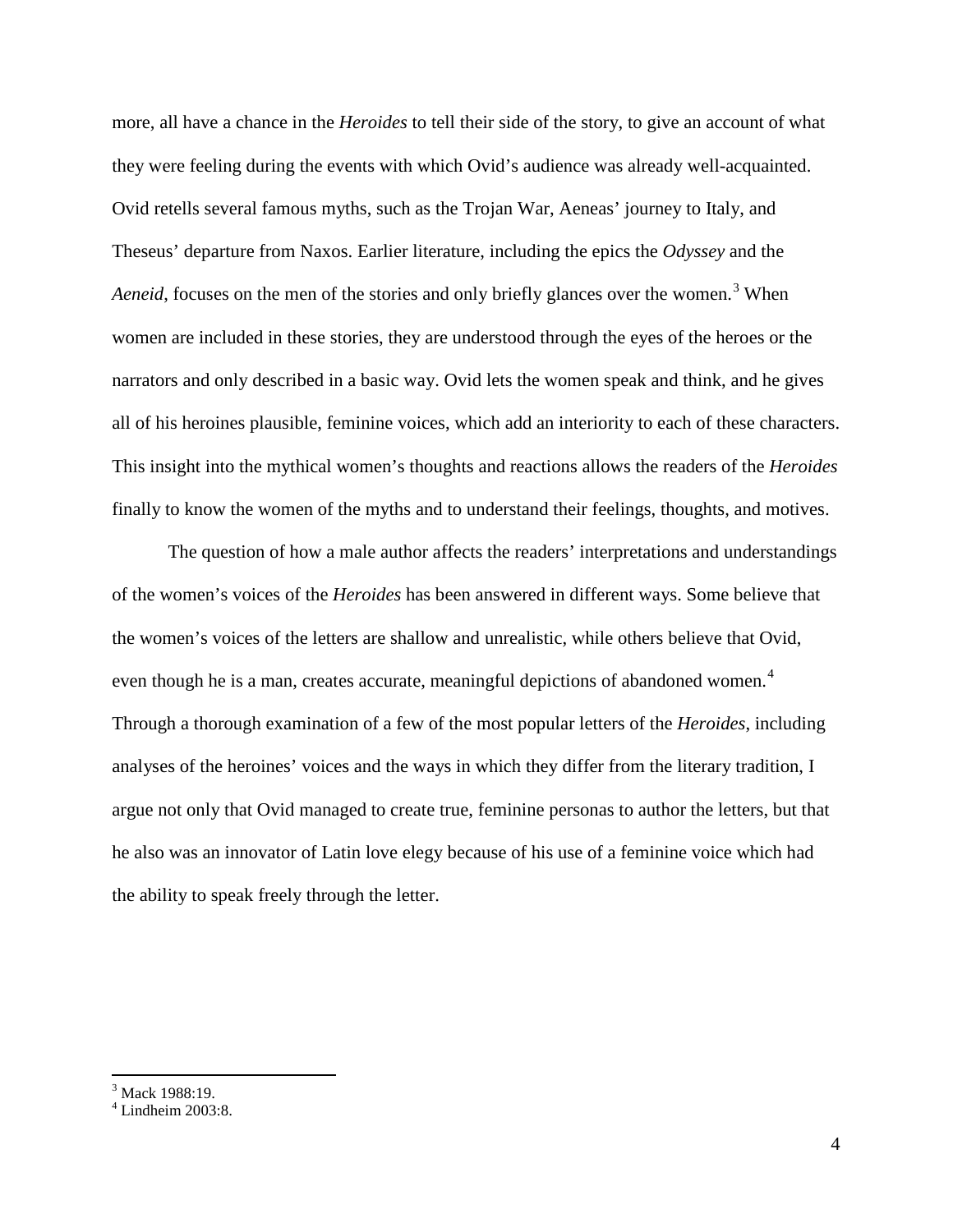### The Feminine Voice

The term "feminine voice" is not static, consistent, or definite; it changes with the times, with the culture, with the situation. Gender identity in literature is a heavily debated topic, but even the most basic characteristics of the voices in the *Heroides* will lead readers to identify the voices of the characters, such as Penelope, Dido, Ariadne, as truly feminine. The societies which first heard the stories of these women are of a time long gone, and even the women of Ovid's own time lived in a much different society than today's. A feminine voice of the heroic age, being formed not only by the nature of woman but by her surroundings and the society to which she has conformed, will be slightly different than a feminine voice defined in more modern times. The combination of their complex emotions, their concern for children and family, and their frustrated passivity, is what identifies the voices in the *Heroides* as feminine. The Penelope, Dido, and Ariadne most popularly known from two epics and an epyllion share some of these characteristics, such as care for family and a passive role in the story, but what sets Ovid's characters apart from the women of epic is their wide range of emotions, particularly their anger, and their ability to accuse their lovers.

The women of the *Heroides* are torn by the complex emotions within them, all vying for an outlet. Some of the most common emotions displayed by the abandoned heroines are anger, loneliness, frustration, fear, and love. Ovid writes all of these into the women's letters where appropriate, as seen by the quick changes from one emotion to another within the short letters. Edward Bradley describes the letters of the *Heroides* as, "the turbulent flow of emotions running through the mind of the heroine."<sup>[5](#page-5-0)</sup> Because of this focus on emotion, some scholars attribute a psychological insight, or a "psycho-dramatic" quality, to the *Heroides*. [6](#page-5-1) The constant onslaught

<span id="page-5-0"></span> $<sup>5</sup>$  Bradley 1969:159.</sup>

<span id="page-5-1"></span><sup>6</sup> Baca 1969:5, Fränkel 1956:36-37.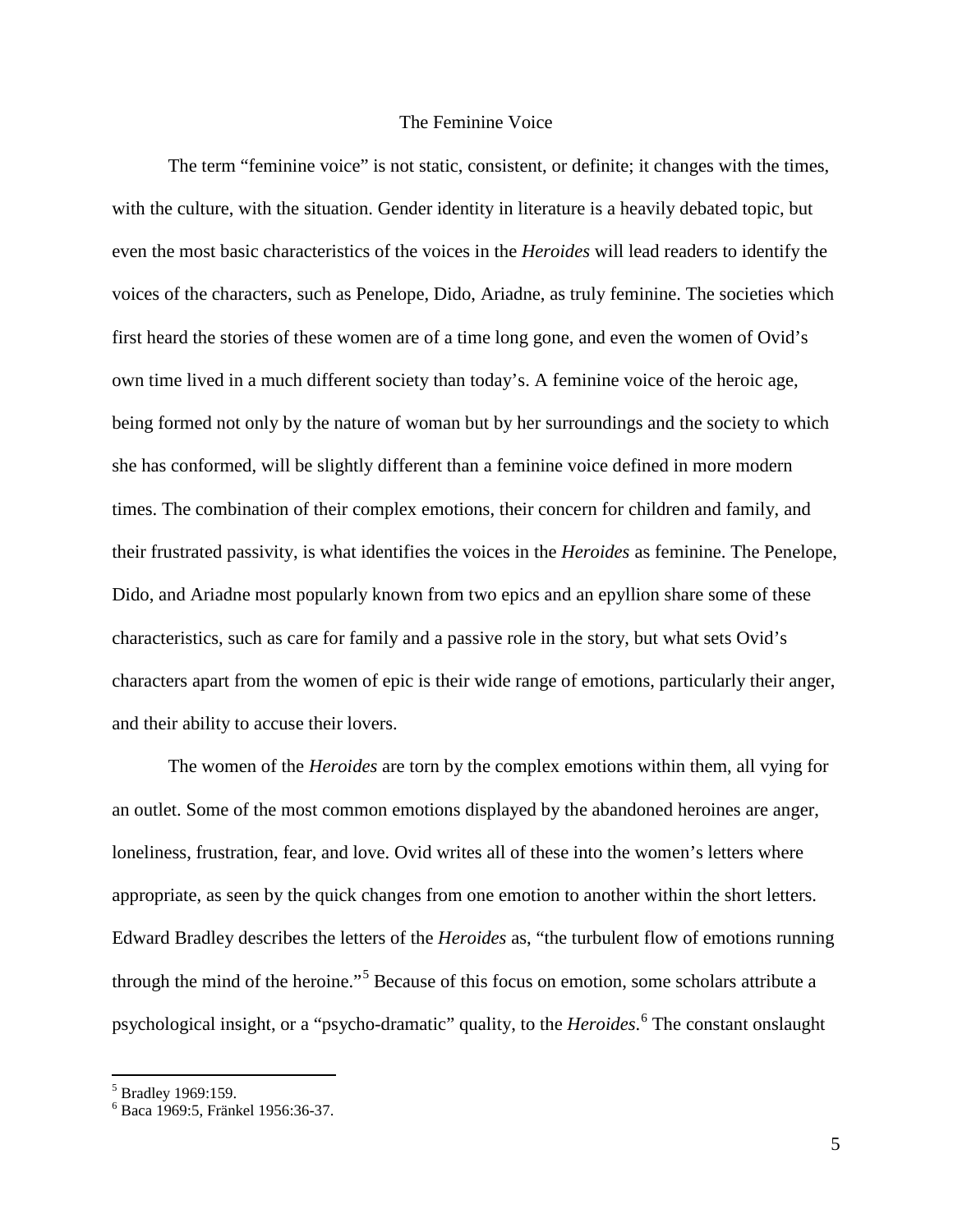of emotions, which the abandoned women endure and which are expressed in these letters, makes the emotions more of a reality than the physical situations they endure, whether they are in a house full of suitors or on a deserted island. Bradley writes that, "In the Ovidian world the most dynamic realities of human experience are, paradoxically, emotional, internal, and impalpable, while ordinary external realities seem to be reduced in comparison to immaterial illusions."<sup>[7](#page-6-0)</sup> The abandoned women let their emotions take the front seat in their letters, in order to further convince their lovers either how much they love them, miss them, or hate them.

Women of epic are more stuck in the values and conceptions of society than Ovid's women, because heroic women, like their respective men, are meant to be perfect examples of how to act rightly and respectably in society. Penelope, a well-known example of this, sets an example of a woman's fidelity and steadfastness in the *Odyssey*, and her character represents "the general conception of female behaviour held by Homer's audience," and specifically, in Penelope's case, the female behavior of the wife of a hero.<sup>[8](#page-6-1)</sup> Women who did not conform to the standards of society, then, served as examples of how not to act, such as Clytemnestra, to whom Penelope is compared in the *Odyssey*. Ovid's women, while still living within the heroic, mythological society, are freer to express themselves. They express a wider range of emotions than the epic women, whose anger or doubt in their husbands' and lovers' heroic causes would be unappealing. Felson and Slatkin note, "[W]omen's anger is so foreign to Iliadic representation that it almost never appears, as if it were, or should be, unimaginable."[9](#page-6-2) Women in epic must live

<sup>&</sup>lt;sup>7</sup> Bradley 1969:161.

<span id="page-6-1"></span><span id="page-6-0"></span><sup>8</sup> Beye 1974:87.

<span id="page-6-2"></span><sup>&</sup>lt;sup>9</sup> Felson and Slatkin 2004:97. Once this has been said, however, it is important to note an exception to Felson and Slatkin's idea. In book three of the *Iliad*, Helen is angry at Aphrodite and Paris and rebukes them (Hom. *Il*. 3.395- 447). These are her harsh words to the goddess: [ἀλλ᾽](http://www.perseus.tufts.edu/hopper/morph?l=a%29ll%27&la=greek&can=a%29ll%270&prior=*)/olumpon) [αἰεὶ](http://www.perseus.tufts.edu/hopper/morph?l=ai%29ei%5C&la=greek&can=ai%29ei%5C0&prior=a)ll) [περὶ](http://www.perseus.tufts.edu/hopper/morph?l=peri%5C&la=greek&can=peri%5C1&prior=ai)ei\) [κεῖνον](http://www.perseus.tufts.edu/hopper/morph?l=kei%3Dnon&la=greek&can=kei%3Dnon0&prior=peri\) [ὀΐζυε](http://www.perseus.tufts.edu/hopper/morph?l=o%29i%2F%2Bzue&la=greek&can=o%29i%2F%2Bzue0&prior=kei=non) [καί](http://www.perseus.tufts.edu/hopper/morph?l=kai%2F&la=greek&can=kai%2F1&prior=o)i/+zue) [ἑ](http://www.perseus.tufts.edu/hopper/morph?l=e%28&la=greek&can=e%280&prior=kai/) [φύλασσε](http://www.perseus.tufts.edu/hopper/morph?l=fu%2Flasse&la=greek&can=fu%2Flasse0&prior=e(),/[εἰς](http://www.perseus.tufts.edu/hopper/morph?l=ei%29s&la=greek&can=ei%29s0&prior=fu/lasse) [ὅ](http://www.perseus.tufts.edu/hopper/morph?l=o%28%2F&la=greek&can=o%28%2F1&prior=ei)s) [κέ](http://www.perseus.tufts.edu/hopper/morph?l=ke%2F&la=greek&can=ke%2F0&prior=o(/) [σ᾽](http://www.perseus.tufts.edu/hopper/morph?l=s%27&la=greek&can=s%270&prior=ke/) [ἢ](http://www.perseus.tufts.edu/hopper/morph?l=h%29%5C&la=greek&can=h%29%5C2&prior=s) [ἄλοχον](http://www.perseus.tufts.edu/hopper/morph?l=a%29%2Floxon&la=greek&can=a%29%2Floxon0&prior=h)\) [ποιήσεται](http://www.perseus.tufts.edu/hopper/morph?l=poih%2Fsetai&la=greek&can=poih%2Fsetai0&prior=a)/loxon) [ἢ](http://www.perseus.tufts.edu/hopper/morph?l=h%29%5C&la=greek&can=h%29%5C3&prior=poih/setai) [ὅ](http://www.perseus.tufts.edu/hopper/morph?l=o%28%2F&la=greek&can=o%28%2F2&prior=h)\) [γε](http://www.perseus.tufts.edu/hopper/morph?l=ge&la=greek&can=ge0&prior=o(/) [δούλην](http://www.perseus.tufts.edu/hopper/morph?l=dou%2Flhn&la=greek&can=dou%2Flhn0&prior=ge) (Hom. *Il*. 3.408-409). "But stay with him forever, and suffer for him, and look after him/until he makes you his wedded wife, or makes you his slave girl." Then moments later, to her husband: [ὄσσε](http://www.perseus.tufts.edu/hopper/morph?l=o%29%2Fsse&la=greek&can=o%29%2Fsse0&prior=ai)gio/xoio) [πάλιν](http://www.perseus.tufts.edu/hopper/morph?l=pa%2Flin&la=greek&can=pa%2Flin0&prior=o)/sse) [κλίνασα](http://www.perseus.tufts.edu/hopper/morph?l=kli%2Fnasa&la=greek&can=kli%2Fnasa0&prior=pa/lin), [πόσιν](http://www.perseus.tufts.edu/hopper/morph?l=po%2Fsin&la=greek&can=po%2Fsin0&prior=kli/nasa) [δ᾽](http://www.perseus.tufts.edu/hopper/morph?l=d%27&la=greek&can=d%273&prior=po/sin) [ἠνίπαπε](http://www.perseus.tufts.edu/hopper/morph?l=h%29ni%2Fpape&la=greek&can=h%29ni%2Fpape0&prior=d) [μύθῳ](http://www.perseus.tufts.edu/hopper/morph?l=mu%2Fqw%7C&la=greek&can=mu%2Fqw%7C0&prior=h)ni/pape):/'[ἤλυθες](http://www.perseus.tufts.edu/hopper/morph?l=h%29%2Fluqes&la=greek&can=h%29%2Fluqes0&prior=mu/qw|) [ἐκ](http://www.perseus.tufts.edu/hopper/morph?l=e%29k&la=greek&can=e%29k0&prior=h)/luqes) [πολέμου](http://www.perseus.tufts.edu/hopper/morph?l=pole%2Fmou&la=greek&can=pole%2Fmou0&prior=e)k): [ὡς](http://www.perseus.tufts.edu/hopper/morph?l=w%28s&la=greek&can=w%28s0&prior=pole/mou) [ὤφελες](http://www.perseus.tufts.edu/hopper/morph?l=w%29%2Ffeles&la=greek&can=w%29%2Ffeles0&prior=w(s) [αὐτόθ᾽](http://www.perseus.tufts.edu/hopper/morph?l=au%29to%2Fq%27&la=greek&can=au%29to%2Fq%270&prior=w)/feles) [ὀλέσθαι](http://www.perseus.tufts.edu/hopper/morph?l=o%29le%2Fsqai&la=greek&can=o%29le%2Fsqai0&prior=au)to/q)/[ἀνδρὶ](http://www.perseus.tufts.edu/hopper/morph?l=a%29ndri%5C&la=greek&can=a%29ndri%5C0&prior=o)le/sqai) [δαμεὶς](http://www.perseus.tufts.edu/hopper/morph?l=damei%5Cs&la=greek&can=damei%5Cs0&prior=a)ndri\) [κρατερῷ](http://www.perseus.tufts.edu/hopper/morph?l=kraterw%3D%7C&la=greek&can=kraterw%3D%7C0&prior=damei\s), [ὃς](http://www.perseus.tufts.edu/hopper/morph?l=o%28%5Cs&la=greek&can=o%28%5Cs0&prior=kraterw=|) [ἐμὸς](http://www.perseus.tufts.edu/hopper/morph?l=e%29mo%5Cs&la=greek&can=e%29mo%5Cs0&prior=o(\s) [πρότερος](http://www.perseus.tufts.edu/hopper/morph?l=pro%2Fteros&la=greek&can=pro%2Fteros0&prior=e)mo\s) [πόσις](http://www.perseus.tufts.edu/hopper/morph?l=po%2Fsis&la=greek&can=po%2Fsis0&prior=pro/teros) [ἦεν](http://www.perseus.tufts.edu/hopper/morph?l=h%29%3Den&la=greek&can=h%29%3Den0&prior=po/sis) (Hom. *Il*. 3.427-429). "Turning her eyes away, and spoke to her lord in derision:/'So you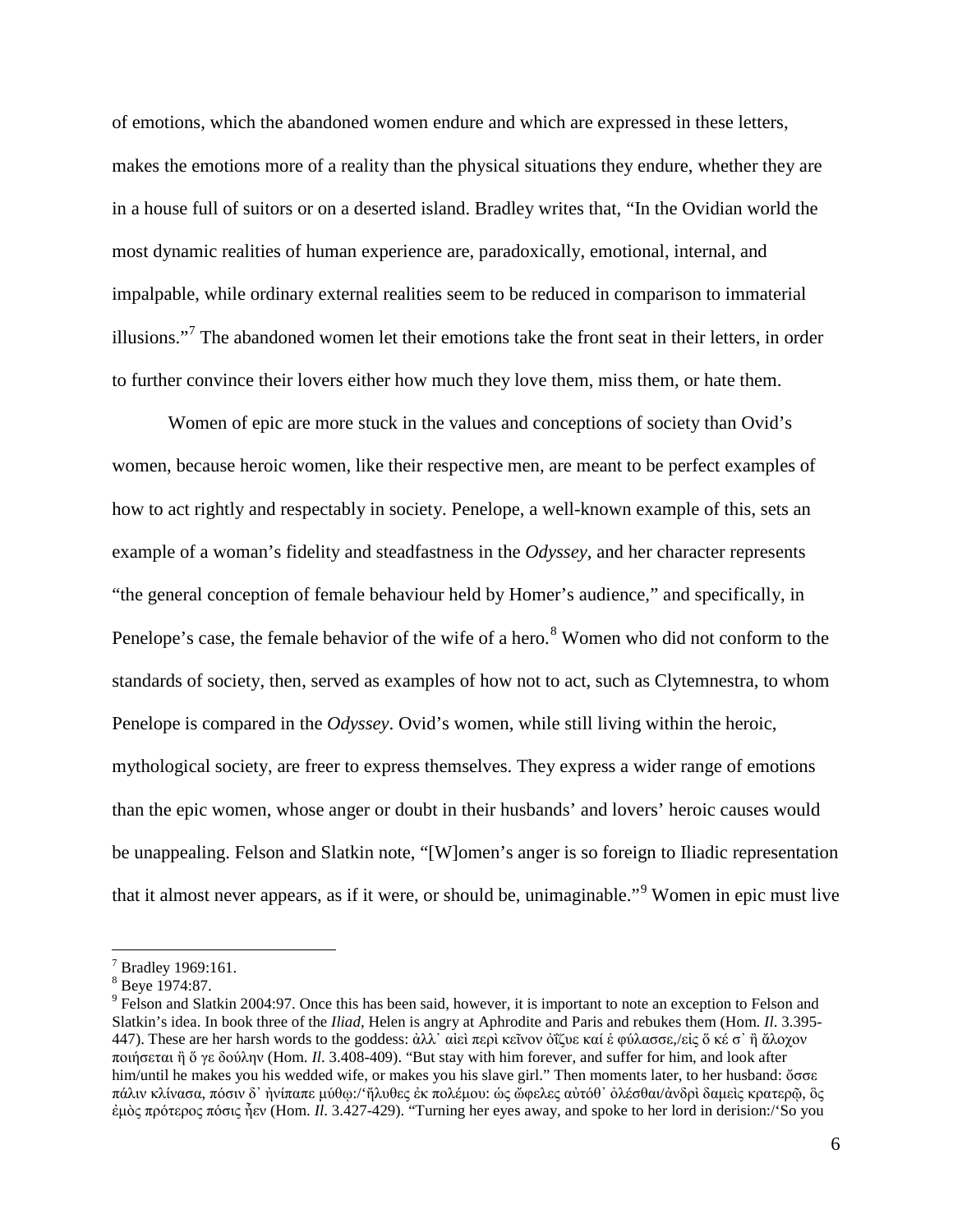up to the ideals of the society, ideals of faithfulness, loyalty, and virtue, and under the constraints of both the epic poets and society, they do not always have the capability of expressing their emotions openly, especially the negative ones. One exception to this is their ritual of lamenting the dead.

Women in ancient epic could express their grief through public laments containing elements of praise and reproach. In Homer's *Iliad*, Andromache laments Hector's death and bewails the fact that he died away from her and left her and their son Astyanax to the Greeks (Hom. *Il*. 24.725-745). The reproach in the laments was not meant to shame the dead, but to grab the spirit's attention so that they would fulfill the lamenter's requests.<sup>[10](#page-7-0)</sup> The reproach was always coupled with praise for the dead. This is not always the case in Ovid's *Heroides*. [11](#page-7-1) Laments would not work in the heroines' situations, on the one hand, because most of their lovers are not dead; in some cases, such as Dido's, the heroines are the ones nearest death. Ovid uses the format of the letter instead of the lament in order that the heroines may freely and privately accuse and question their lovers. The letter allows the heroines to express their feelings to their lovers intimately and honestly, without a public audience, who, in the heroic society as depicted in epic literature, might side with the men, as they do in other literary accounts. Ovid's heroines, in their anger and loneliness, accuse and scold their lovers, almost unwilling to consider the tasks the heroes have undertaken and instead dwelling on everything the hero has forsaken: safety,

came back from fighting. Oh, how I wish you had died there/ beaten down by the stronger man, who was once my husband'" (translation by Richmond Lattimore). Helen is angry at her situation, especially at how Aphrodite deceives her and how Paris is a source of shame for her on the battlefield. Although readers may empathize with Helen's situation, they recognize that she is the source of trouble for the Greeks and Trojans and brand her as a selfish, fickle woman. Readers agree with the Trojan leaders when they wish that she would go back to Greece (Hom. *Il*. 3.153-160). Helen may display anger, but because of her responsibility for the Trojan War, her anger is not that of a virtuous, well-spoken heroine, but of a reckless adulteress. Like Dido in the *Aeneid*, Helen and her anger serve a purpose to the epic values of the *Iliad*, and even though readers may pity her, they still see her from an epic standpoint. Ovid takes these women out of the context of these epic values and redeems them. I will discuss *Heroides* 7, the letter from Dido to Aeneas, later in this paper. The double letters between Helen and Paris, *Heroides*  16 and 17, I do not discuss here, mostly because of the question of authenticity surrounding letters 16 through 21. <sup>10</sup> Alexiou 2002:182.<br><sup>11</sup> Alexiou 2002:184.

<span id="page-7-1"></span><span id="page-7-0"></span>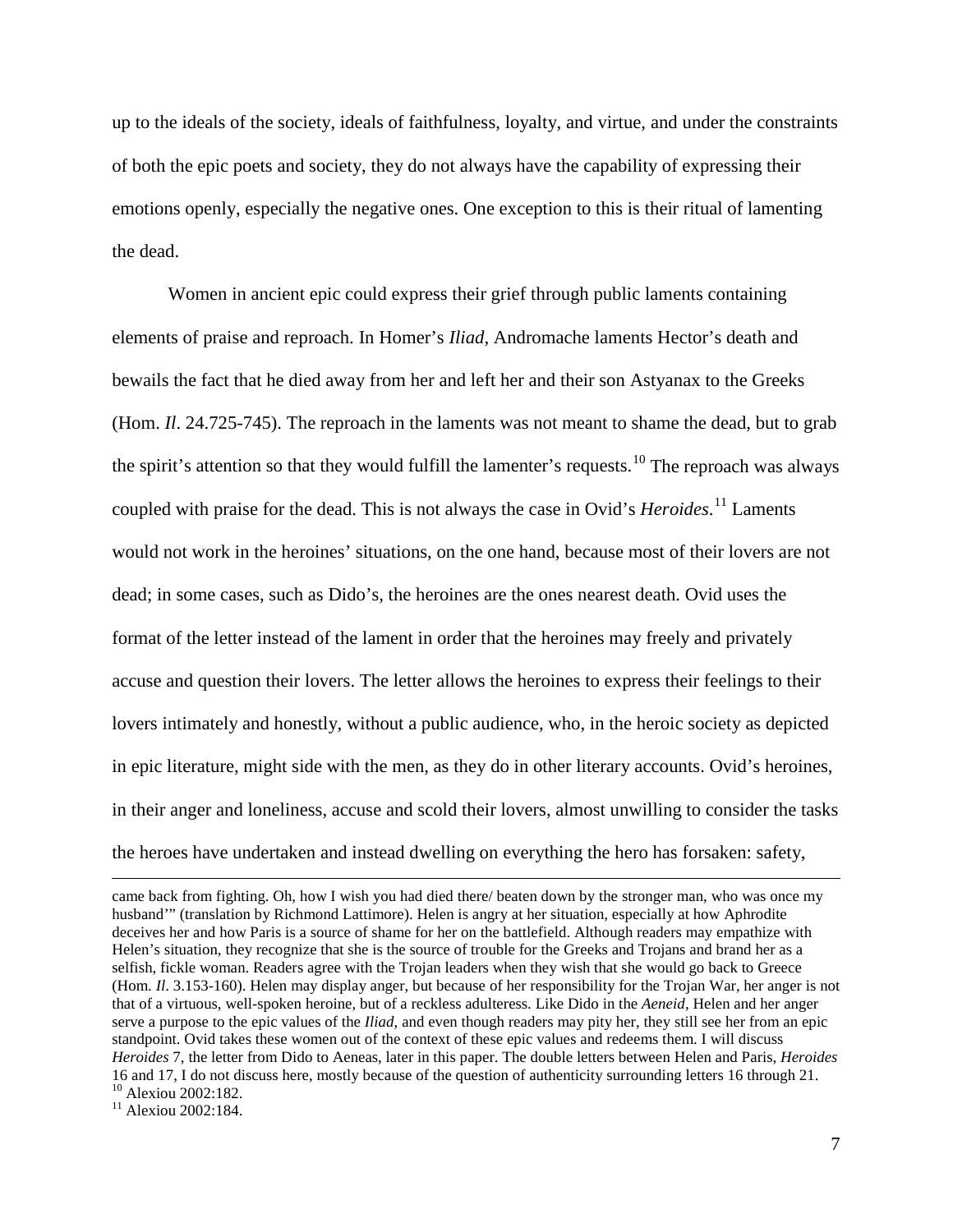love, family, and home.

Some of the most important roles for women in ancient society were wife and mother, and these roles are revealed in the heroines' letters. Through their arguments and their emotions, they show concern for family and attempt to convince their husbands and lovers to care about family in the same way. Penelope attempts to persuade Odysseus to come home quickly so that he can protect, guide, and teach Telemachus (Ov. *Her*. 1.99-109). Even Dido, who has no children of her own, expresses concern for Aeneas' young son Ascanius, and she tries to tempt Aeneas to stay in Carthage with just the possibility of her bearing his son (Ov. *Her*. 7.75-77,133- 138). Ariadne, abandoned completely by Theseus, does not seek a family with him, but instead wishes that she had not betrayed her family for his sake (Ov. *Her*. 10.99-104). Whereas the heroes are concentrated on glory, fate, and war, the women they leave behind are often focused on the safety and love of the home.

In an epic setting, one of the major differences between men and women is how they deal with their emotions and problems. While men were able to channel any emotions into their warfare or travels, women were often confined to the home. Although men and women might share some of the same feelings, the grief of a man in ancient literature was different from a woman's because his was followed by action.<sup>[12](#page-8-0)</sup> This activity versus passivity is not necessarily a natural distinction between men and women, but during the lives of Penelope, Dido, Ariadne, and the other heroines of epic, it was certainly a distinction constructed by society. Ovid places his letter-writing heroines in the same basic stories and settings as epic, and so while the women are realistic and not paragons of virtue, they still endure the same societal constraints. A man in the time of the heroes was driven to action by his need for validation, status, and honor among his peers, but a woman did not always feel the same way, especially when the man's actions led

<span id="page-8-0"></span><sup>&</sup>lt;sup>12</sup> Felson and Slatkin 2004:97.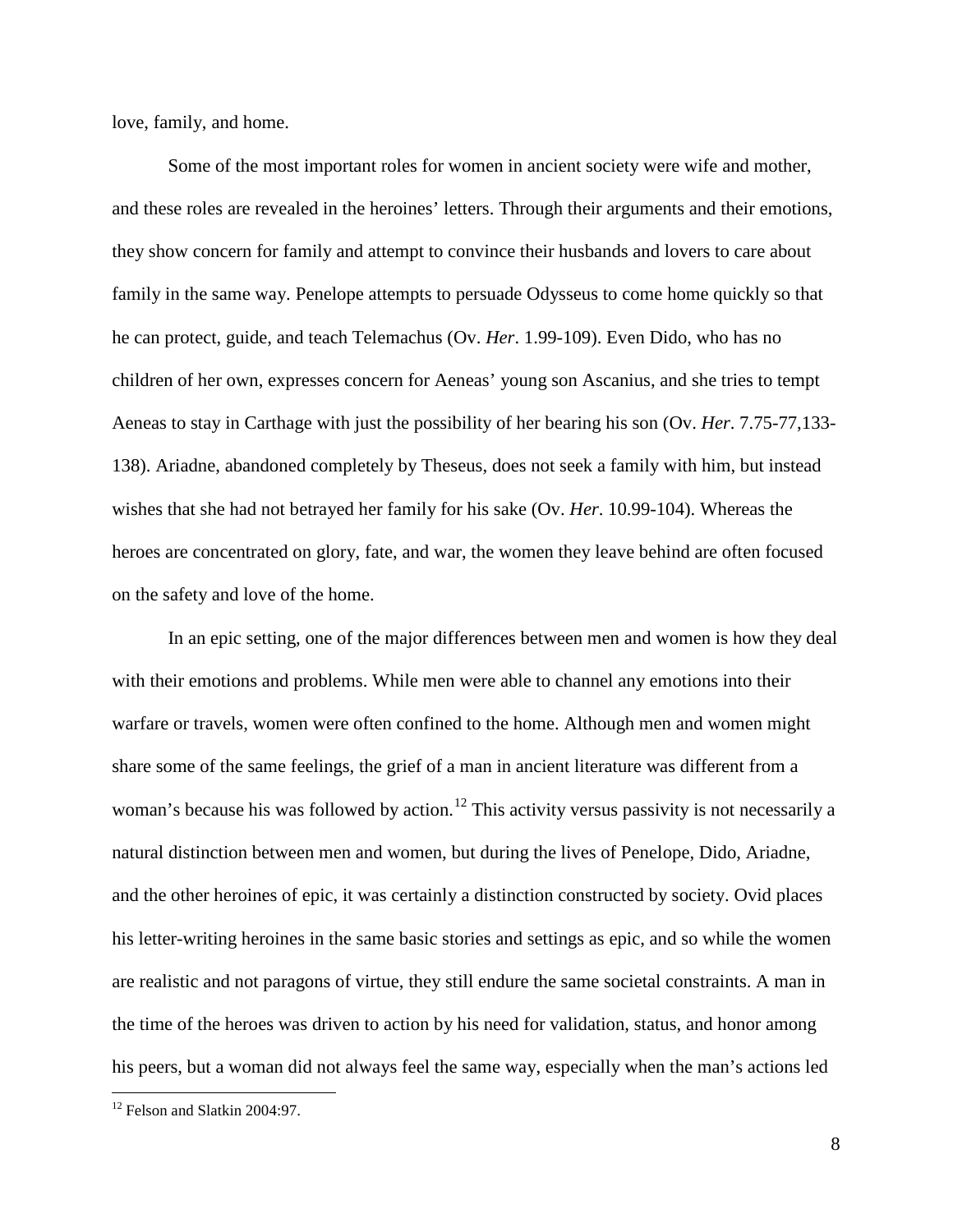him or their family to danger.<sup>[13](#page-9-0)</sup> In the *Heroides*, the women, unable to follow their lovers, react by stripping away the status, honor, and glory from the heroes, because they care more about love, safety, and family. When the man leaves her, the heroine turns him into a faithless lover, an impious man, or even a criminal. Spentzou declares, "In this sense, the heroines' struggle for control over their own destinies is really these feminine literary figures' effort to (re)write their stories, against the will of the classical authorities."[14](#page-9-1) In Ovid's *Heroides*, the women try to overcome their passive roles by writing the letters, by doing something. Stowers' understanding of letters adds to this interpretation: "It is more helpful to think of letters in terms of the actions that people performed by means of them."[15](#page-9-2) These letters may not have affected their lovers' decisions, but they should have affected the readers' opinions of them in some way.

The feminine voice found in Ovid's *Heroides* is not a radical, society-changing voice, but it is a voice of a woman who has suffered abandonment and must deal with her emotions in any way she can. These characters experience a wide range of emotions, including anger, which sets them apart from their more unrealistic, epic counterparts. Besides the lover's absence or their own loneliness, some of the emotions focus on the family and children affected by the men's decisions. Despite their heightened emotions, the women can do nothing but write these letters, in the hopes that either their men will come back to them or the readers of the letters will know their side of the story. Ovid cannot free them entirely from the restraints of their society, but he does let these mythological heroines tell the stories in their own voices.

<span id="page-9-1"></span><span id="page-9-0"></span><sup>&</sup>lt;sup>13</sup> Clarke 2004:77.<br><sup>14</sup> Spentzou 2003:28-29.<br><sup>15</sup> Stowers 1986:15.

<span id="page-9-2"></span>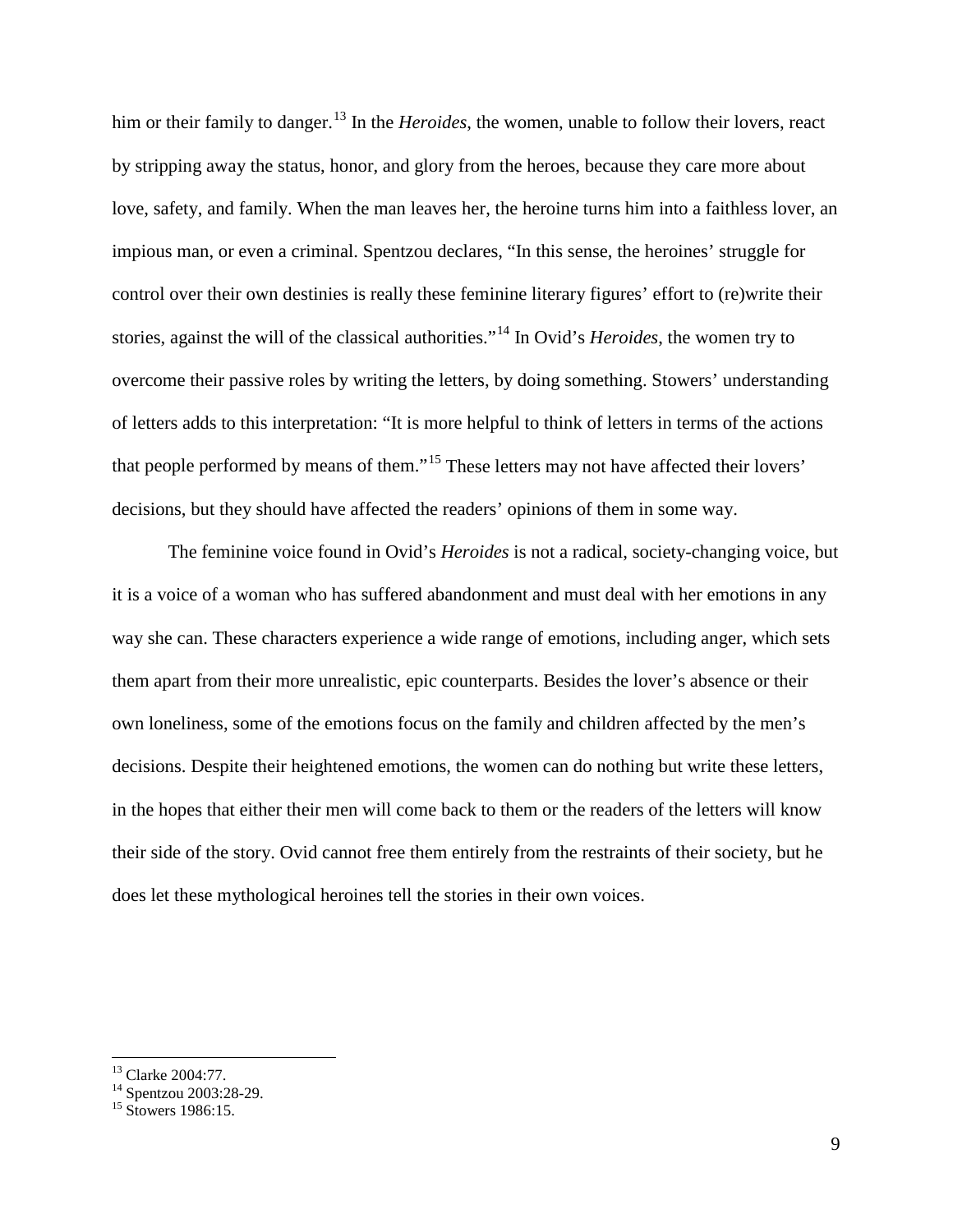#### Ovid and the Letter

The letters of the *Heroides* are written in such a way that the basic story they tell is the same as the original which Ovid relies on, but the women either show new emotions, tell part of the story we have not heard, or argue their point of view differently in order to change the readers' understanding of the traditional stories. Ovid characterizes these women with many significant details in order to give them true feminine personas, and yet it is not only the content of the letters which makes them seem truthful and realistic. The format of the letter puts the heroines' voices at the front of the story; they are the ones writing the details. Ovid also has interesting ideas about letters, which he discusses in his *Ars Amatoria*. While men write deceptively, women view letters as very private, intimate things. Women reveal part of themselves in letters; they do not write to lie, but to "speak from the heart."[16](#page-10-0) This makes the format of the letter all the more significant, because Ovid has presented these women's stories to us from their point of view and in their own honest words.

Ovid was the first to combine the elements of the letter, mythology, and elegy, but the epistolary genre itself was already popular in the ancient world. Communication, whether between family members, between patrons and their clients, or between friends, was the obvious task of the letter.[17](#page-10-1) Letter-writers like Cicero and Seneca, who were taught in the rhetorical schools, wrote for "aesthetic expression," expecting that their letters would be shared within their group of highly educated friends.<sup>[18](#page-10-2)</sup> Concerning the content of rhetorical letters, Stowers writes, "Rebuking and giving praise and honor, for example, were very important activities in ancient letter writing and had a significance for Greco-Roman society."<sup>[19](#page-10-3)</sup> Praise and blame in letters,

<span id="page-10-1"></span><span id="page-10-0"></span><sup>&</sup>lt;sup>16</sup> Farrell 1998:318.<br><sup>17</sup> Stowers 1986:31.<br><sup>18</sup> Stowers 1986:34-35.

<span id="page-10-3"></span><span id="page-10-2"></span> $^{19}$  Stowers 1986:16.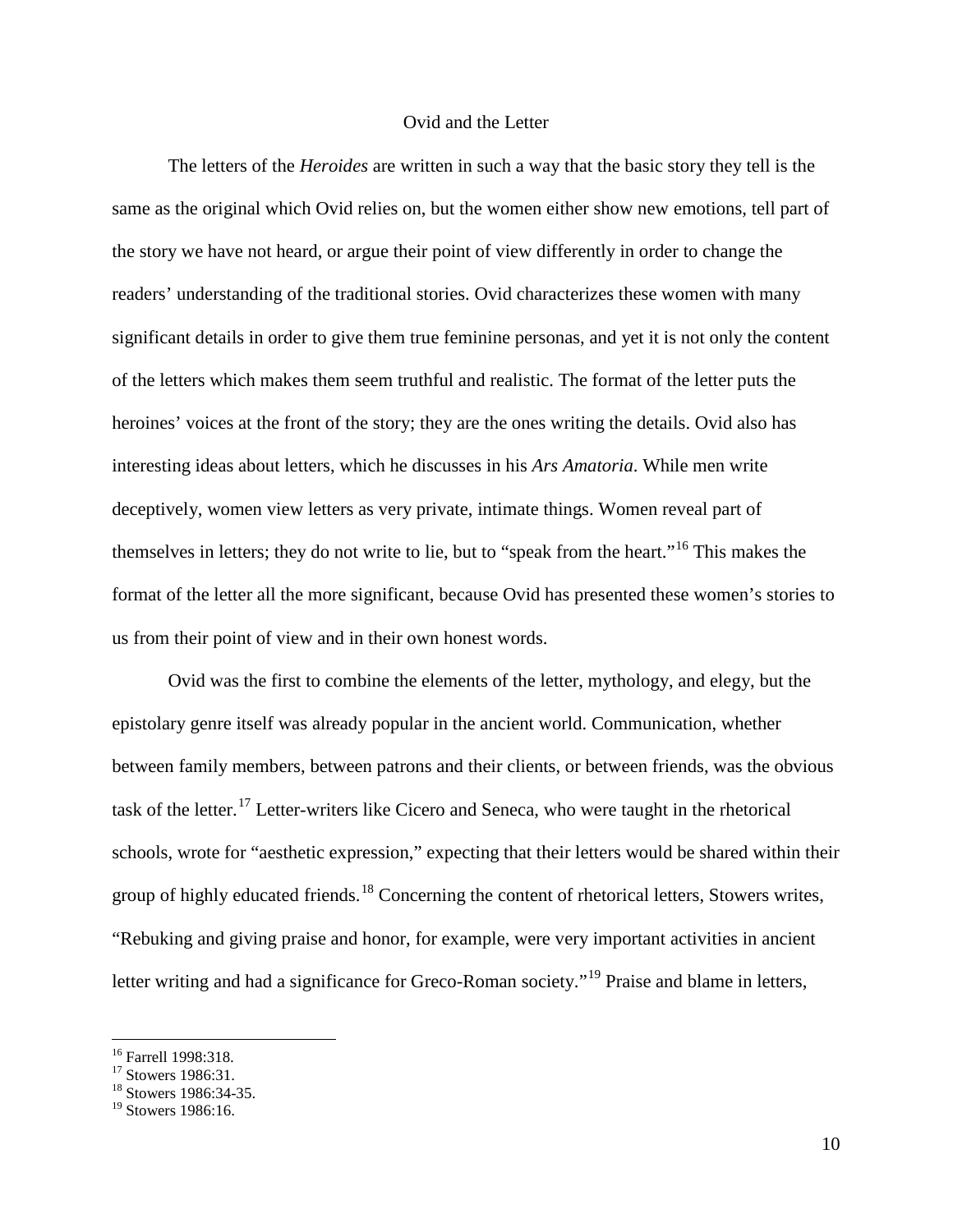which meant bestowing honor or shame, respectively, was essential to many different social relationships, including those between patrons and clients or between friends or family members.[20](#page-11-0) Rebuke is an important part of Ovid's *Heroides*, and the possibility for rebuke in the epistolary genre meant that, by writing letters, the heroines could damage their lovers' reputations as epic heroes and perhaps question the epic values themselves.

Ovid's own uses for letters add much to what he was trying to accomplish with the *Heroides*. In his *Ars Amatoria*, he gives advice to men on how to attract lovers through letters. For the men, letters are means of deceiving and offering empty promises (Ov. *Ars*. 1.443-444). Ovid urges the young men to get a good education in order to be able to use eloquence to sway judges and women. *Quam populus iudexque gravis lectusque senatus,/tam dabit eloquio victa puella manus* (Ov. *Ars*. 1.461-462). "A woman, no less than the populace, elite senator, or grave judge, will surrender to eloquence."[21](#page-11-1) Examining the first two books of the *Ars Amatoria*, which are addressed to the Roman men, Farrell concludes that, "in short, the ultimate purpose in writing is deception."<sup>[22](#page-11-2)</sup> Farrell also admits that a large part of women's writing is deception as well, but they write to deceive everyone except their lovers—their parents or guardians, for example.<sup>[23](#page-11-3)</sup> In the third book of his *Ars Amatoria*, Ovid writes, *Saepe viri fallunt: tenerae non saepe puellae,/paucaque, si quaeras, criminal fraudis habent* (Ov. *Ars*. 3.31-32). "Men are often deceivers, girls hardly ever: inquiries will prove the feminine cheat a rare bird indeed." Whether or not this is true, in Ovid's time it was his belief that women were much more often the ones deceived than the ones deceiving. It seems that, as women writing to their lovers, Penelope, Dido, Ariadne, and the other heroines of the *Heroides* are the perfect audience for Ovid's *Ars* 

<span id="page-11-1"></span><span id="page-11-0"></span><sup>20</sup> Stowers 1986:27. 21 The passages of the *Ars Amatoria* have been translated by Peter Green. 1982. *The Erotic Poems*. New York: Penguin Books.

<span id="page-11-2"></span> $\frac{22}{23}$  Farrell 1998:313.<br><sup>23</sup> Farrell 1998:315.

<span id="page-11-3"></span>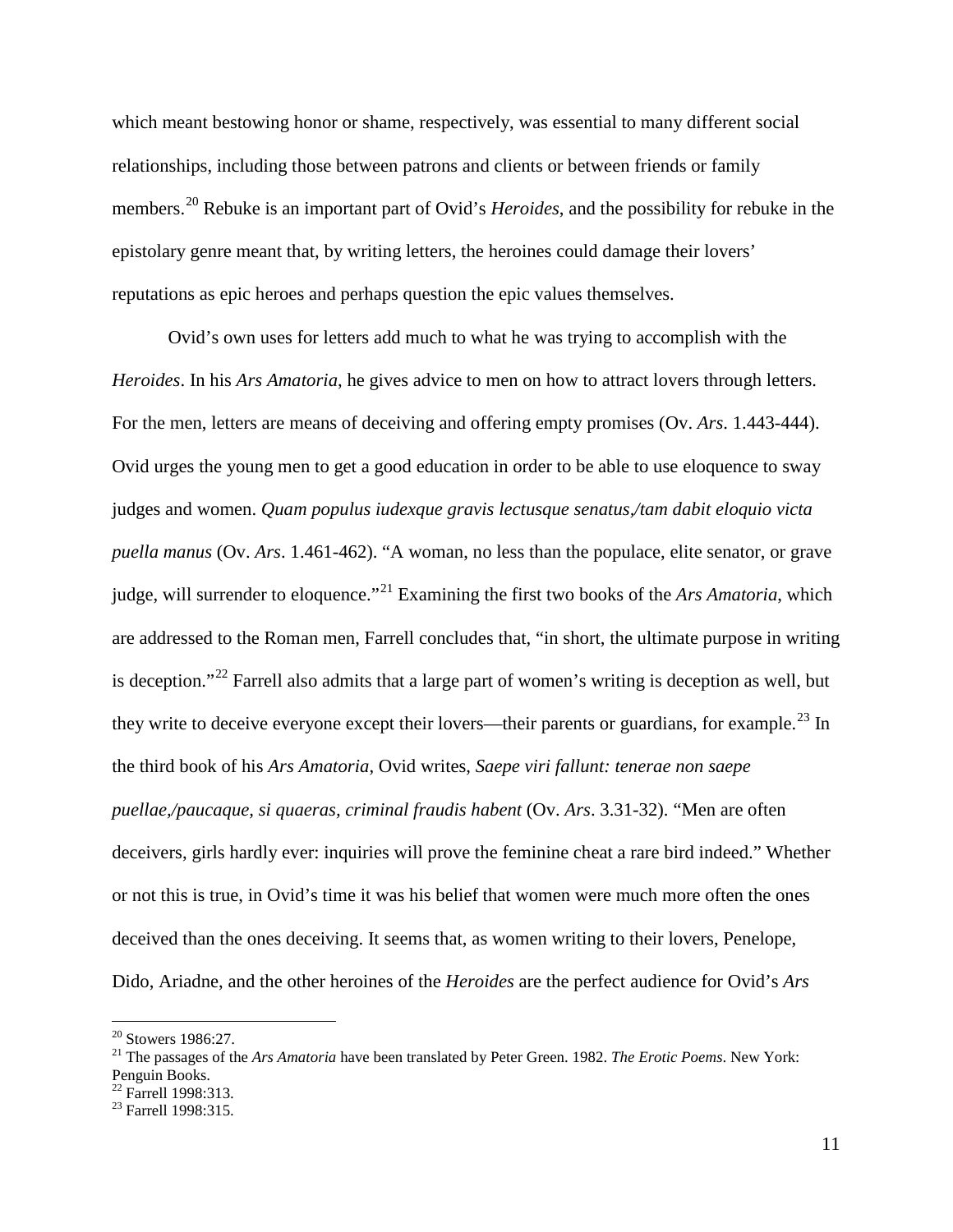*Amatoria*. Because Ovid is writing these letters from the women's point of view, it follows that he might want to convey their thoughts and feelings as honestly and purely as he is able.

Ovid, as a poet in the late Roman Republic and early Empire, had an interesting point of view from which to be writing, a point of view which might have given him a better insight into women's lives and their feelings. Ovid's father had wanted him to take up a career in oratory, but Ovid preferred poetry.<sup>[24](#page-12-0)</sup> Although not a marginalized member of society, Ovid was not part of the norm. He was known for his perceptive skills, his intelligence, and his curiosity.<sup>[25](#page-12-1)</sup> He came from a wealthy equestrian family, and he might have done well with a political career.<sup>[26](#page-12-2)</sup> His choice of career indicates his differences from the values of the political and patriarchal society. Ovid even comments on the insight of poets in his *Ars Amatoria*. He writes,

> Adde, quod insidiae sacris a vatibus absunt, et facit ad mores ars quoque nostra suos… sed facile haeremus, validoque perurimur aestu, et nimium certa scimus amare fide. Scilicet ingenium placida mollitur ab arte, et studio mores convenienter eunt (Ov. Ars. 3.539-540,543-546).

What's more, there's no place in a poet for stratagems and deceptions: vocation and art combine to fashion forth his essential nature…But we're easily hooked, we burn with vehement passions, and know—too well—how to give unswerving love. Our natures are made more pliant by our gentle art: an attitude to life grows from our studies.

If readers can trust anything that Ovid says in his work on the art of catching lovers, then his confession that poets, like women, hardly ever deceive is important to readers' understanding of the *Heroides*. As a poet, Ovid's nature is more capable of understanding and conveying the true thoughts of men or women, and so the *Heroides* are meant to be a truthful insight into what the

<span id="page-12-1"></span><span id="page-12-0"></span><sup>&</sup>lt;sup>24</sup> Currie 1964:145.<br><sup>25</sup> Currie 1964:146,147.<br><sup>26</sup> Mack 1988:14.

<span id="page-12-2"></span>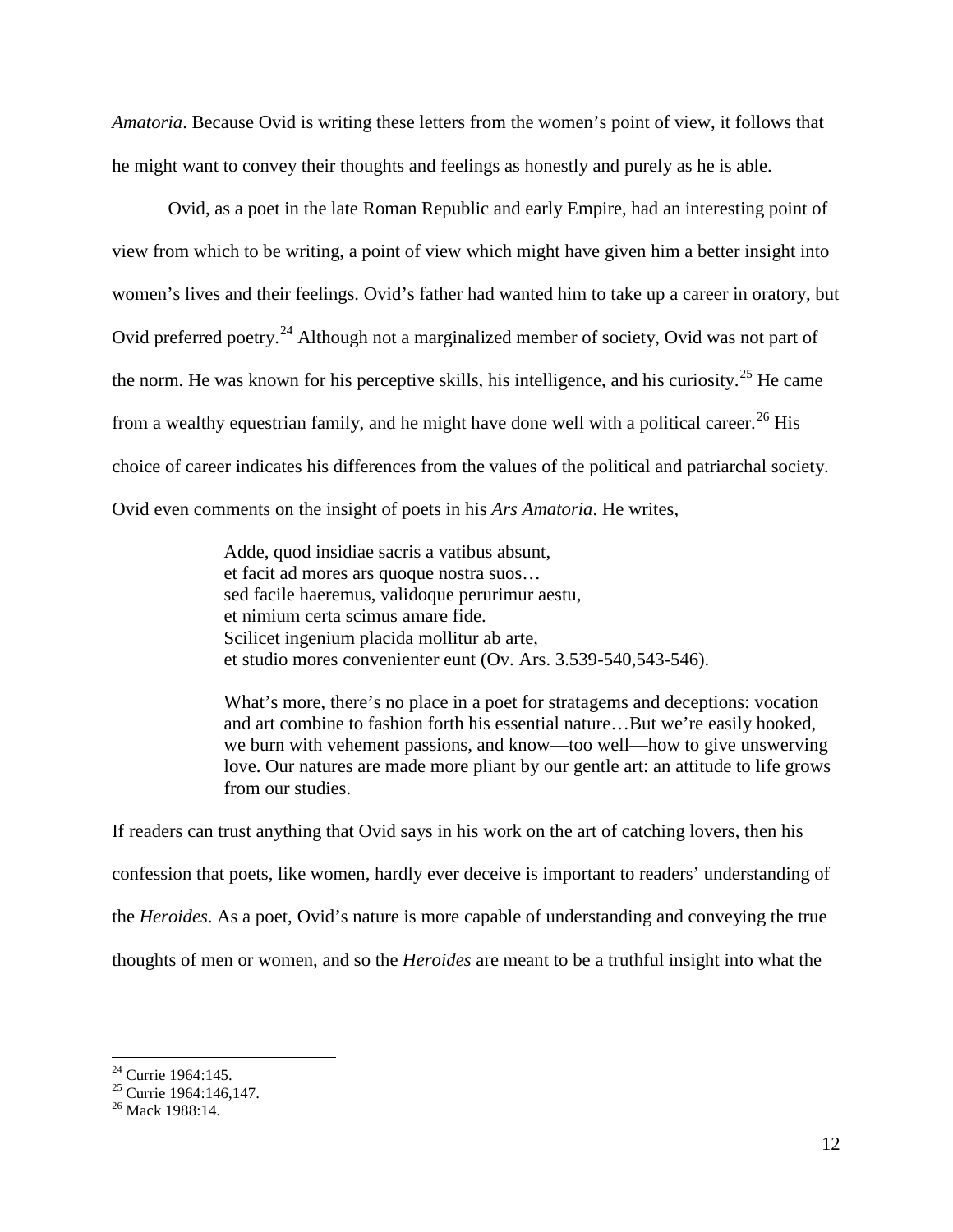heroines might have been feeling.<sup>[27](#page-13-0)</sup>

<span id="page-13-0"></span><sup>&</sup>lt;sup>27</sup> It is also interesting to note that Ovid was put in a position quite like that of the heroines in his *Heroides* when he was exiled to Tomis. He was separated from his wife and his family, and he was completely helpless and at the mercy of a dominant male figure: Augustus (Rosenmeyer 1997:29). His *Heroides* cannot be said to be influenced by this experience, since they were written somewhere between 25 and 16 B.C., and Ovid was exiled in 8 A.D. However, it can be said that themes and emotions similar to those in the *Heroides* are found in the *Tristia* (a collection of letters written in elegiac couplets during Ovid's exile). More on similarities between the *Heroides* and the *Tristia*, including Ovid's characterization of his wife as a heroine like those of the *Heroides*, can be found in Rosenmeyer's article, "Ovid's *Heroides* and *Tristia*: Voices from Exile."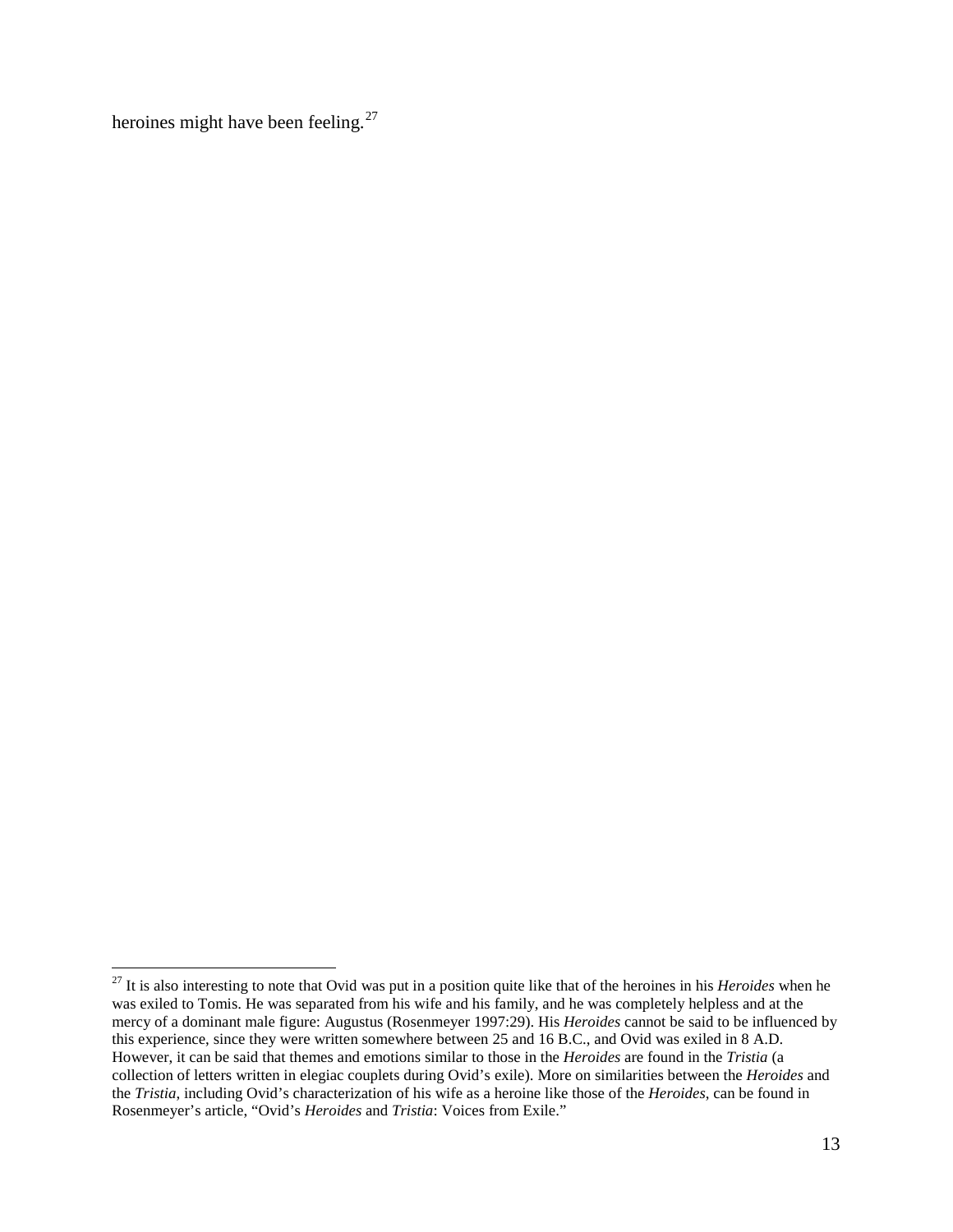#### Ovid's Use of the Feminine Voice in *Heroides* 1

Penelope's story is probably the most well-known of the *Heroides*. She was the wife of Odysseus and the mother of Telemachus. She remained faithful to her husband during the ten years of the Trojan War and the following ten years of Odysseus' absence. Her home in Ithaca was plagued by over a hundred suitors during Odysseus' absence, when many presumed him dead. In the *Odyssey*, Penelope, when told to make a decision about whom she would marry, promised to make a decision once she was done weaving a burial shroud for Laertes, Odysseus' father. Penelope worked on the funeral shroud daily, but in secret at night she undid all her work. In this way, she deceived the suitors and delayed her remarriage. Because of her constancy, fidelity, and her use of deception to delay remarriage, Penelope has been considered an ideal wife for the hero Odysseus and has herself become a symbol of women's faithfulness.

Penelope's voice in the *Heroides* distinguishes itself from that of Homer's Penelope in its range of emotion and her criticism of Odysseus. Ovid uses the first person voice to allow readers to see into Penelope's thoughts and to understand what she is feeling in her husband's absence. The Penelope of the *Heroides* is not as singularly focused as the ever-faithful wife in the *Odyssey*, and it is Ovid's use of the well-known epic and his alteration of Penelope that adds to the *Heroides*' originality. Penelope's letter does not simply express faithfulness or hope in Odysseus' return, but a span of emotions from complaint and jealousy to loneliness and fear.

The paragon of faithfulness, the Penelope of the *Odyssey*, does not normally express a great depth of emotion during Odysseus' absence, but in the letter which Ovid creates, Penelope openly writes about her constant fear and worry to her husband. In the first portion of the letter, Penelope explains how hard it is for her during Odysseus' absence, because her love for him is accompanied by constant fear. *Quando ego non timui graviora pericula veris?/ res est solliciti* 

14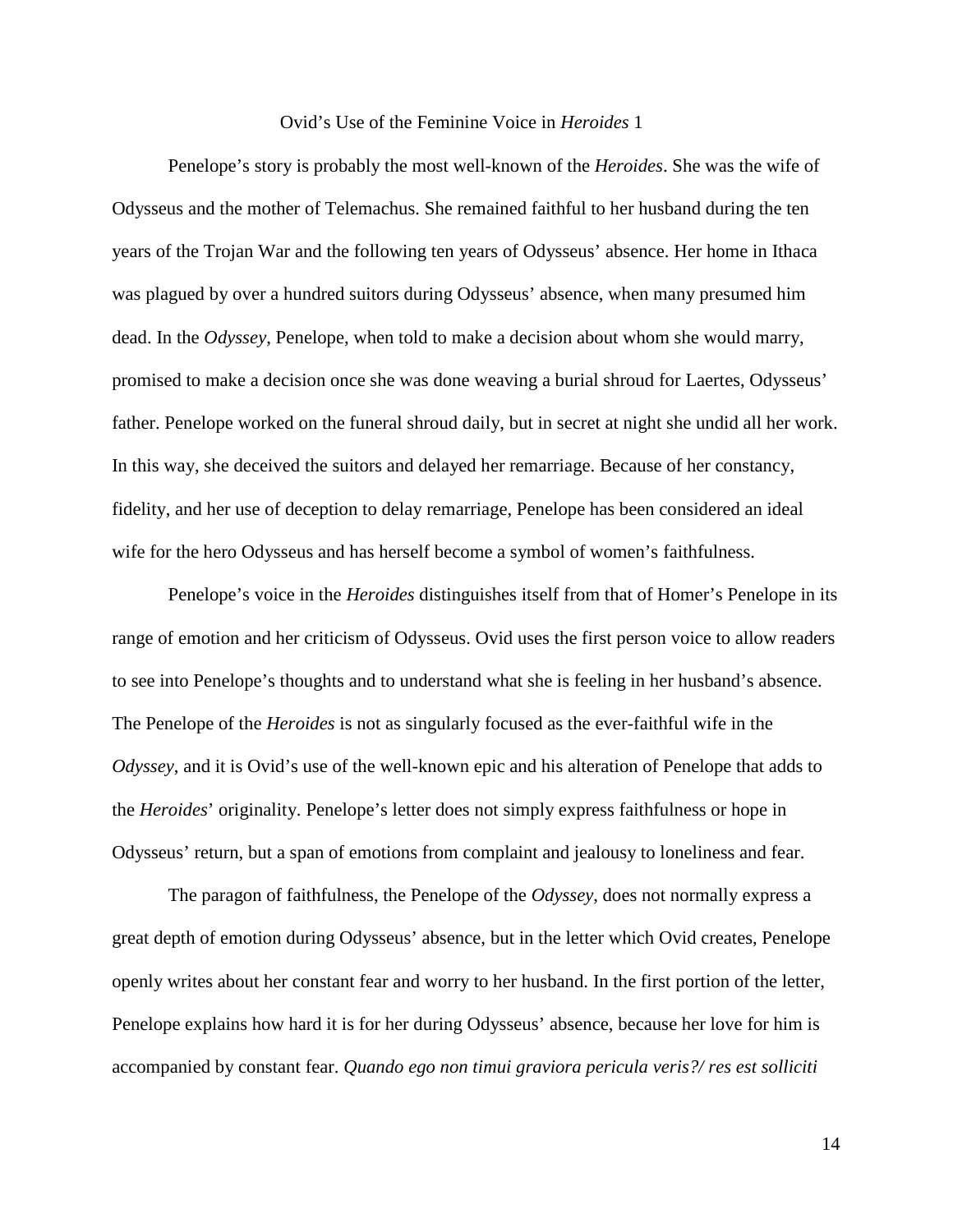*plena timoris amor* (Ov. *Her*. 1.11-12). "When have I not feared dangers graver than the real? Love is a thing ever filled with anxious fear."[28](#page-15-0) She goes on to describe the *causa timoris*, the Trojan soldiers (Ov. *Her*. 1.13-16). The mere mention of Hector's name once made her go pale with fear, and whenever any of the Greeks were slain, Penelope's heart grew colder than ice for fear that Odysseus was one of the fallen (Ov. *Her*. 1.14, 21-22). Penelope contrasts her mindfulness of Odysseus and her constant fear for his safety with Odysseus' disregard for his family's well-being when he risks his own life.

> Ausus es,—o nimium nimiumque oblite tuorum!— Thracia nocturno tangere castra dolo totque simul mactare viros, adiutus ab uno! at bene cautus eras et memor ante mei! usque metu micuere sinus, dum victor amicum dictus es Ismariis isse per agmen equis (Ov. Her. 1.41-46).

You had the daring—O too, too forgetful of your own!—to set wily foot by night in the Thracian camp, and to slay so many men, all at one time, and with only one to aid! Ah yes, you were cautious, indeed, and ever gave me first thought! My heart leaped with fear at every word until I was told of your victorious riding back through the friendly lines of the Greeks with the coursers of Ismarus.

Penelope is harsh with Odysseus, and her severity arises from her fear, not only for Odysseus' life, but also for her own safety and that of Telemachus, which would be compromised if Odysseus never returned.[29](#page-15-1) Not only does Ovid's Penelope express an emotional fear not expressed as much by the traditional Penelope, but the reasoning behind her fear and other emotions is more complex than fear just for Odysseus' life.

Penelope was not only frightened for Odysseus while he was fighting in the Trojan War;

now she is afraid of the unknown, because she has no idea where Odysseus is or what delays

him. *Scirem ubi pugnares, et tantum bella timerem,/et mea cum multis iuncta querela foret./Quid* 

<span id="page-15-0"></span> <sup>28</sup> All translations come from The Loeb Classical Library edition of Ovid's *Heroides*, translated by Grant Showerman.

<span id="page-15-1"></span> $29$  Baca 1969:7.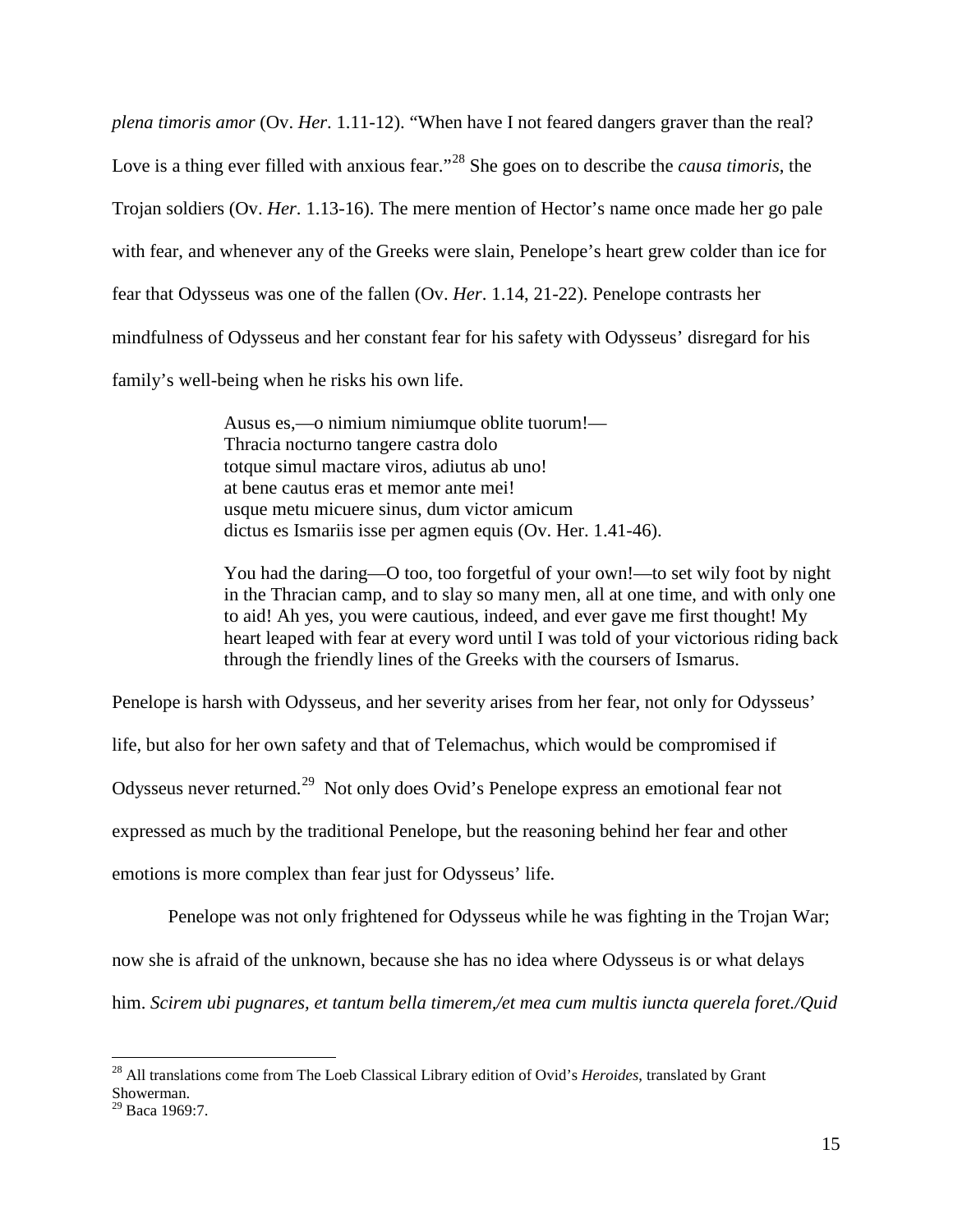*timeam, ignoro—timeo tamen omnia demens,/et patet in curas area lata meas* (Ov. *Her*. 1.69- 72). "Had they [the walls of Troy] not fallen, I should know where you were fighting, and have only war to fear, and my plaint would be joined with that of many another. But now, what I am to fear I know not—yet none the less I fear all things, distraught, and wide is the field lies open for my cares." Penelope, by not knowing what to fear, fears all things, and this makes her situation almost worse than Odysseus', who knows what he must face and where his family is. By using words like *graviora pericula veris* and *fingebam*, which imply that she has feared things far worse than what Odysseus has actually endured, Penelope makes it clear that nothing is worse than not knowing  $(Ov, Her, 1.11, 13)$ .<sup>[30](#page-16-0)</sup> Penelope, not Odysseus, has been the real victim and sufferer for the past twenty years.<sup>[31](#page-16-1)</sup> Ovid successfully characterizes Penelope by writing her fear as something largely internal; she suffers from fear of the unknown, fear for Odysseus' life, fear for her own sake and her son's, and fear of the many reasons for which Odysseus delays.

While Penelope often expresses fear and worry, her concern and ignorance of Odysseus' whereabouts also manifest themselves in jealousy and anger. The Penelope of the *Odyssey* never questioned the causes of Odysseus' slow return, but Ovid's Penelope becomes obviously jealous and suspicious of Odysseus' tardiness. Ovid adds to Penelope's characterization by "making her rather delightfully ready to become suspicious where her affections are concerned."<sup>[32](#page-16-2)</sup> When contemplating the reasons for Odysseus' lengthy absence, Penelope invents a scenario in which Odysseus, enthralled by another woman, describes his wife as rustic and only fit for working with wool (Ov. *Her.* 1.75-78). Penelope is sarcastic and biting, especially when describing

<span id="page-16-1"></span><span id="page-16-0"></span><sup>&</sup>lt;sup>30</sup> Jacobson 1974:251, Baca 1969:8.<br><sup>31</sup> Jacobson 1974:251.<br><sup>32</sup> Haley 1924:21.

<span id="page-16-2"></span>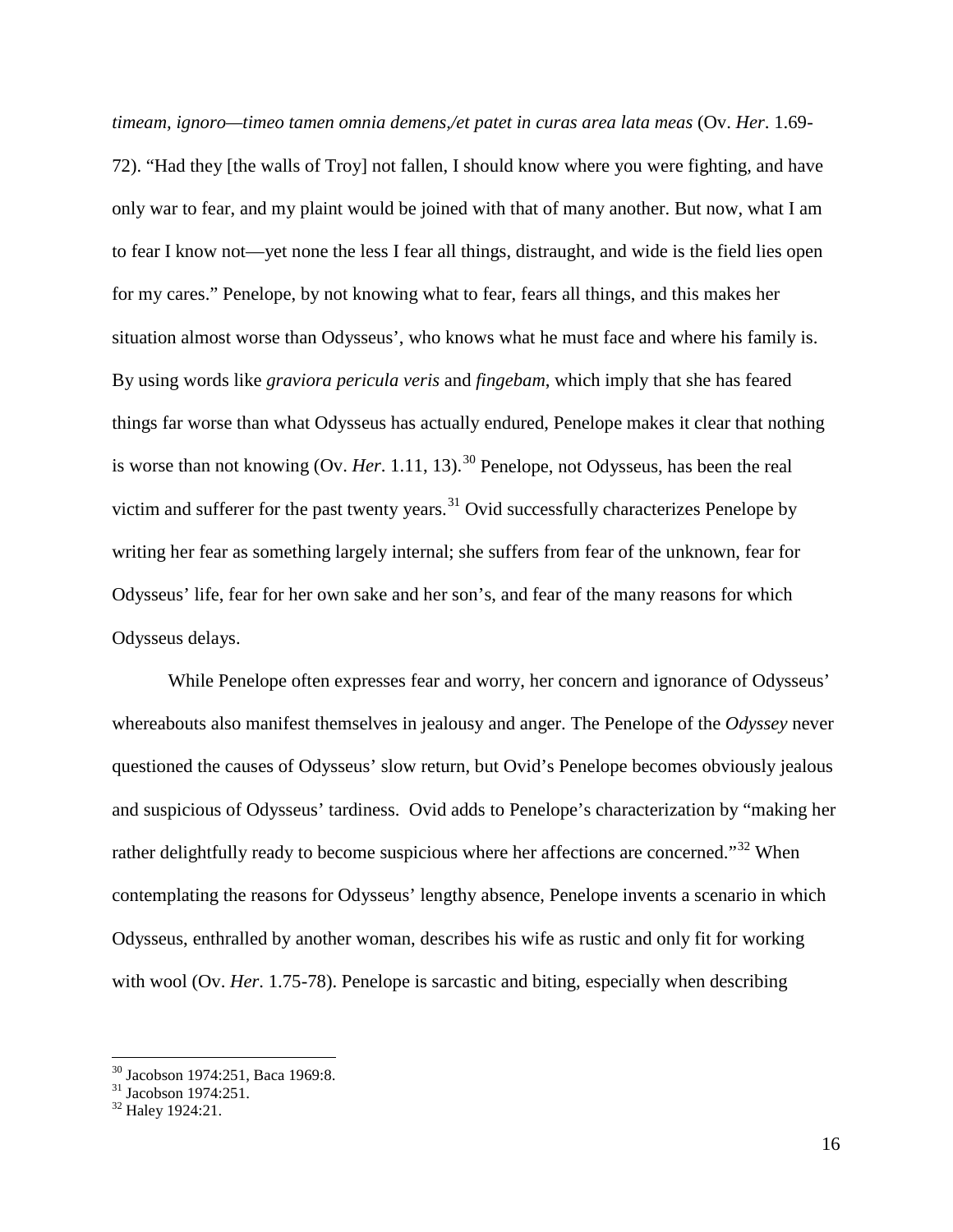Odysseus.[33](#page-17-0) *Haec ego dum stulte metuo, quae vestra libido est,/esse peregrino captus amore potes* (Ov. *Her*. 1.75-76). "While I live on in foolish fear of things like these, you may be captive to a stranger love—such are the hearts of you men." Odysseus, as a man, is fickle, and Penelope tries to chastise him by calling him a "captive" of another woman. While she is obviously frustrated with her situation and Odysseus' absence, her worry shows through even when she is being sarcastic. She hopes that she is deceived by her own anxious heart and that her charge against Odysseus carries no weight (Ov. *Her*. 1.79-80). Penelope has dealt with a lot of frustration and worry during the twenty years of Odysseus' absence, but underlying those feelings is the solitude which she has experienced.

Penelope expresses a lot of emotions in her letter to Odysseus, but her loneliness is especially moving. She is constantly distancing herself from Odysseus in her descriptions of his supposed perils abroad, and also with her descriptions of herself as left behind. *Non ego deserto iacuissem frigida lecto, non quererer tardos ire relicta dies* (Ov. *Her*. 1.7-8). "Then had I not lain cold in my deserted bed, nor would now be left alone complaining of slowly passing days." The bed described as *deserto* is obviously a transferred epithet, referring to Penelope, who has faithfully lain alone in her bed every night since Odysseus' departure. The term *frigida* evokes the image of a spouse, accustomed to sleeping with another warm body, dealing with the new chill of sleeping alone, but it is not merely a physical description in this context. *Frigida* often refers to an abandoned lover who spends the night alone or to the "chilling of affections" in general.<sup>[34](#page-17-1)</sup> Penelope is chilled by her fear, loneliness, and, more importantly, the fact that she believes Odysseus actively left her behind and continues to stay away.

Penelope not only describes herself as *relicta*, "abandoned," but also as *vidua*,

<span id="page-17-1"></span><span id="page-17-0"></span><sup>&</sup>lt;sup>33</sup> Mack 1988:77.<br><sup>34</sup> Knox 1995:90.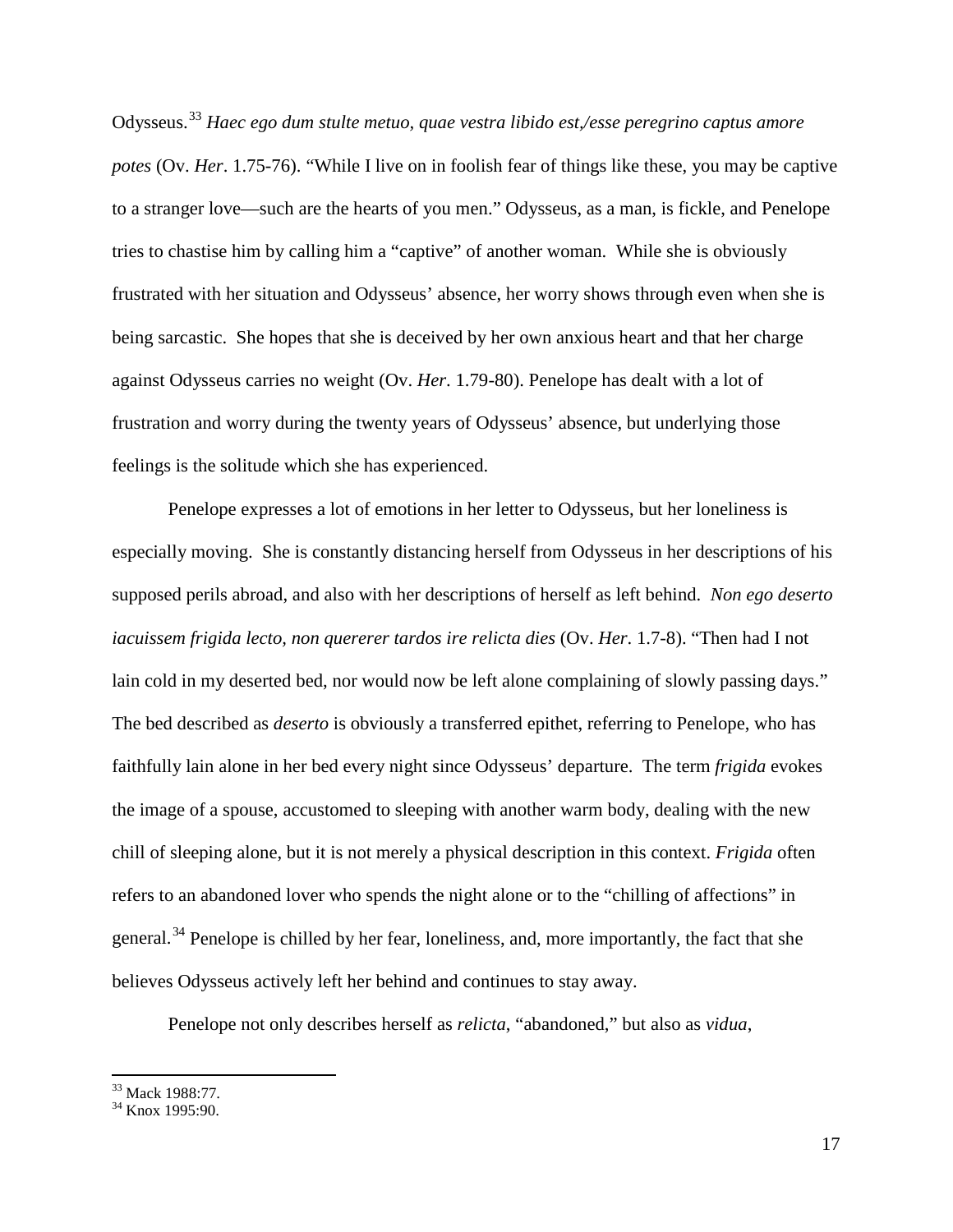"widowed." First she describes her nightly ritual of weaving, which is not, as in the *Odyssey*, a symbol of her unshaken fidelity, but is something she does to make the time go by more quickly. Homer's Penelope keeps the suitors at bay with the promise that she will marry when Laertes' shroud is finished. [ἔνθα](http://www.perseus.tufts.edu/hopper/morph?l=e%29%2Fnqa&la=greek&can=e%29%2Fnqa0&prior=a)gh/nwr) [καὶ](http://www.perseus.tufts.edu/hopper/morph?l=kai%5C&la=greek&can=kai%5C2&prior=e)/nqa) [ἠματίη](http://www.perseus.tufts.edu/hopper/morph?l=h%29mati%2Fh&la=greek&can=h%29mati%2Fh0&prior=kai\) [μὲν](http://www.perseus.tufts.edu/hopper/morph?l=me%5Cn&la=greek&can=me%5Cn0&prior=h)mati/h) [ὑφαίνεσκεν](http://www.perseus.tufts.edu/hopper/morph?l=u%28fai%2Fnesken&la=greek&can=u%28fai%2Fnesken0&prior=me\n) [μέγαν](http://www.perseus.tufts.edu/hopper/morph?l=me%2Fgan&la=greek&can=me%2Fgan1&prior=u(fai/nesken) [ἱστόν](http://www.perseus.tufts.edu/hopper/morph?l=i%28sto%2Fn&la=greek&can=i%28sto%2Fn0&prior=me/gan),/[νύκτας](http://www.perseus.tufts.edu/hopper/morph?l=nu%2Fktas&la=greek&can=nu%2Fktas0&prior=i(sto/n) [δ᾽](http://www.perseus.tufts.edu/hopper/morph?l=d%27&la=greek&can=d%274&prior=nu/ktas) [ἀλλύεσκεν](http://www.perseus.tufts.edu/hopper/morph?l=a%29llu%2Fesken&la=greek&can=a%29llu%2Fesken0&prior=d), [ἐπεὶ](http://www.perseus.tufts.edu/hopper/morph?l=e%29pei%5C&la=greek&can=e%29pei%5C1&prior=a)llu/esken) [δαΐδας](http://www.perseus.tufts.edu/hopper/morph?l=dai%2F%2Bdas&la=greek&can=dai%2F%2Bdas0&prior=e)pei\) [παραθεῖτο](http://www.perseus.tufts.edu/hopper/morph?l=paraqei%3Dto&la=greek&can=paraqei%3Dto0&prior=dai/+das)./[ὣς](http://www.perseus.tufts.edu/hopper/morph?l=w%28%5Cs&la=greek&can=w%28%5Cs1&prior=paraqei=to) [τρίετες](http://www.perseus.tufts.edu/hopper/morph?l=tri%2Fetes&la=greek&can=tri%2Fetes0&prior=w(\s) [μὲν](http://www.perseus.tufts.edu/hopper/morph?l=me%5Cn&la=greek&can=me%5Cn1&prior=tri/etes) [ἔληθε](http://www.perseus.tufts.edu/hopper/morph?l=e%29%2Flhqe&la=greek&can=e%29%2Flhqe0&prior=me\n) [δόλῳ](http://www.perseus.tufts.edu/hopper/morph?l=do%2Flw%7C&la=greek&can=do%2Flw%7C0&prior=e)/lhqe) [καὶ](http://www.perseus.tufts.edu/hopper/morph?l=kai%5C&la=greek&can=kai%5C3&prior=do/lw|) [ἔπειθεν](http://www.perseus.tufts.edu/hopper/morph?l=e%29%2Fpeiqen&la=greek&can=e%29%2Fpeiqen0&prior=kai\) [Ἀχαιούς](http://www.perseus.tufts.edu/hopper/morph?l=*%29axaiou%2Fs&la=greek&can=*%29axaiou%2Fs0&prior=e)/peiqen) (Hom. *Od*. 2.104-106). "Then day by day she would weave at the great web, but by night would unravel it, having had torches placed beside her. Thus for three years she had by her craft kept the Achaeans from knowing, and beguiled them."<sup>[35](#page-18-0)</sup>

In Ovid's *Heroides*, Penelope does not seek to beguile the suitors, but the night itself. *Nec mihi quaerenti spatiosam fallere noctem/lassaret viduas pendula tela manus* (Ov. *Her*. 1.9-10). "Nor would the hanging web be wearying now my widowed hands as I seek to beguile the hours of spacious night." Again, a transferred epithet is used in which Penelope's hands are described as *viduas*. Later, Penelope's bed, in place of Penelope, is described as widowed. *Me pater Icarius viduo discedere lecto/cogit*…(Ov. *Her*. 1.81-82). "As for me—my father Icarius enjoins on me to quit my widowed couch…" Penelope is certainly not widowed, but she has been separated from her lover for so long, and his absence has been so taxing, that she feels as if she is a widow.

When Penelope is trying to shame Odysseus into coming home more quickly, she uses the suitors and the ruin of Odysseus' home to persuade him. However, she also confesses that her heart, along with Odysseus' home, is being destroyed. *[I]nque tua regnant nullis prohibentibus aula;/viscera nostra, tuae dilacerantur opes* (Ov. *Her*. 1.89-90). "In your own hall they are masters, with none to say them nay; my heart is being torn, your substance spoiled." Depending on which way *viscera* is translated, Penelope could be implying that her heart is

<span id="page-18-0"></span> <sup>35</sup> All translations from the *Odyssey* are from the Loeb Classical Library edition. Translated by A.T. Murray.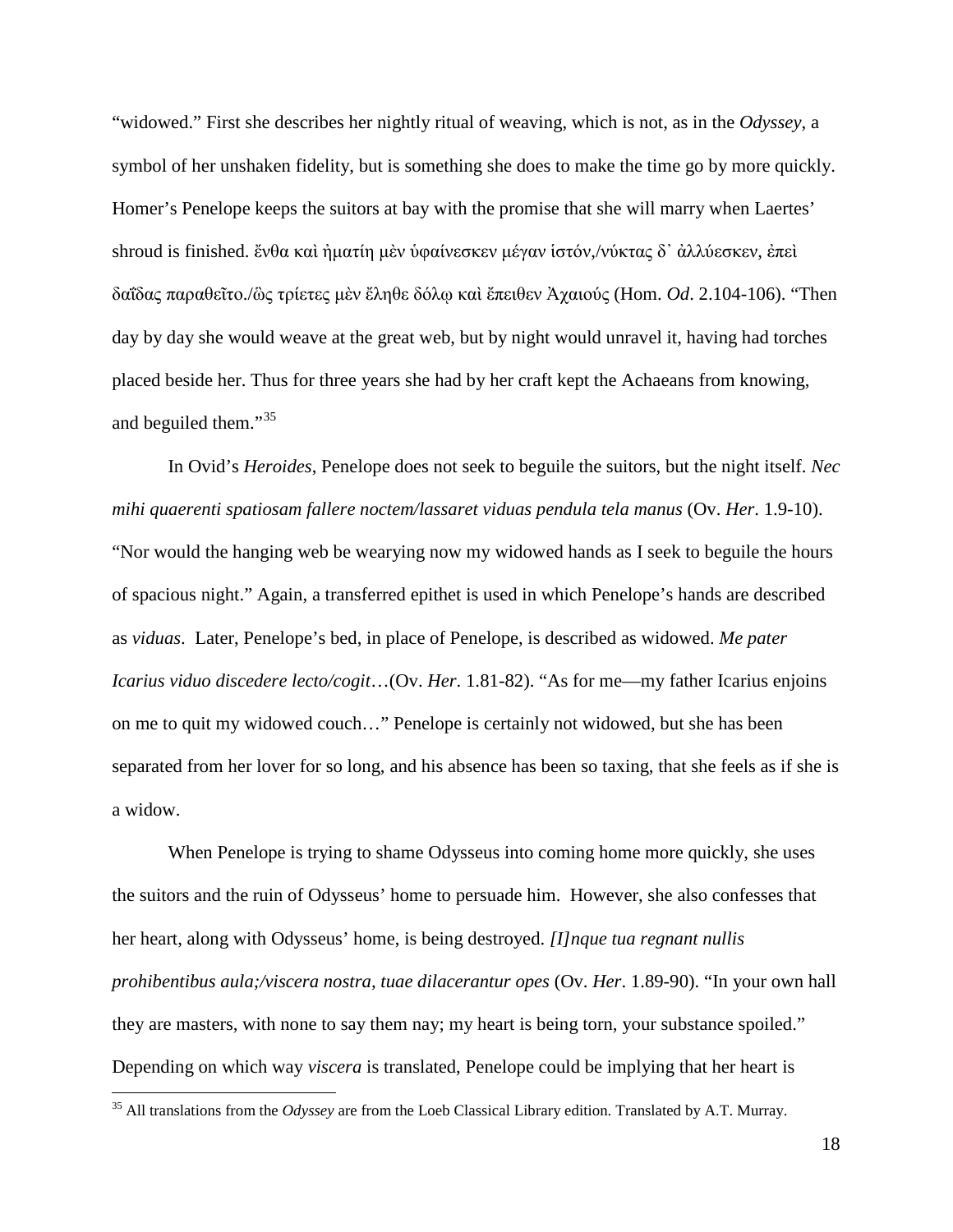destroyed by the suitors' constant presence and her husband's absence.<sup>[36](#page-19-0)</sup>

Penelope's loneliness and heartbreak fuel her reproach of Odysseus at times, but they also cause her to critique herself and even question her own value. Penelope endures the doubts which creep into her mind, doubts about why Odysseus stays away and doubts about how he will react to her if he does return. While imagining a scenario of Odysseus with another woman, Penelope self-consciously thinks of how Odysseus will describe her to his lover. *Forsitan et narres, quam sit tibi rustica coniunx,/quae tantum lanas non sinat esse rudes* (Ov. *Her*. 1.77-78). "It may be you even tell how rustic a wife you have—one fit only to dress fine wool." While sometimes Penelope conveys frustration with Odysseus' lengthy absence with a sarcastic tone, here she seems sincerely worried that Odysseus "does not have a true notion of her worth."<sup>[37](#page-19-1)</sup> Her fear and self-consciousness are enforced by the first word of the next line: *fallar*. She prays that she is mistaken and that Odysseus does not wish to be away from her. As Ovid's audience would know from the *Odyssey*, though, Odysseus did avoid angering Calypso at Penelope's expense. He said:

> '[πότνα](http://www.perseus.tufts.edu/hopper/morph?l=po%2Ftna&la=greek&can=po%2Ftna0&prior=*)odusseu/s) [θεά](http://www.perseus.tufts.edu/hopper/morph?l=qea%2F&la=greek&can=qea%2F0&prior=po/tna), [μή](http://www.perseus.tufts.edu/hopper/morph?l=mh%2F&la=greek&can=mh%2F0&prior=qea/) [μοι](http://www.perseus.tufts.edu/hopper/morph?l=moi&la=greek&can=moi0&prior=mh/) [τόδε](http://www.perseus.tufts.edu/hopper/morph?l=to%2Fde&la=greek&can=to%2Fde1&prior=moi) [χώεο](http://www.perseus.tufts.edu/hopper/morph?l=xw%2Feo&la=greek&can=xw%2Feo0&prior=to/de): [οἶδα](http://www.perseus.tufts.edu/hopper/morph?l=oi%29%3Dda&la=greek&can=oi%29%3Dda0&prior=xw/eo) [καὶ](http://www.perseus.tufts.edu/hopper/morph?l=kai%5C&la=greek&can=kai%5C5&prior=oi)=da) [αὐτὸς](http://www.perseus.tufts.edu/hopper/morph?l=au%29to%5Cs&la=greek&can=au%29to%5Cs0&prior=kai\) [πάντα](http://www.perseus.tufts.edu/hopper/morph?l=pa%2Fnta&la=greek&can=pa%2Fnta1&prior=au)to\s) [μάλ᾽](http://www.perseus.tufts.edu/hopper/morph?l=ma%2Fl%27&la=greek&can=ma%2Fl%270&prior=pa/nta), [οὕνεκα](http://www.perseus.tufts.edu/hopper/morph?l=ou%28%2Fneka&la=greek&can=ou%28%2Fneka0&prior=ma/l) [σεῖο](http://www.perseus.tufts.edu/hopper/morph?l=sei%3Do&la=greek&can=sei%3Do0&prior=ou(/neka) [περίφρων](http://www.perseus.tufts.edu/hopper/morph?l=peri%2Ffrwn&la=greek&can=peri%2Ffrwn0&prior=sei=o) [Πηνελόπεια](http://www.perseus.tufts.edu/hopper/morph?l=*phnelo%2Fpeia&la=greek&can=*phnelo%2Fpeia0&prior=peri/frwn) [εἶδος](http://www.perseus.tufts.edu/hopper/morph?l=ei%29%3Ddos&la=greek&can=ei%29%3Ddos1&prior=*phnelo/peia) [ἀκιδνοτέρη](http://www.perseus.tufts.edu/hopper/morph?l=a%29kidnote%2Frh&la=greek&can=a%29kidnote%2Frh0&prior=ei)=dos) [μέγεθός](http://www.perseus.tufts.edu/hopper/morph?l=me%2Fgeqo%2Fs&la=greek&can=me%2Fgeqo%2Fs0&prior=a)kidnote/rh) [τ᾽](http://www.perseus.tufts.edu/hopper/morph?l=t%27&la=greek&can=t%272&prior=me/geqo/s) [εἰσάντα](http://www.perseus.tufts.edu/hopper/morph?l=ei%29sa%2Fnta&la=greek&can=ei%29sa%2Fnta0&prior=t) [ἰδέσθαι](http://www.perseus.tufts.edu/hopper/morph?l=i%29de%2Fsqai&la=greek&can=i%29de%2Fsqai1&prior=ei)sa/nta): [ἡ](http://www.perseus.tufts.edu/hopper/morph?l=h%28&la=greek&can=h%280&prior=i)de/sqai) [μὲν](http://www.perseus.tufts.edu/hopper/morph?l=me%5Cn&la=greek&can=me%5Cn2&prior=h() [γὰρ](http://www.perseus.tufts.edu/hopper/morph?l=ga%5Cr&la=greek&can=ga%5Cr0&prior=me\n) [βροτός](http://www.perseus.tufts.edu/hopper/morph?l=broto%2Fs&la=greek&can=broto%2Fs0&prior=ga\r) [ἐστι](http://www.perseus.tufts.edu/hopper/morph?l=e%29sti&la=greek&can=e%29sti0&prior=broto/s), [σὺ](http://www.perseus.tufts.edu/hopper/morph?l=su%5C&la=greek&can=su%5C1&prior=e)sti) [δ᾽](http://www.perseus.tufts.edu/hopper/morph?l=d%27&la=greek&can=d%275&prior=su\) [ἀθάνατος](http://www.perseus.tufts.edu/hopper/morph?l=a%29qa%2Fnatos&la=greek&can=a%29qa%2Fnatos0&prior=d) [καὶ](http://www.perseus.tufts.edu/hopper/morph?l=kai%5C&la=greek&can=kai%5C6&prior=a)qa/natos) [ἀγήρως](http://www.perseus.tufts.edu/hopper/morph?l=a%29gh%2Frws&la=greek&can=a%29gh%2Frws0&prior=kai\).

'Mighty goddess, do not be angry with me for this. I know very well myself that wise Penelope is less impressive to look upon than you in looks and stature, for she is a mortal, while you are immortal and ageless.' (Hom. *Od*. 5.215-218)

Knox states, "The portrait that he paints, of a plain and ordinary woman, although not intended

<span id="page-19-1"></span><span id="page-19-0"></span> <sup>36</sup> Other scholars translate *viscera* with more of a sexual connotation. For example, Jacobson claims that *viscera* sometimes denotes the sexual organs and that Penelope is claiming that she is no longer in total control of her sexual life (Jacobson 1974:270). He even claims that Penelope might be saying, "I am being sexually assaulted" (Jacobson 1974:270). Baca asserts that Penelope is using these lines (87-90) to make Odysseus jealous, by saying that many suitors attempt to woo her (Baca 1969:8). I prefer Grant Showerman's translation because it conveys the notion that the Romans believed the seat of the emotions to be in the gut, and *viscera* most commonly means "guts." Baca 1969:8.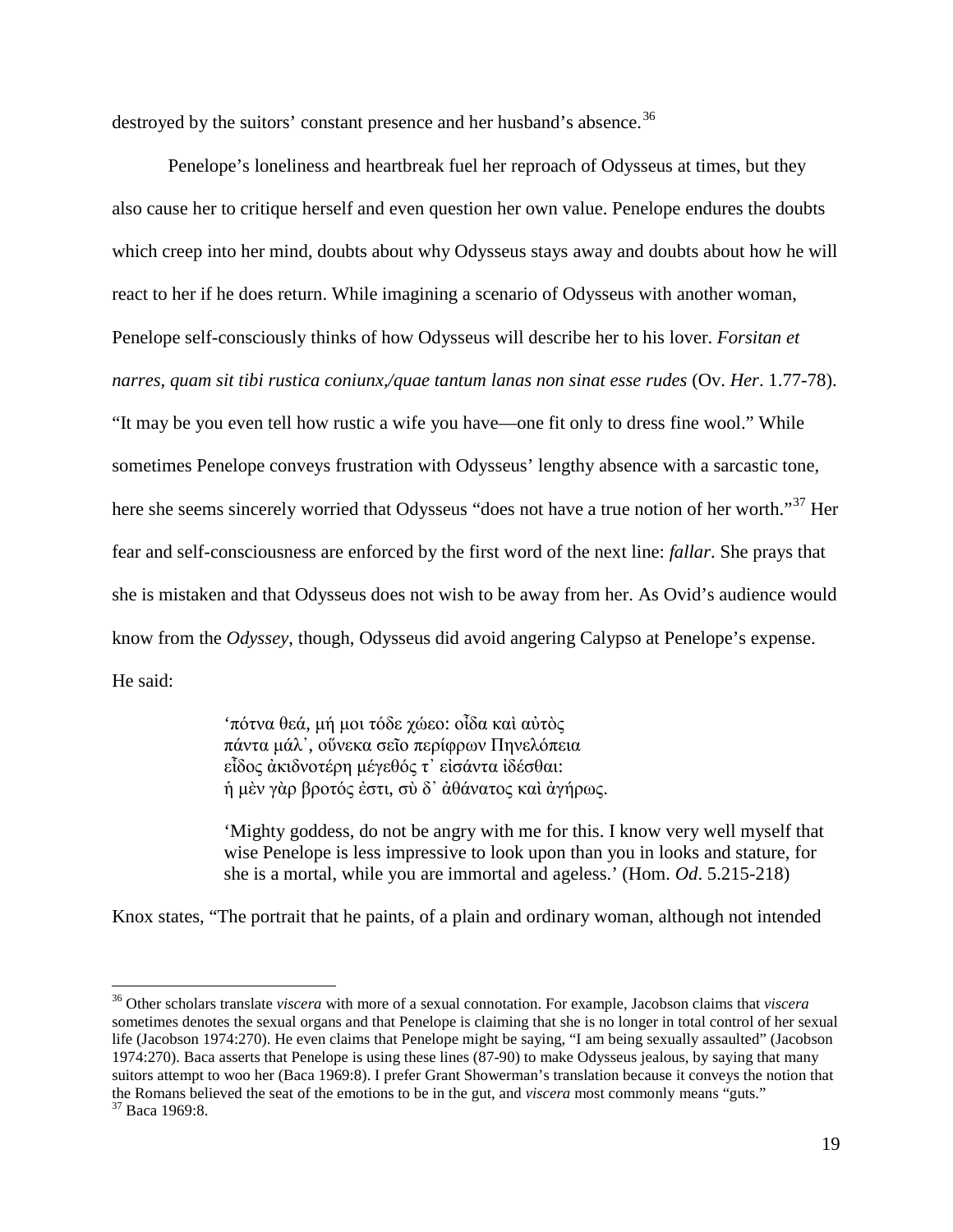as criticism in a comparison with the goddess Calypso, is far from flattering."[38](#page-20-0) Odysseus in the *Odyssey* certainly has his reasons for not singing Penelope's praises, but in the *Heroides*, Penelope fearfully imagines that Odysseus degrades her without cause.<sup>[39](#page-20-1)</sup> She questions her own value again in the last lines of her letter. *Certe ego, quae fueram te discedente puella,/protinus ut venias, facta videbor anus* (Ov. *Her*. 1.115-116). "As for myself, who when you left my side was but a girl, though you should come straightaway, I surely shall seem grown an aged dame." Penelope has spent the whole letter attempting to persuade Odysseus to come home, but then she seems to warn him not to expect too much from her, because she has grown old during the past twenty years.<sup>[40](#page-20-2)</sup> The twenty years filled with waiting for Odysseus, fearing for his safety during the Trojan War and fearing the unknown afterwards, raising her son, and facing the suitors have worn Penelope down; she knows this and regrets it. $41$  In reaction to this fear that Odysseus does not value her anymore, Penelope attempts to prove her worth to him throughout the letter.

Penelope's fear, jealousy, and self-consciousness all manifest themselves in her attempts to prove her worth to Odysseus and make him jealous. First, she claims responsibility for the Greeks' victory at Troy.<sup>[42](#page-20-4)</sup> Sed bene consuluit casto deus aequus amori./versa est in cineres *sospite Troia viro* (Ov. *Her*. 1.23-24). "But good regard for me had the god who looks with favour upon chaste love. Turned to ashes is Troy, and my lord is safe." Her chaste, loyal love is what pleased the gods, which in turn not only saved her husband but allowed the Greeks victory at Troy, and Penelope has received nothing for it in return.<sup>[43](#page-20-5)</sup> Besides being valuable as the one who brought about the victory, Penelope makes herself more desirable by describing herself as a

<span id="page-20-0"></span> $\frac{38}{39}$  Knox 1995:104.<br> $\frac{39}{39}$  Mack 1988:80.

<span id="page-20-4"></span><span id="page-20-3"></span>

<span id="page-20-2"></span><span id="page-20-1"></span><sup>&</sup>lt;sup>40</sup> Knox 1995:89.<br><sup>41</sup> Knox 1995:111.<br><sup>42</sup> Baca 1969:7, Jacobson 1974:254, Mack 1988:78.<br><sup>43</sup> Mack 1988:78.

<span id="page-20-5"></span>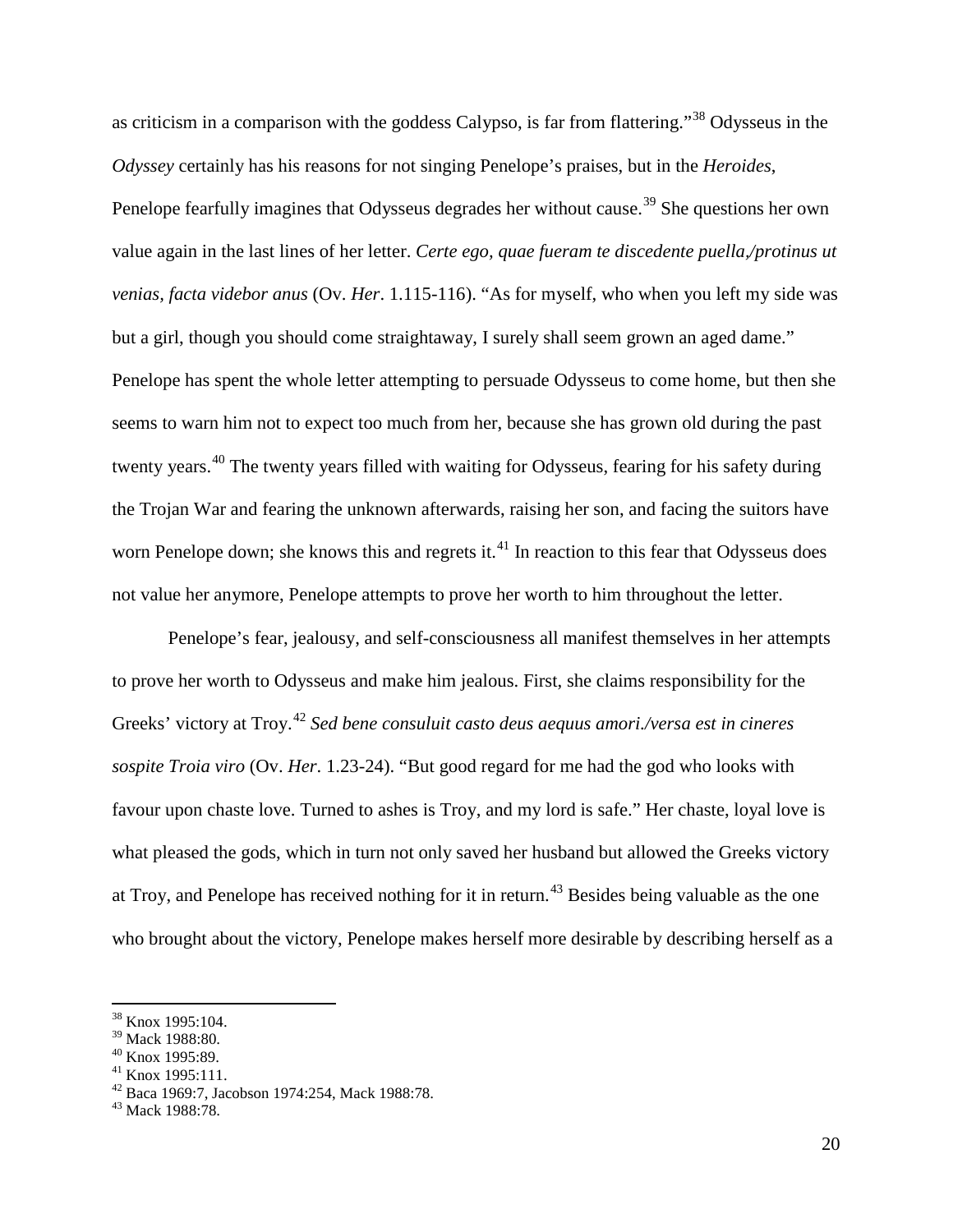girl sought after by all of the suitors. Jacobson asserts that Penelope takes Ovid's advice at this point and attempts to ensure Odysseus' jealousy "by making him believe that powerful rivals exist."<sup>[44](#page-21-0)</sup> She lists a handful of the suitors in order to arouse Odysseus' jealousy and his concern for Penelope, his son, and his household (Ov. *Her*. 1.87-96). Along with trying to tempt Odysseus to return more quickly, Penelope scolds him for his neglect.

In order to shame her husband into coming home, Penelope is often reproachful and somewhat condemning of Odysseus' character, which is something not seen in Homer's *Odyssey*. In *Heroides* 1, Penelope often characterizes Odysseus as forgetful, slow, and cruel. One of the most moving lines occurs when Penelope, overcome by emotion, writes, almost indignantly, *o nimium nimiumque oblite tuorum!* (Ov. *Her*. 1.41). "O too, too forgetful of your own!" In Penelope's eyes, Odysseus has the power to come home, yet he delays. She describes him reproachfully with words of delaying, even rebuking him in the first line of the letter.<sup>[45](#page-21-1)</sup> *Hanc tua Penelope lento tibi mittit, Ulixe* (Ov. *Her*. 1.1). "This missive your Penelope sends to you, O Ulysses, slow of return that you are." The word *lentus* is significant not only in the sense of his slow journey home, but also because *lentus* is often used to describe the less interested lover of a relationship in Latin elegy.<sup>[46](#page-21-2)</sup> Penelope, in her frustration and loneliness, describes Odysseus as slow, absent, and delaying, rather than detained somewhere. Because of this purposeful delay of his homecoming, Odysseus is also cold as iron, hard-hearted. *Victor abes, nec scire mihi, quae causa morandi,/aut in quo lateas ferreus orbe, licet* (Ov. *Her*. 1.57-58). "A victor, you are yet not here, nor am I let know what causes your delay, or in what part of the world hard-heartedly you hide." Not only is Odysseus absent, delaying, and cold-hearted in these

<span id="page-21-0"></span><sup>&</sup>lt;sup>44</sup> Jacobson 1974:260.<br><sup>45</sup> Jacobson 1974:250.<br><sup>46</sup> Knox 1995:88.

<span id="page-21-1"></span>

<span id="page-21-2"></span>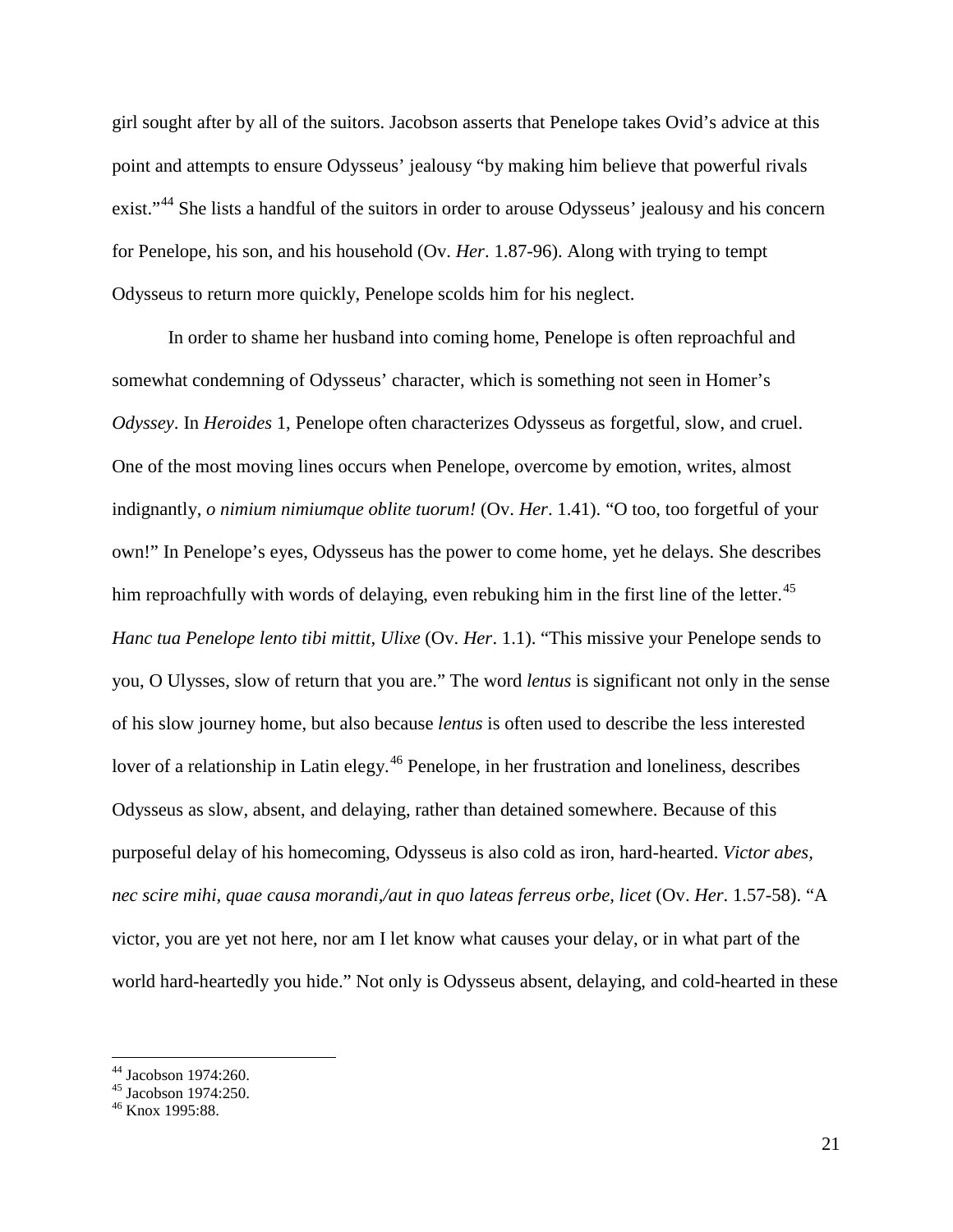lines, but he is also *lateas*, a word which brings to mind a sneaky, cold-blooded snake.<sup>[47](#page-22-0)</sup> To Penelope, she is the sufferer, the lover, and the faithful one, while Odysseus is delaying, cold-hearted, and probably enamored by another woman.<sup>[48](#page-22-1)</sup>

Despite his apparent disinterest and delay in coming back to her, Penelope still loves Odysseus and remains faithful to him. The language that Penelope uses in her letter shows that, although she has been afraid, jealous, and frustrated, she has loved Odysseus through the drawnout Trojan War and the long journey homeward. She speaks about her continuous, faithful love as both the cause of all her anxious fear and of the Greeks' success in the Trojan War (Ov. *Her*. 1.12,23). The gods themselves made sure of Odysseus' success at Troy because of Penelope's chaste love, and her love and her unceasing fidelity will probably be responsible for Odysseus' safe return (Ov. *Her*. 1.23-24). Penelope describes herself as *amans*, which at least grammatically shows that her love was not just a thing of the past, but is continuing during Odysseus' prolonged absence (Ov. *Her*. 1.22). Penelope's direct declaration of love and constancy follows her description of her own father telling her to choose a husband from the suitors. *Increpet usque licet—tua sum, tua dicar oportet;/Penelope coniunx semper Ulixis ero./Ille tamen pietate mea precibusque pudicis/frangitur*…(Ov. *Her*. 1.83-86). "Let him chide on—yours I am, yours must I be called; Penelope, the wife of Ulysses, ever shall I be. Yet is he bent by my faithfulness and my chaste prayers..." It is this line where Penelope truly exposes herself and her love for Odysseus and lets down her defenses.<sup>[49](#page-22-2)</sup> Despite her anger towards Odysseus and her doubts about his whereabouts and his feelings about her, Penelope's love is unwavering. The combination of all of her emotions and her reproachful, yet ever-loving, attitude towards Odysseus, is what brings Penelope to life and sets her apart from the well-

<span id="page-22-1"></span><span id="page-22-0"></span> $^{47}$  Mack 1988:79.<br> $^{48}$  Jacobson 1974:251, 259.

<span id="page-22-2"></span><sup>49</sup> Baca 1969:8.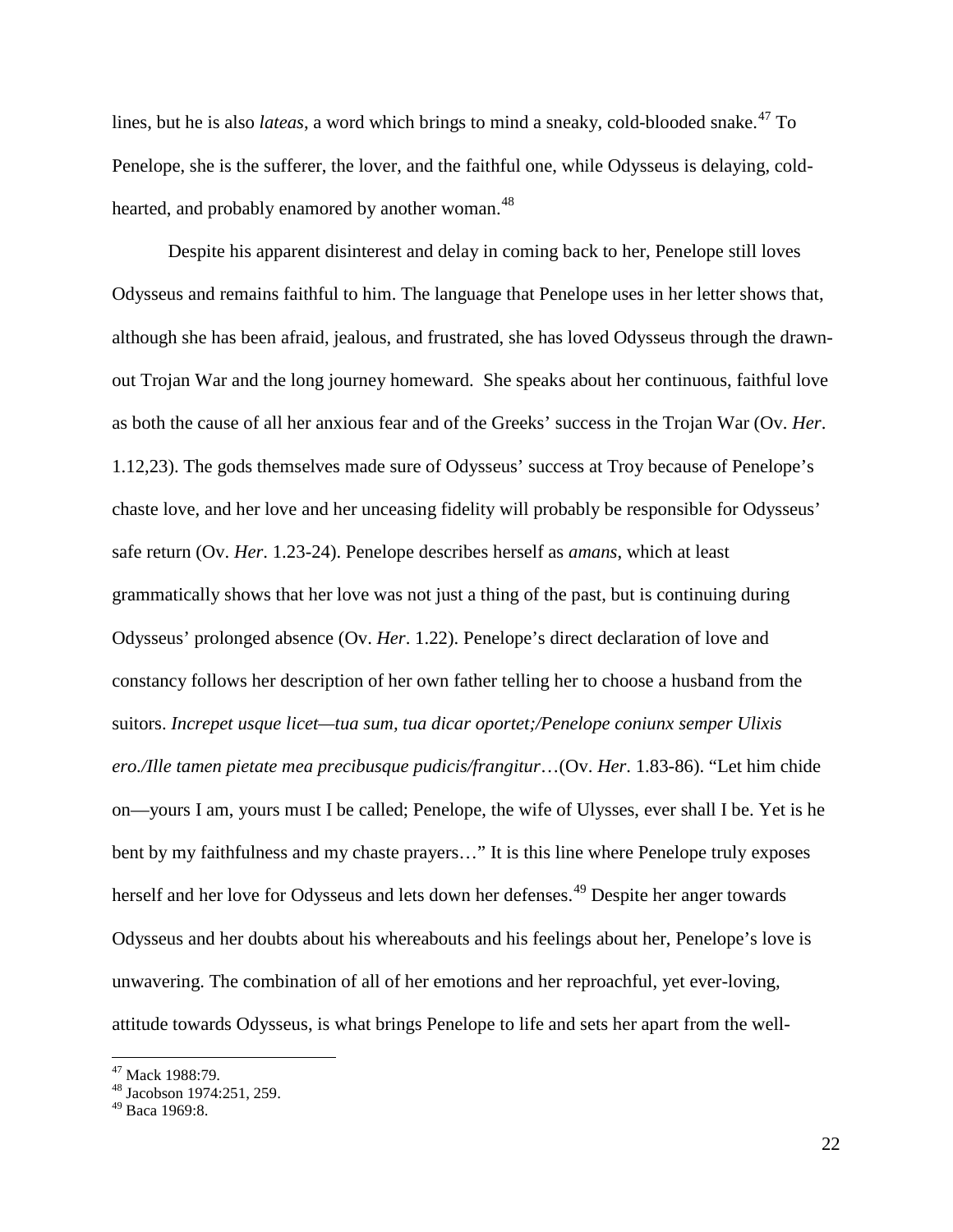known Penelope of the Homeric tradition.

In the *Heroides*, Ovid portrays Penelope as a genuine woman with complicated feelings and realistic reactions to her separation from her husband, and this portrayal results in a Penelope who is significantly different than her Homeric counterpart. Readers of the *Heroides* know Penelope much more intimately than readers of the epic; this results not only from the format of the letter, but also from Penelope's emotional expressions and the sharing of her thoughts.<sup>[50](#page-23-0)</sup> Although Ovid is using a rich mythological tradition as a backdrop for his letters, he strips away the epic character from the name "Penelope" in order to create a psychologically authentic woman.<sup>[51](#page-23-1)</sup> To some readers, the authentic Penelope might be a diminished, less impressive, and much less heroic Penelope than the one in the *Odyssey*, but this is what makes her more human.<sup>[52](#page-23-2)</sup> This is precisely what Ovid wanted to do, and Jacobson adds to this by saying that, "One might even think of *Heroides* 1 as a conscious attempt to free the character of Penelope from the shackles which constrained it: to turn the paragon back into a person."<sup>[53](#page-23-3)</sup> The Penelope of the *Heroides* is certainly a human, and a woman, with admirable qualities, doubts, fears, and jealous tendencies. Her reproachful attitude toward Odysseus comes naturally from dealing with fear and loneliness for twenty years, not to mention running Odysseus' household. Mack asserts, "Time matters: people get wrinkles, people get bad-tempered; many years of coping with a house full of unwelcome dinner guests, not to mention a growing boy, a father-in-law, and the perennial servant problem are enough to ruin the sunniest disposition."[54](#page-23-4) Penelope is certainly not a Homeric heroine; she is a genuine woman.

Ovid draws on his knowledge of the *Odyssey* and the traditional Penelope to create

<span id="page-23-1"></span>

<span id="page-23-3"></span><span id="page-23-2"></span>

<span id="page-23-0"></span><sup>&</sup>lt;sup>50</sup> Fränkel 1956:37-38.<br>
<sup>51</sup> Baca 1969:6.<br>
<sup>52</sup> Mack 1988:81.<br>
<sup>53</sup> Jacobson 1974:249.<br>
<sup>54</sup> Mack 1988:81.

<span id="page-23-4"></span>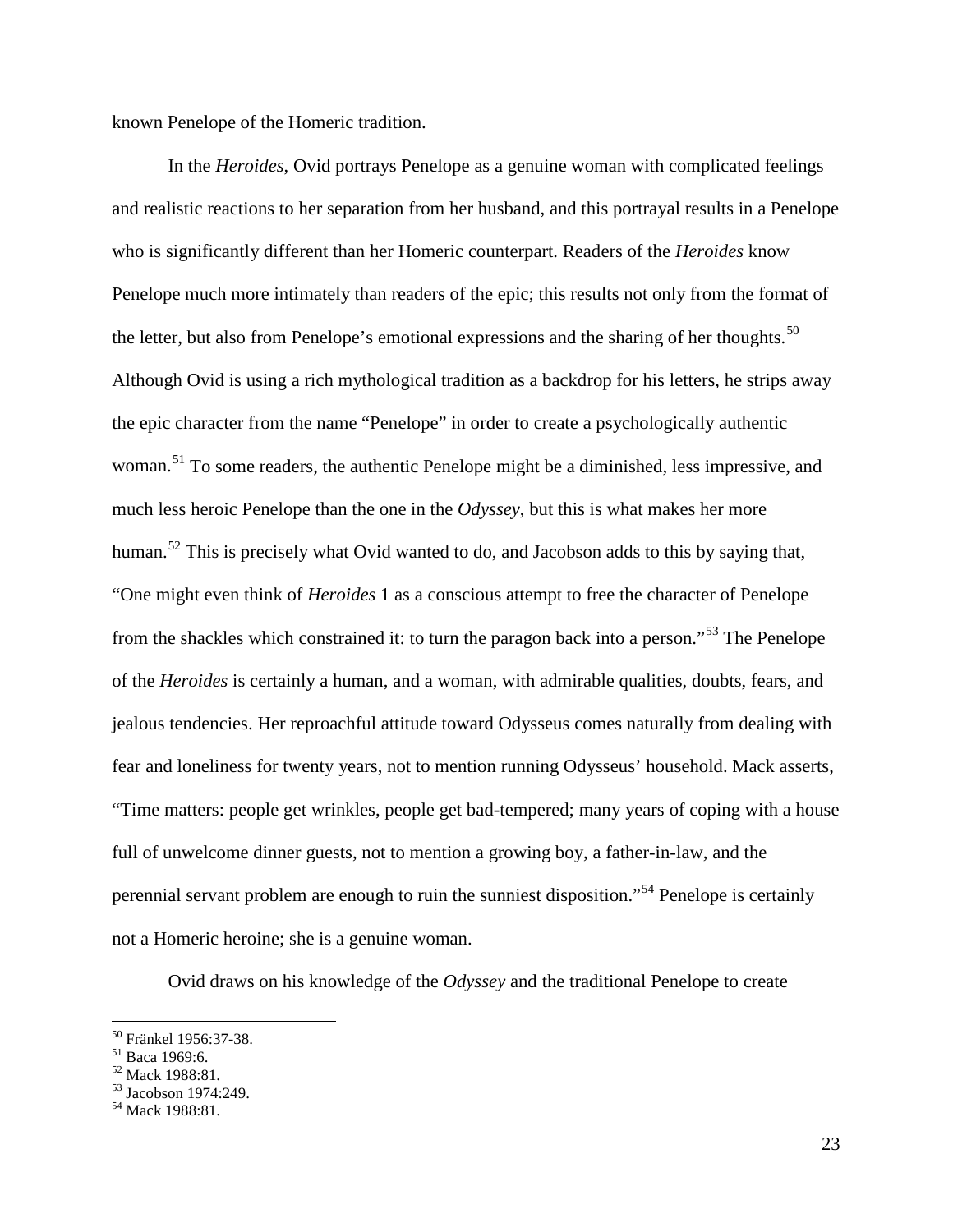*Heroides* 1, but instead of molding his character to fit the tradition, he creates a new character who experiences real feelings and problems. The Penelope of the *Odyssey* never questioned Odysseus or imagined that he was purposefully staying away, but the Penelope of the *Heroides* does just that.<sup>[55](#page-24-0)</sup> She frequently complains about her situation and Odysseus' absence, and she often uses a reproachful tone to address Odysseus.<sup>[56](#page-24-1)</sup> Ovid's Penelope even doubts Odysseus' heroic role in the Trojan War, when she describes his exploits with Diomedes with the words *somno*, *dolo*, and *mactare* (Ov. *Her*. 1.40, 43). These words negatively emphasize the deceit and slaughter which Odysseus conducted in Troy.<sup>[57](#page-24-2)</sup> Homeric Penelope would never have made such an unpatriotic statement or questioned her husband's war accomplishments.<sup>[58](#page-24-3)</sup> Ovid's Penelope is not only different in her stern tone and judgmental accusations, but she also is no longer simply a war victim, as Homer's Penelope was. Many scholars assert that she becomes a heroine in her own right, because she remains faithful to Odysseus throughout her trials, fears, and doubts.<sup>[59](#page-24-4)</sup> Penelope is no longer an epic heroine; now she is a heroine of Latin elegy.<sup>[60](#page-24-5)</sup> Ovid's unique insight into Penelope's position and the way in which he adds to her character and her emotions makes her more genuine, and more like a real woman dealing with the stress of an absent husband during war.

In *Heroides* 1, Penelope is a good example of how Ovid accurately creates the feminine voice from a tradition in which most women do not have much depth. Women of epic, if characterized at all, are often very virtuous, or simply reflections of their husbands' skills and virtues, but Ovid characterizes Penelope through her emotions rather than her actions, and her

<span id="page-24-2"></span><span id="page-24-1"></span>

<span id="page-24-0"></span><sup>&</sup>lt;sup>55</sup> Jacobson 1974:250.<br><sup>56</sup> Jacobson 1974:251.<br><sup>57</sup> Knox 1995:98, Mack 1988:78.<br><sup>58</sup> Jacobson 1974:257.

<span id="page-24-4"></span><span id="page-24-3"></span> $^{59}$  Baca 1969:7, Jacobson 1974:253, Mack 1988:78. 60 Mack 1988:81.

<span id="page-24-5"></span>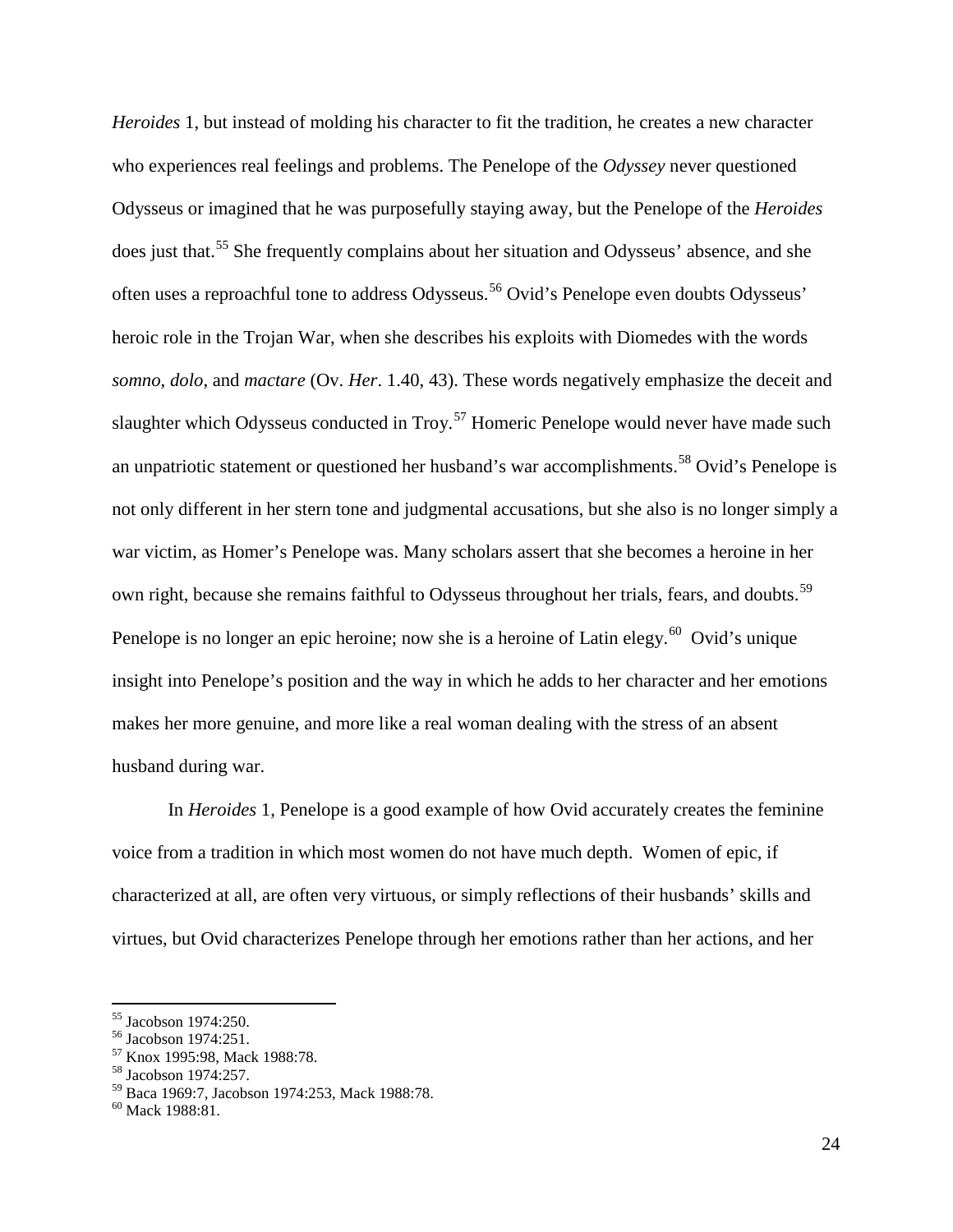thoughts rather than her spoken words. The range of Penelope's feelings is much wider than in the epic tradition, and a variety of factors affects her emotions. Ovid delves into Penelope's mind in order to imagine the reactions Penelope would have to hearing about Odysseus' time during the Trojan War, not knowing where Odysseus is and what he feels, and being separated from her husband for twenty years. As a realistic woman, Ovid's Penelope is quite different from Homer's, but Ovid's Penelope becomes a new type of heroine, a life-like woman with authentic reactions to twenty years spent without her husband.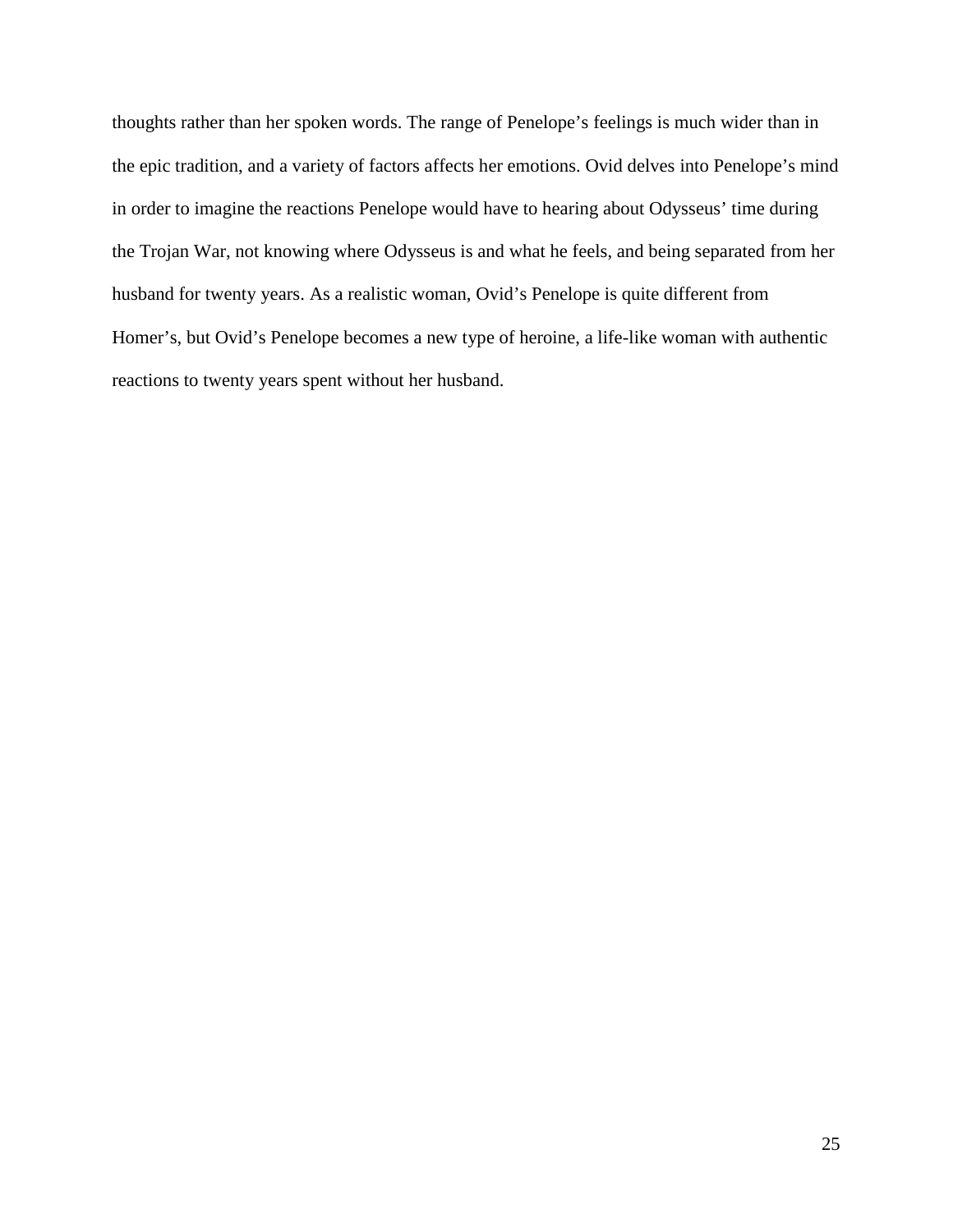## *Heroides* 7: Dido

Dido, the queen of Carthage, became famous through Vergil's *Aeneid*, the text with which Ovid is working to write *Heroides* 7. Dido was first married to Sychaeus, the wealthiest man in Tyre, until her brother Pygmalion murdered him in order to gain his wealth (Verg. *Aen*. 1.341-352). Dido then fled to Libya with her husband's wealth and a small company of exiles, and there she founded Carthage. As her city grew in wealth and power, many suitors from the surrounding kingdoms, among them King Iarbas, made it known that they wished to marry Dido and join their kingdoms. Dido, however, refused all offers of marriage, insisting that she would never marry again in order to be faithful to her first husband Sychaeus. Vergil is the first author to introduce Aeneas into Dido's story.<sup>[61](#page-26-0)</sup> After a storm they encountered on their way to Italy, Aeneas and his companions landed at Carthage and stayed there while they gathered strength and fixed their ships. Aeneas' mother, Venus, plotted for her son's sake and sent Cupid to cause Dido to fall in love with Aeneas (Verg. *Aen*. 1.657-688). Dido and Aeneas lived together as if a married couple, until the gods reminded Aeneas of his duty to his country, his gods, and his son. Dido, unwilling to live without Aeneas and with the shame of having broken her promise to Sychaeus, built a funeral pyre and killed herself with Aeneas' sword. The Dido in the *Aeneid* is often pitied by readers because of her tragic death and Aeneas' abandonment, but she is also used to explain why the Punic Wars occurred and to show how devoted Aeneas is to the gods and his country.

Dido gets a chance to tell her side of the story in the *Heroides* with her letter to Aeneas, written as Aeneas and his men prepare to depart Carthage. Despite her persuasive speech, the readers of this letter know that Aeneas will still leave, and so this letter has a more despairing tone than Penelope's. The seventh letter of the *Heroides* is heavily influenced by Vergil's

<span id="page-26-0"></span> <sup>61</sup> Spentzou 2003:xiii.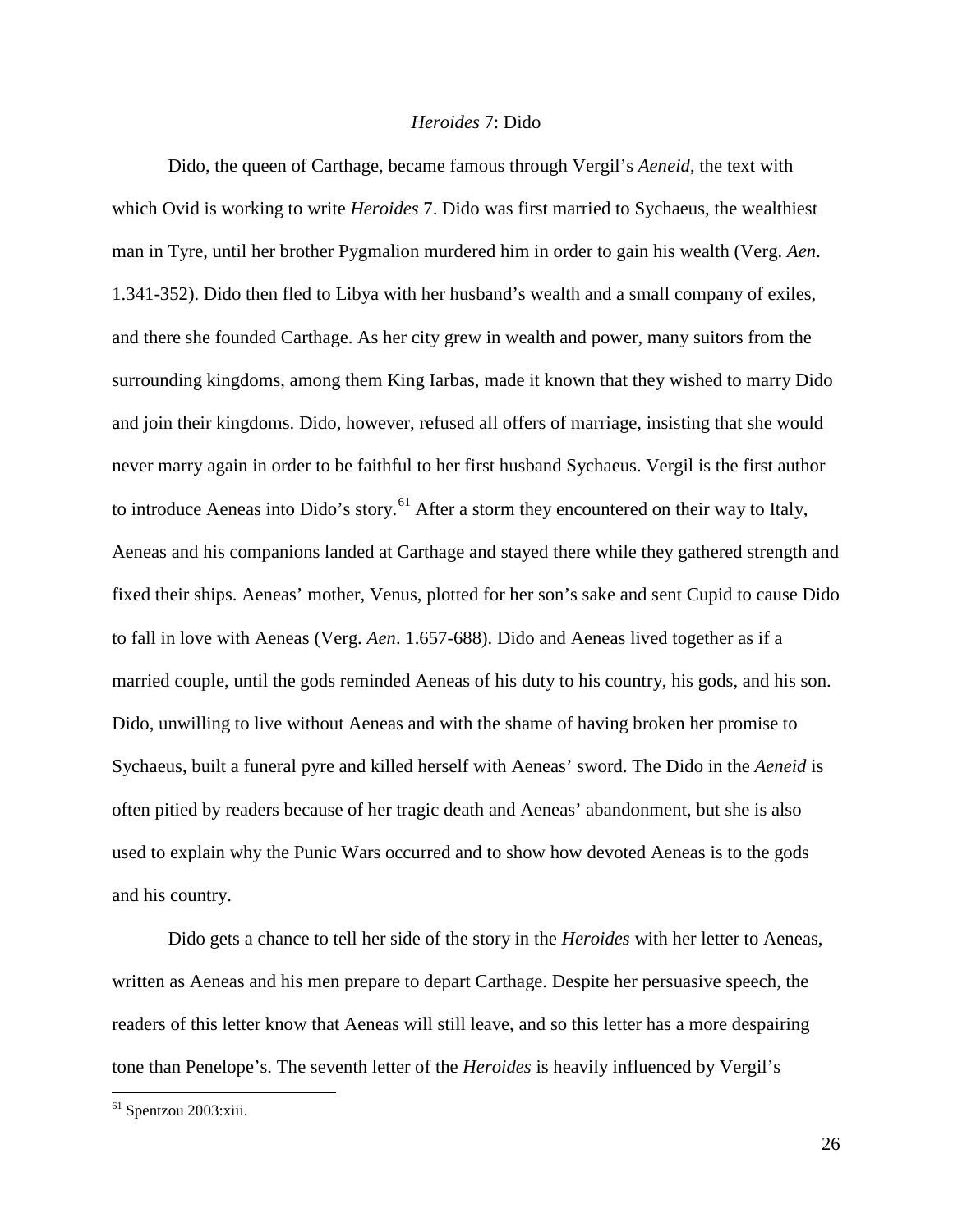depiction of Dido in the *Aeneid*, especially with regards to Dido's anger and grief.<sup>[62](#page-27-0)</sup> Ovid's Dido is not so different from the Dido of the *Aeneid* in her anger and sadness, but the combination of those feelings, her unending love for Aeneas, and her own attempts to persuade him, transform her from the *infelix Dido* of the *Aeneid* to a woman who is not only pitied, but right, and one whom Aeneas has wrongfully abandoned. Ovid's Dido adds new arguments to her position, and, in the end, shows a softer side than Vergil's Dido. In addition, while readers of the *Aeneid* get to know Dido in some ways, it is always in the larger context of Aeneas' fated journey. Readers might feel sympathy for Dido in the *Aeneid*, but ultimately the narrator convinces them that Aeneas is the epic hero who must leave her. In the *Heroides*, Ovid gives Dido a voice which gives readers an insight into her despair, her feelings of loss, her fears, her anger, and her questions and doubts about her own self-worth. Ovid's Dido is also able to question Aeneas' divinely-ordered departure without a god or an epic narrator validating his abandonment.<sup>[63](#page-27-1)</sup> The Dido of the *Aeneid* does not get very much time to speak, and Aeneas' time with her lasts only for a few books of the epic, but Dido's letter to Aeneas is the longest of the *Heroides*. In Dido's letter, Ovid writes with the voice of a woman who has found love for the first time since the death of her husband and must suddenly have that love ripped away from her, because of a divine order which she hardly understands.

Unlike Penelope, Dido has no hope that Aeneas will come back to her, and so the letter is filled with despair and a strong sense of loss. This despair is apparent in the opening lines of her letter, in which she sets up the letter as her own swan song. *Sic ubi fata vocant, udis abiectus in herbis/ad vada Maeandri concinit albus olor* (Ov. *Her*. 7.1-2). "Thus, at the summons of fate,

<span id="page-27-1"></span><span id="page-27-0"></span><sup>&</sup>lt;sup>62</sup> Desmond 1993:56.<br><sup>63</sup> Readers of Vergil's *Aeneid* will remember that the god Mercury told Aeneas to leave Carthage, validating his departure, and Aeneas' goddess mother, Venus, was the one ultimately responsible for Dido's fatal love of Aeneas. These will be discussed in more detail later in the chapter.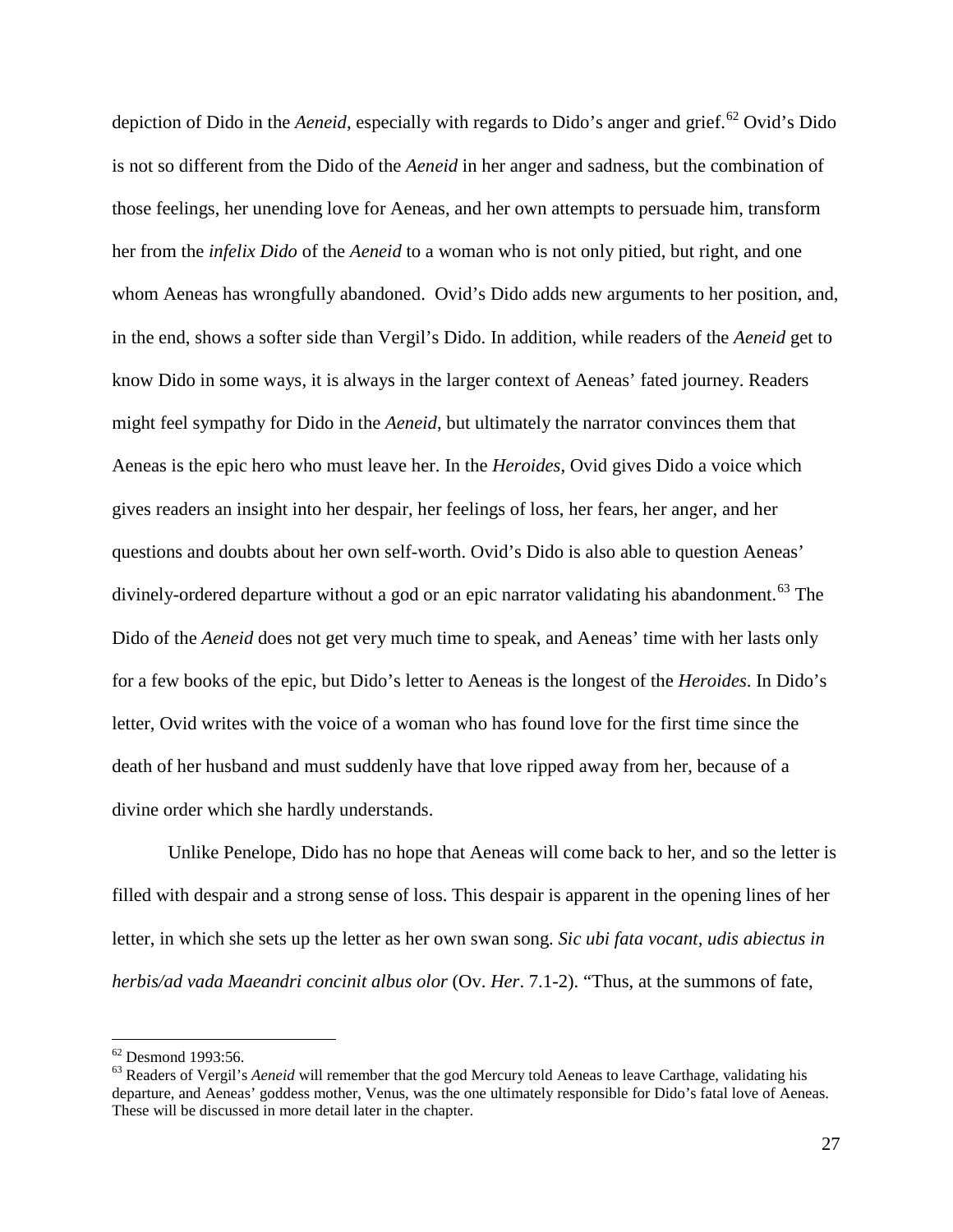casting himself down amid the watery grasses by the shallows of Maeander, sings the white swan." Dido knows her death is near, and yet she writes this letter to Aeneas, condemning his faithlessness and her own foolishness for loving him.

In her explanation of why she writes the letter to Aeneas, she claims that after her other losses, the loss of words is almost nothing. *Sed merita et famam corpusque animumque pudicum/cum male perdiderim, perdere verba leve est* (Ov. *Her*. 7.5-6). "But because, after wretched losing of desert, of reputation, and of purity of body and soul, the losing of words is a matter slight indeed." When Aeneas came to Carthage, Dido had turned down many suitors from nearby kingdoms, and her choice of a foreigner was just one of the problems that affected her reputation. She also paid no heed to her kingdom and its construction when Aeneas was in Carthage, so consumed with her love of him. Vergil's Dido conveys a similar sentiment, when she first asks Aeneas to stay in Carthage. *Te propter Libycae gentes Nomadumque tyranni/odere, infensi Tyrii; te propter eundem/exstinctus pudor et, qua sola sidera adibam,/fama prior* (Ver. *Aen*. 4.320-323). "Because of you the tribes of Libya, all the Nomad princes hate me, even my own Tyrians are hostile; and for you my honor is gone and that good name that once was mine, my only claim to reach the stars."<sup>[64](#page-28-0)</sup> Epic Dido, like other characters of epic, is concerned with her reputation and her kingdom; with Aeneas gone, not only is her kingdom in danger, but she has also lost the opportunity to be remembered for her fidelity to Sychaeus.

Ovid's Dido and Vergil's Dido suffer the same loss of reputation and honor in the eyes of their kingdoms and neighbors, but they approach the loss of their reputations differently. Vergil's Dido emphatically blames Aeneas with the repetition of *te propter* (Ver. *Aen*. 4.320-321). Her *pudor* is destroyed, taken from her, with the passive participle *exstinctus* (Ver. *Aen*. 4.322). When Ovid's Dido recounts her loss of reputation, she uses the adjective *merita*, "deserving,"

<span id="page-28-0"></span><sup>&</sup>lt;sup>64</sup> Translations from the *Aeneid* were done by Allen Mandelbaum.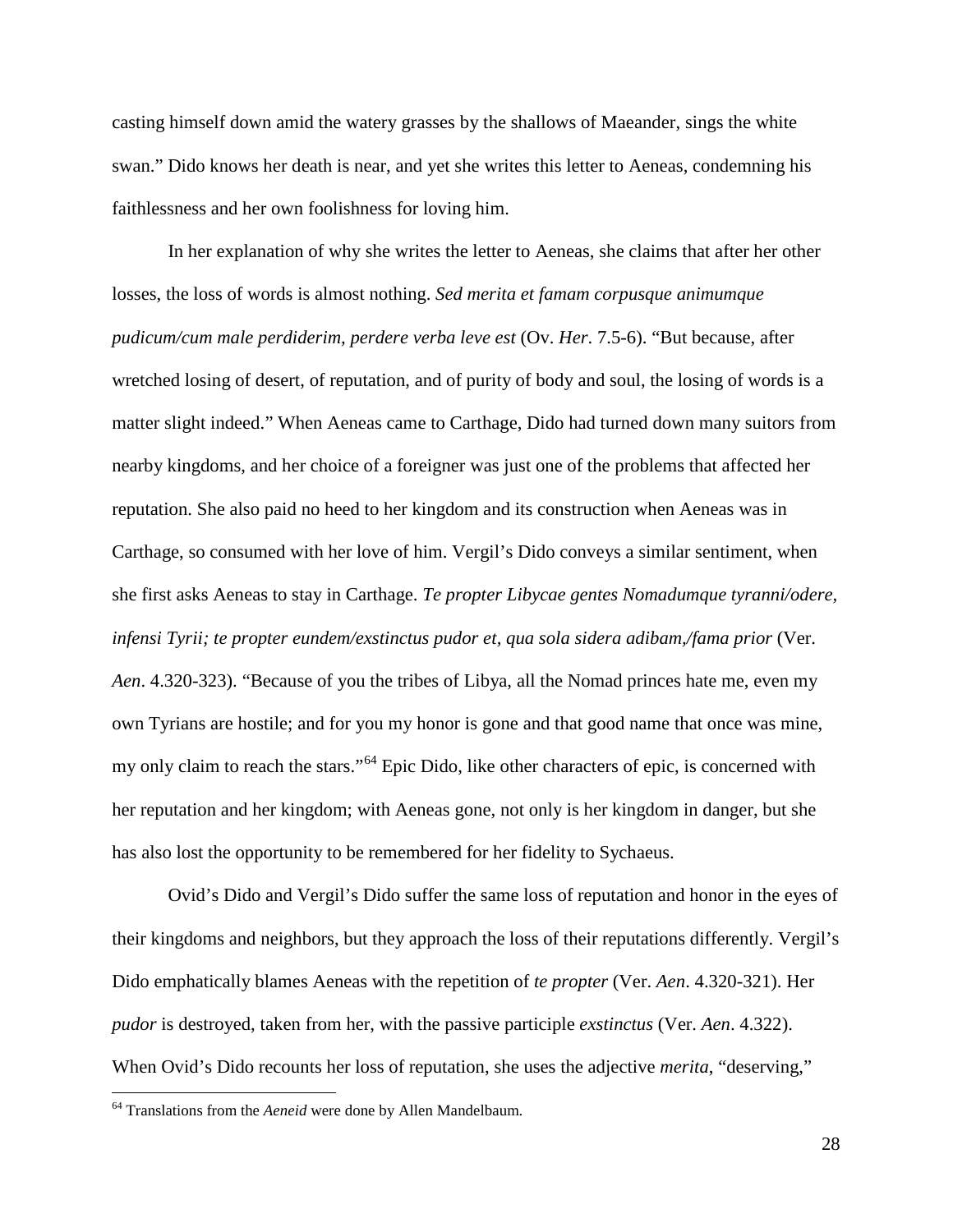and the active verb *perdiderim* (Ov. *Her*. 7.5-6). These two responses seem to clarify their feelings towards Aeneas after his abandonment. In the *Aeneid*, Dido hates Aeneas and wishes him ill for all that he has done to her, but in the *Heroides*, Dido accepts partial responsibility and seems to say that the loss of reputation would be worth it if Aeneas stayed with her. Desmond explains it in this way:

> Compared to Vergil's Dido, whose concern for the future of Carthage and the fate of the Carthaginians as a consequence of Aeneas' departure makes possible the tragic scope of *Aeneid* 4, Ovid's Dido emphatically foregrounds her personal concerns and her responses as an individual woman, not a queen.<sup>[65](#page-29-0)</sup>

In the *Aeneid*, Dido is so angry because she and her kingdom have lost the possibility of fame and honor. Throughout *Heroides* 7, however, Dido shows her concern for love and family by focusing on what she and Aeneas could still gain by staying together. Her honor and reputation have been destroyed because of her love for Aeneas, but unlike Dido in the *Aeneid*, here Dido seems willing to put honor and reputation aside if she can still have Aeneas' love. Ovid's Dido still loves Aeneas before all else, but her love is also a source of great pain and anger for her.

Her betrayal of her late husband and her neglect of her kingdom were in vain, and Aeneas' departure after all of her sacrifices makes Dido miserable. Dido refers to herself as *misera Dido*, which is reminiscent of the fourth book of the *Aeneid*, in which Dido refers to herself as *mihi miserae* (Ov. *Her*. 7.7,98, Ver. *Aen*. 4.315). Her intense pain from this loss is also exemplified by her comparison of her pain to a wound. *Nec mea nunc primum feriuntur pectora telo;/ille locus saevi vulnus amoris habet* (Ov. *Her*. 7.189-190). "Nor does my heart now for the first time feel a weapon's thrust; it already bears the wound of cruel love." As she nears her death and examines Aeneas' sword in her lap, Dido imagines that the sword will not be much different than Aeneas' abandonment.

<span id="page-29-0"></span> <sup>65</sup> Desmond 1993:64.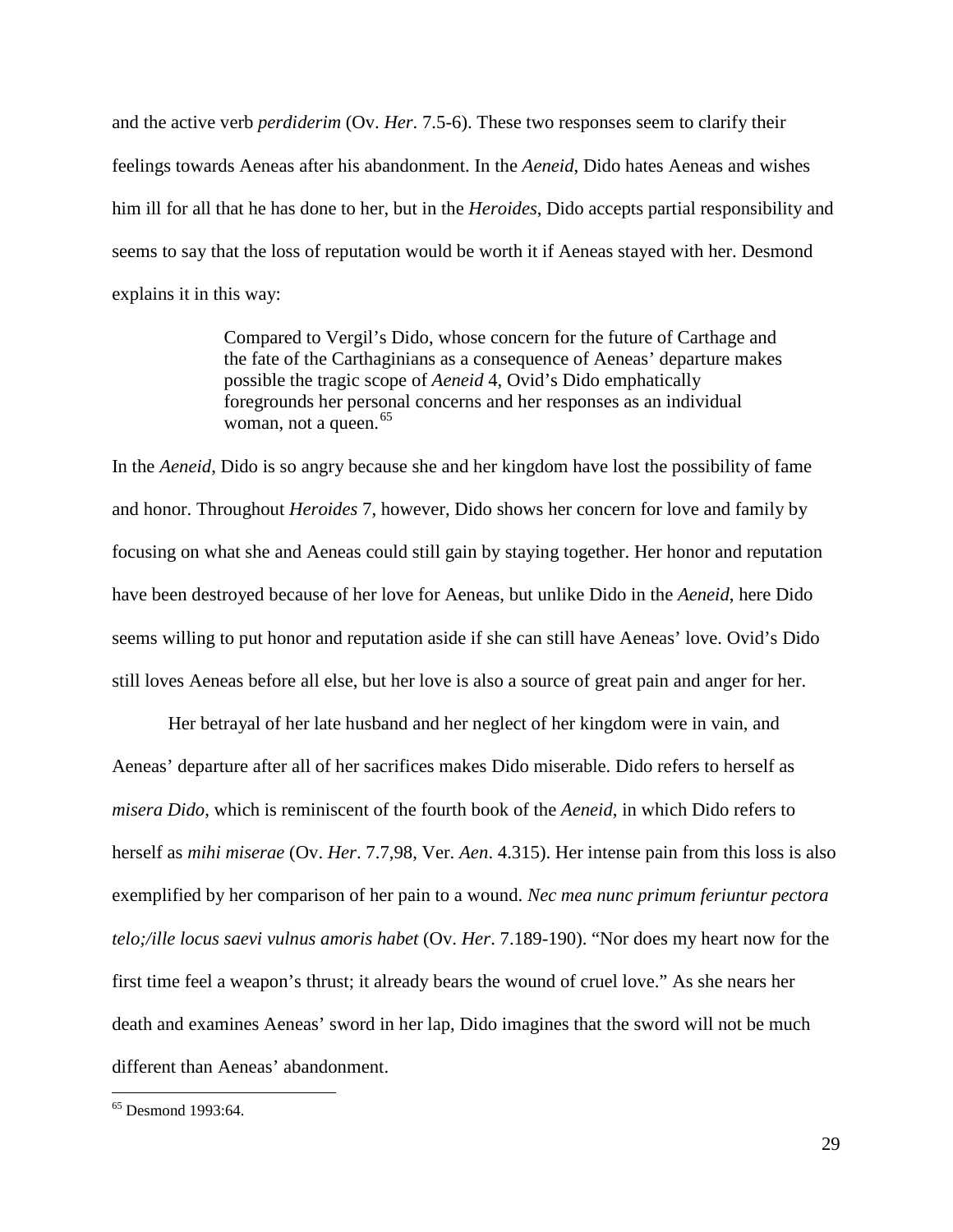In the middle of her letter to Aeneas, Dido seems to forget she is writing a letter, and she addresses her own forgotten purity, ashamed that she broke her vow to Sychaeus. *Exige, laese pudor, poenas! Violate Sychaei…/ad quas, me miseram, plena pudoris eo* (Ov. *Her*. 7.97-98).

"Exact the penalty of me, O purity undone!—the penalty due Sychaeus. To absolve it now I go ah me, wretched that I am, and overcome with shame!" Because this is a letter sent to Aeneas, Dido seems to use her own shame and grief to cause Aeneas to feel at fault and to stay a while longer. Even if Dido does not expect Aeneas to return, she wants to make him feel guilty. Her intense sense of shame which she shows to Aeneas has a real basis, though. She uses the words *pudor*, *culpa*, and *noxa* to describe herself and her situation, and the fact that she uses her own self-reproach to convince Aeneas instead of her royal status says something about Dido's state of mind (Ov. *Her*. 7.104,105,106). Near the end of her letter, Dido seems to lose all self-respect when she begs Aeneas to stay with her, on whatever terms he wishes. *Si pudet uxoris, non nupta, sed hospita dicar;/dum tua sit, Dido quidlibet esse feret* (Ov. *Her*. 7.167-168). "If you shame to have me your wife, let me not be called bride, but hostess; so she be yours, Dido will endure to be what you will." In trying to prove her love to Aeneas, she claims that he can control what type of relationship they will have. By expounding on her own shame and self-criticism, in her letter Dido comes across as a despairing woman whom Aeneas heartlessly abandoned.

When her appeals to his love and pity seem likely to fail her attempt at persuasion, Dido attempts to strip Aeneas of his honor and make him into a villainous deserter. Her own intense love makes her angry with Aeneas for his coldness and abandonment, and the combination of her unending love, her anger, her belittling of herself, and her despair makes her a much more pitiable character than the unfaithful, hard-hearted Aeneas. She shows Aeneas her anger with him by accusing him, laying out all of his faults, and even questioning the qualities which define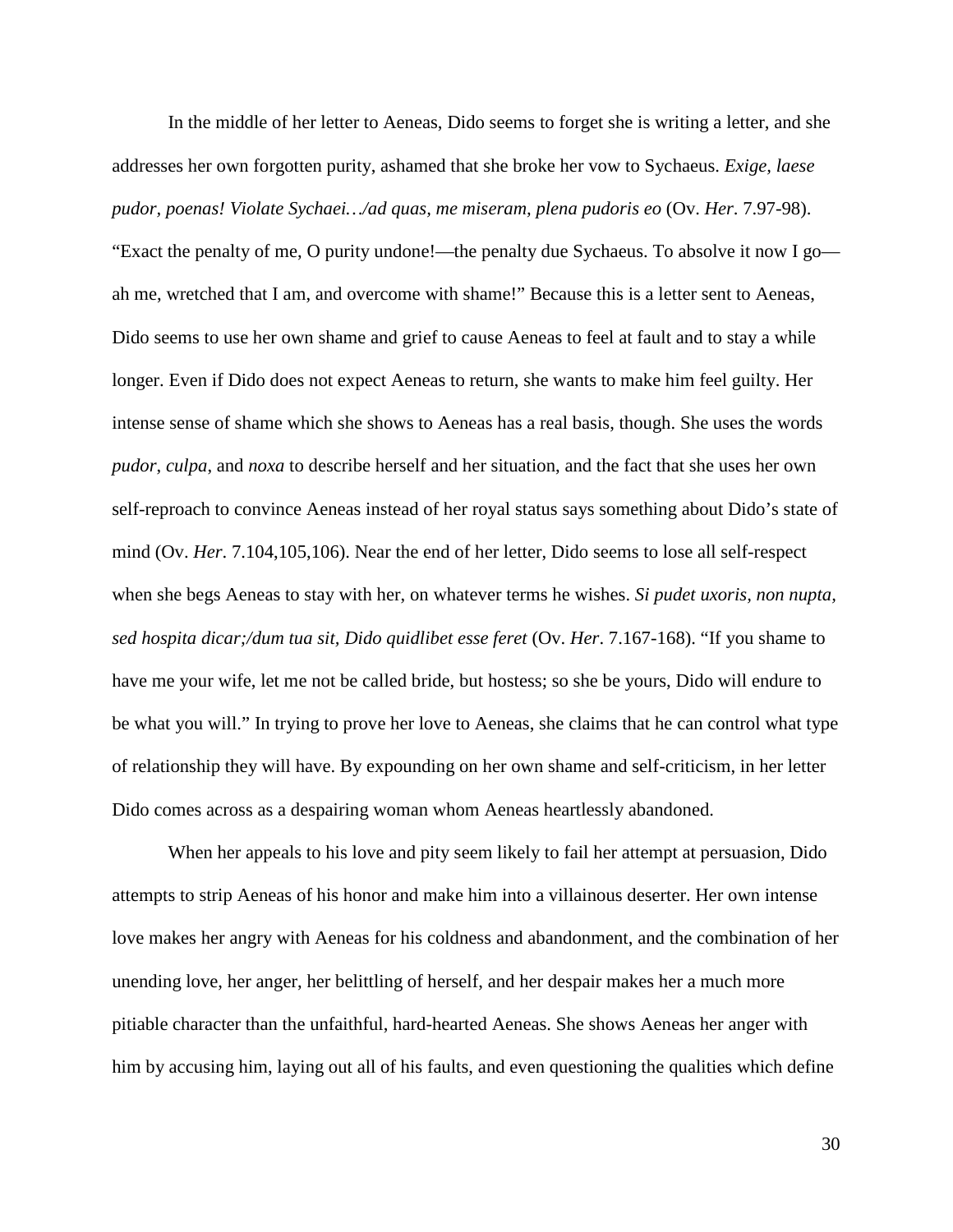him as an epic hero. Dido refers to him as *hostis*, *durus*, *perfidus*, *sceleratus*, and *crudelis* (Ov. *Her*. 7.31,62,84,118,133,182). Aeneas is a criminal who is not only hard-hearted, but a deceitful, untrustworthy man. Dido focuses on Aeneas' lies and deception, blaming herself for believing him and accusing him of being false in everything. *Alter habendus amor tibi restat et altera Dido;/quamque iterum fallas altera danda fides* (Ov. *Her*. 7.17-18). "A second love remains for you to win, and a second Dido; a second pledge to give, and a second time to prove false." Dido mocks Aeneas' supposed destiny in Italy by saying it will turn out the same way as his time spent in Carthage. She continues to accuse him of lying and deceiving, even blaming Aeneas for Creusa's death.

> Sed neque fers tecum, nec, quae mihi, perfide, iactas, presserunt umeros sacra paterque tuos. omnia mentiris, neque enim tua fallere lingua incipit a nobis, primaque plector ego. si quaeras, ubi sit formosi mater Iuli occidit a duro sola relicta viro! haec mihi narraras—sat me monuere! Merentem ure; minor culpa poena futura mea est (Ov. *Her*. 7.79-86).

Yet neither are you bearing them with you; the sacred relics which are your pretext never rested on your shoulders, nor did your father. You are false in everything—and I am not the first your tongue has deceived, nor am I the first to feel the blow from you. Do you ask where the mother of pretty Iulus is?—she perished, left behind by her unfeeling lord! This was the story you told me—yes, and it was warning enough for me! Burn me; I deserve it! The punishment will be less than befits my fault.

Dido attacks Aeneas where it will hurt; his reputation as *pius*. She claims that he saved neither his household gods nor his father, and that he left Creusa behind without pain to himself. Vergil's Dido never mentioned Creusa to Aeneas after she heard the story of his flight from Troy and following journeys. Like Homer's Penelope, who was happy to hear about all of Odysseus' travels and stops, Vergil's Dido loved to hear about Aeneas' adventures, no matter what they involved (Ver. *Aen*. 4.1-5). Rather than questioning any of his story or the loss of his wife, the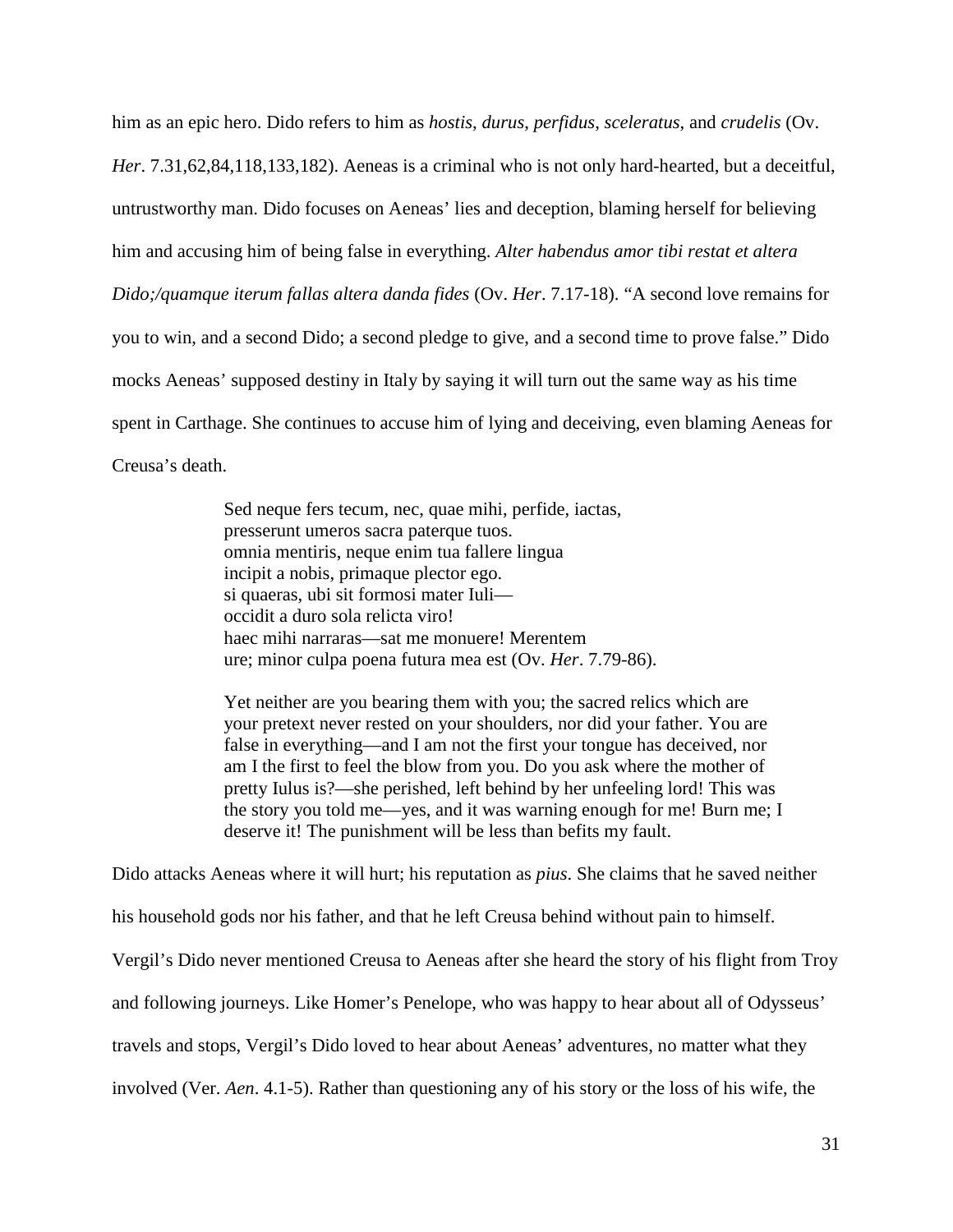Dido in the *Aeneid* reinforces Aeneas' heroic status. *Quis novus hic nostris successit sedibus hospes,/quem sese ore ferens, quam forti pectore et armis!/Credo equidem, nec vana fides, genus esse deorum* (Ver. *Aen*. 4.10-12). "Who is this stranger guest come to our house? How confident he looks, how strong his chest and arms! I think—and I have cause—that he is born of gods." Ovid's Dido, however, accuses Aeneas for his role in Creusa's death, and by doing so she questions his escape from Troy, his honor as a husband, and the patriarchal values, common to epic, which put son and gods ahead of wife.<sup>[66](#page-32-0)</sup> When the important values of epic are under suspicion, such as fate and the gods, Aeneas' argument for leaving Dido disappears altogether.

In her grief and anger, Dido also refutes Aeneas' claim to honesty, loyalty, and even divine parentage. She characterizes their relationship with the words *coniugis deceptae* and *Phrygia Dido fraude coacta mori* (Ov. *Her*. 7.69, 68). Dido links the leaving ships to Aeneas' broken promises, writing, *Atque idem venti vela fidemque ferent?/Certus es, Aenea, cum foedere solvere naves…?* (Ov. *Her*. 7.8-9). "Shall the same winds bear away from me at once your sails and your promises? Are you resolved, Aeneas, to break at the same time from your moorings and from your pledge…?" He is a faithless, deceitful man, and nothing, not even the bonds of marriage, is sacred to him, and so Dido threatens him with what happens to faithless men on the seas.

> Nec violasse fidem temptantibus aequora prodest; perfidiae poenas exigit ille locus, praecipue cum laesus amor, quia mater Amorum nuda Cytheriacis edita fertur aquis (Ov. *Her*. 7.57-60).

Nor is it well for those who have broken faith to tempt the billows. Yon is the place that exacts the penalty for faithlessness, above all when 'tis love has been wronged; for 'twas from the sea, in Cytherean waters, so runs the tale, that the mother of the Loves, undraped, arose.

Dido subtly threatens Aeneas here, and in this way she is very similar to Vergil's Dido.

<span id="page-32-0"></span><sup>&</sup>lt;sup>66</sup> Desmond 1993:61.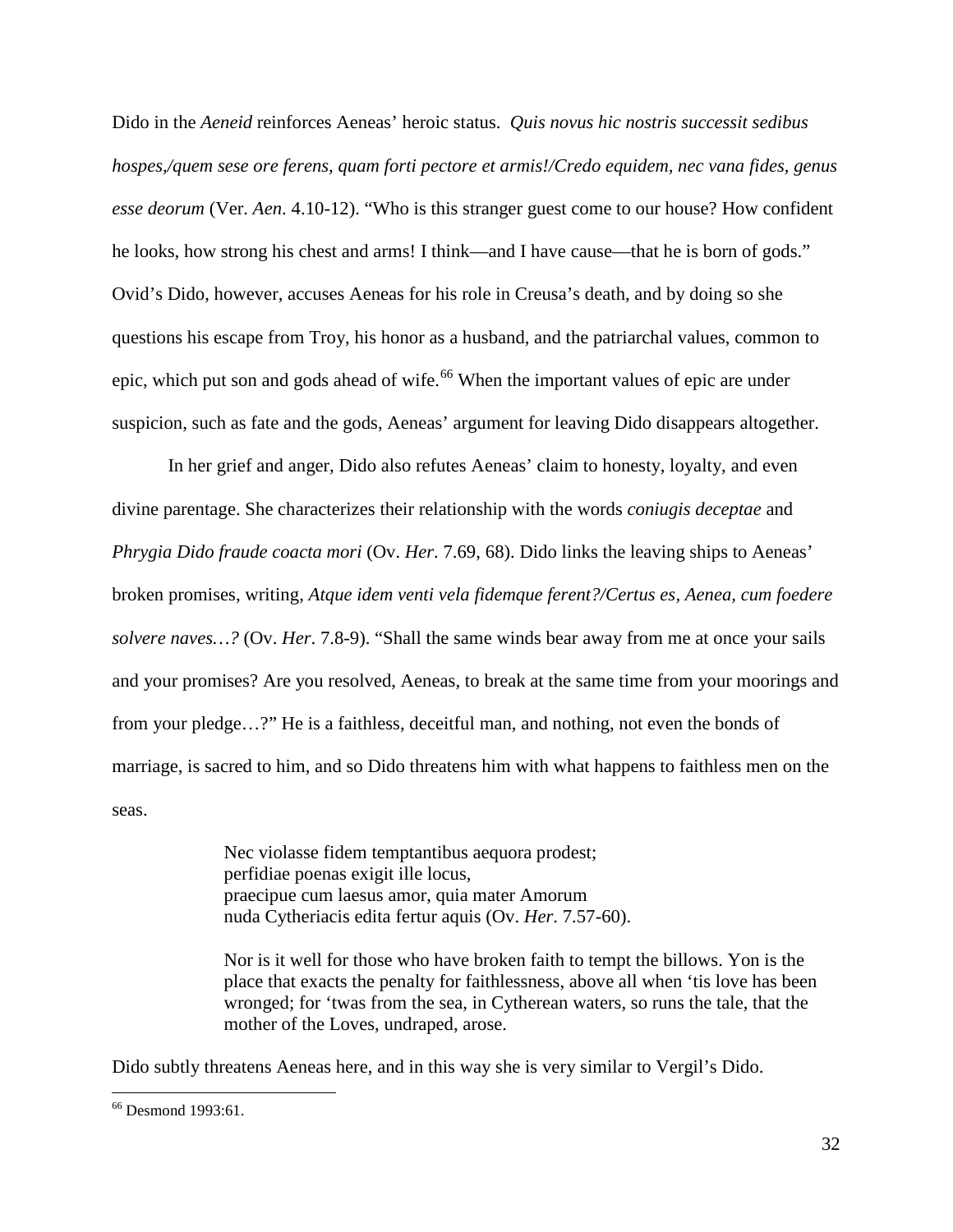An essential difference between Ovid's Dido and Vergil's Dido is the way they react to their own anger. Almost immediately after her threat of shipwreck, Ovid's Dido regrets it, showing her genuine love and care for Aeneas. She exclaims, *Vive, precor!* (Ov. *Her*. 7.63). "O live, I pray it!" Vergil's Dido never regretted her death threats to Aeneas, which in some ways legitimizes Aeneas' hurried departure and the future Punic Wars. *I, sequere Italiam ventis, pete regna per undas./Spero equidem mediis, si quid pia numina possunt,/supplicia hausurum scopulis et nomine Dido/saepe vocaturum* (Ver. *Aen*. 4.381-384). "Go then, before the winds, to Italy. Seek out your kingdom overseas; indeed, if there be pious powers still, I hope that you will drink your torments to the lees among sea rocks and, drowning, often cry the name of Dido." Dido of the *Aeneid* wishes death upon Aeneas and his descendants, which she shows in multiple death threats and her famous curse (Ver. *Aen*. 4.381-387,612-621,622-629,661-662). Each time she threatens shipwreck, or war, or ill fortune on Aeneas and his people, Dido distances herself from the reader's pity, especially when Aeneas is justified by fate, the gods, and the future kingdom of Rome. Vergil's Dido has switched quickly from loving passion to frenzied rage, but Ovid's Dido, angry as she is, still loves Aeneas. Vergil's Dido is angry, and Ovid's Dido shows some of that anger, but she often immediately regrets it. While Vergil's Dido hopes for Aeneas' ruin and shipwreck, Ovid's Dido thinks of all these things, using them to dissuade Aeneas, while also hoping that they do not happen, even if Aeneas should choose to abandon her.<sup>[67](#page-33-0)</sup> Dido's lament in the *Heroides*, her half-hearted threats, and concern for Aeneas and his son erase the extremely vicious hatred of her epic counterpart, the same hatred which seems to validate Aeneas' departure.<sup>[68](#page-33-1)</sup> All she wants is for Aeneas to lose what she has lost: a good reputation. She is outraged at his departure and abandonment, but she still loves him.

<span id="page-33-1"></span><span id="page-33-0"></span> $67$  Jacobson 1974:85.<br> $68$  Desmond 1993:59.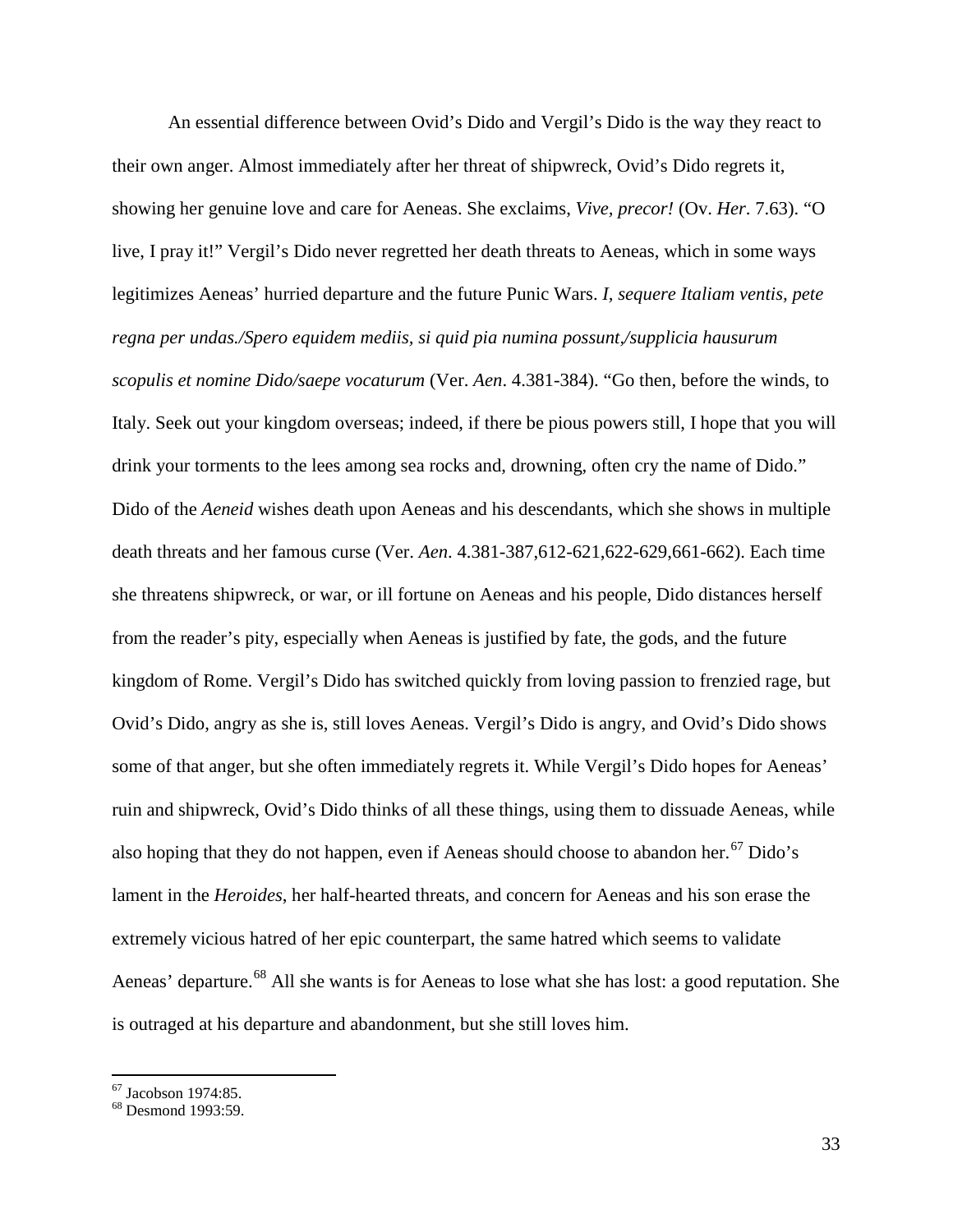After Aeneas' betrayal, Dido seems to be trying to comfort herself with imaginary

scenarios in which Aeneas regrets his actions towards her. She first imagines that Aeneas' ship

will wreck in a storm, and that she will be in his last thoughts.

Finge, age, te rapido—nullum sit in omine pondus! turbine deprendi; quid tibi mentis erit? protinus occurrent falsae periuria linguae, et Phrygia Dido fraude coacta mori; coniugis ante oculos deceptae stabit imago tristis et effusis sanguinolenta comis. Quid tanti est ut tum "merui! concedite!" dicas, Quaeque cadent, in te fulmina missa putes? (Ov. *Her*. 7.65-72)

Imagine, pray, imagine that you are caught—may there be nothing in the omen!—in the sweeping of the storm; what will be your thoughts? Straight will come rushing to your mind the perjury of your false tongue, and Dido driven to death by Phrygian faithlessness; before your eyes will appear the features of your deceived wife, heavy with sorrow, with hair streaming, and stained with blood. What now can you gain to recompense you then, when you will have to say: ''Tis my desert; forgive me, ye gods!' when you will have to think that whatever thunderbolts fall were hurled at you?

Dido does not want Aeneas to die in a storm, but she seems to find comfort in the thought that if

he did, she would be his last regret. Even here, Dido seems to be stuck in an illusion. If Aeneas

has the ability to leave her and her love, surely his last thoughts would be for the reasons why he

left her: his son, his future kingdom, his destiny. These thoughts that she entertains in Ovid's

*Heroides* are much different than her hopes for Aeneas in the *Aeneid*.

'…si tangere portus infandum caput ac terris adnare necesse est, et sic fata Iovis poscunt, hic terminus haeret: at bello audacis populi vexatus et armis, finibus extorris, complexu avolsus Iuli, auxilium imploret videatque indigna suorum funera; nec, cum se sub leges pacis iniquae tradiderit, regno aut optata luce fruatur, sed cadat ante diem mediaque inhumatus harena. haec precor, hanc vocem extremam cum sanguine fundo.' (Ver. *Aen*. 4.612-621)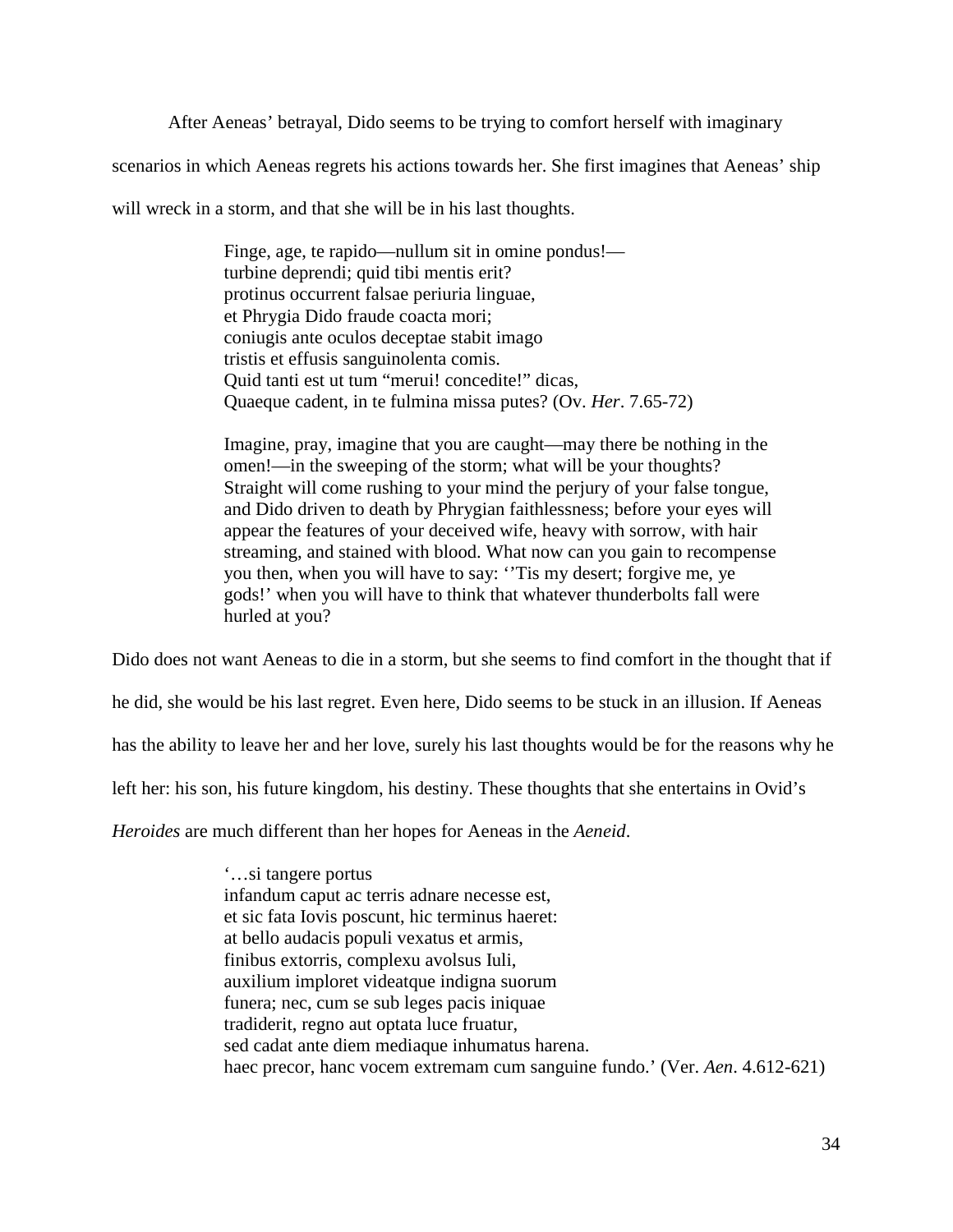If it must be that he, a traitor, is to touch his harbor, float to his coasts, and so the fates of Jove demand and if this end is fixed; yet let him suffer war and struggles with audacious nations, and then—when banished from his borders and torn from the embrace of Iulus—let him beg aid and watch his people's shameful slaughter. Not even when he has bent low before and unjust peace may he enjoy his kingdom, the light that he has wished for. Let him fall before his time, unburied in the sand. These things I plead; these final words I pour out of my blood.

Dido's curse conveys her hatred of Aeneas and his companions, and it sets up what will be the

future wars between the Romans and the Carthaginians. She shows no remorse for this curse, and

it seems that her love for Aeneas is not strong enough to overpower her growing hatred for him.

Dido's burning hatred for Aeneas in the epic somewhat justifies his departure, and she needs to

be portrayed as hating him and cursing him in order to validate the foreshadowed Punic Wars.

Ovid's Dido curses Aeneas and calls him unfaithful and cruel, but her love and genuine concern

softens these blows, making her seem critical, but not hateful.

In the *Heroides*, Dido's fantasies do not always include death. She tries to persuade

Aeneas to enjoy her fantasy of their life together; she hopes that by showing him what their life

could be like, he will abandon his plans instead of her.

Ilion in Tyriam transfer felicius urbem resque loco regis sceptraque sacra tene! si tibi mens avida est belli, si quaerit Iulus, unde suo partus Marte triumphus eat, quem superet, nequid desit, praebebimus hostem; hic pacis leges, hic locus arma capit (Ov. *Her*. 7.151-156).

Transfer your Ilion to the Tyrian town, and give it thus a happier lot; enjoy the kingly state, and the sceptre's right divine. If your soul is eager for war, if Iulus must have field for martial prowess and the triumph, we shall find him foes to conquer, and naught shall lack; here there is place for the laws of peace, here place, too, for arms.

While she tempts Aeneas with safety, wealth, a happy place for Ascanius to grow up, she makes them into a "we" who perform actions together—*praebebimus*. She longs for them to be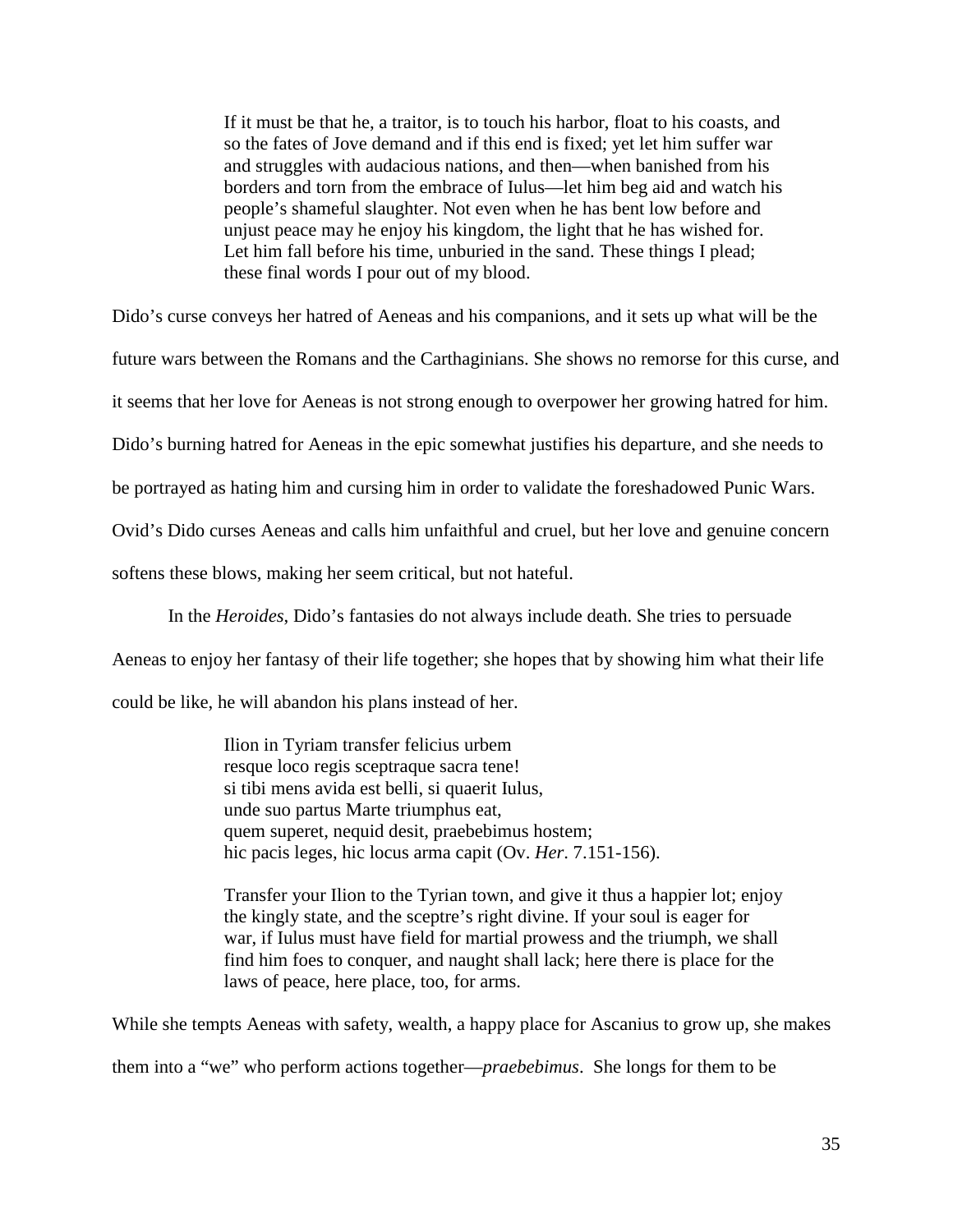together, and she fantasizes about their life together. As she tempts Aeneas, she seems to slip into a daydream. Towards the end of her letter, she ceases daydreaming about her life with Aeneas and returns to fantasizing about his regret. *Adspicias utinam, quae sit scribentis imago!/scribimus, et gremio Troicus ensis adest,/perque genas lacrimae strictum labuntur in ensem/qui iam pro lacrimis sanguine tinctus erit* (Ov. *Her*. 7.183-186). "Could you but see now the face of her who writes these words! I write, and the Trojan's blade is ready in my lap. Over my cheeks the tears roll, and fall upon the drawn steel—which soon shall be stained with blood instead of tears." Perhaps Dido thinks that if Aeneas could see her in this state, he would regret abandoning her. However, Dido knows well that she is lying to herself and living in an illusion. *Fallor, et ista mihi falso iactatur imago* (Ov. *Her*. 7.35). "Ah, vain delusion! The fancy that flits before my mind is not the truth." The words Dido uses here to describe Aeneas' love are also fitting for her fantasies about her life with Aeneas and Aeneas' regret at her death. Although at times in her letter she recognizes that Aeneas is not coming back, and she is resolved to kill herself, she still relies on fantasies for comfort and relief.

Dido needs these fantasies of Aeneas' regret, because she feels like he hates her. She believes that her foolishness is the cause, not of his abandonment, but of her affair with a man who cannot be trusted. She constantly uses words of shame to describe herself, and Aeneas' departure makes her question her own self-worth. *Et quo, si non sim stulta, carere velim;/non tamen Aenean, quamvis male cogitat, odi* (Ov. *Her*. 7.28-29). "And were I not fond I should be willing to have him go; yet, however ill his thought of me, I hate him not." Dido uses the word *stulta*, "foolish," to describe herself, and she is under the impression that Aeneas *male cogitate*, "thinks badly," of her. In her mind, she was foolish enough to love a foreigner who has already left one wife behind, and he must hate her if he is willing to leave so quickly. As Dido attempts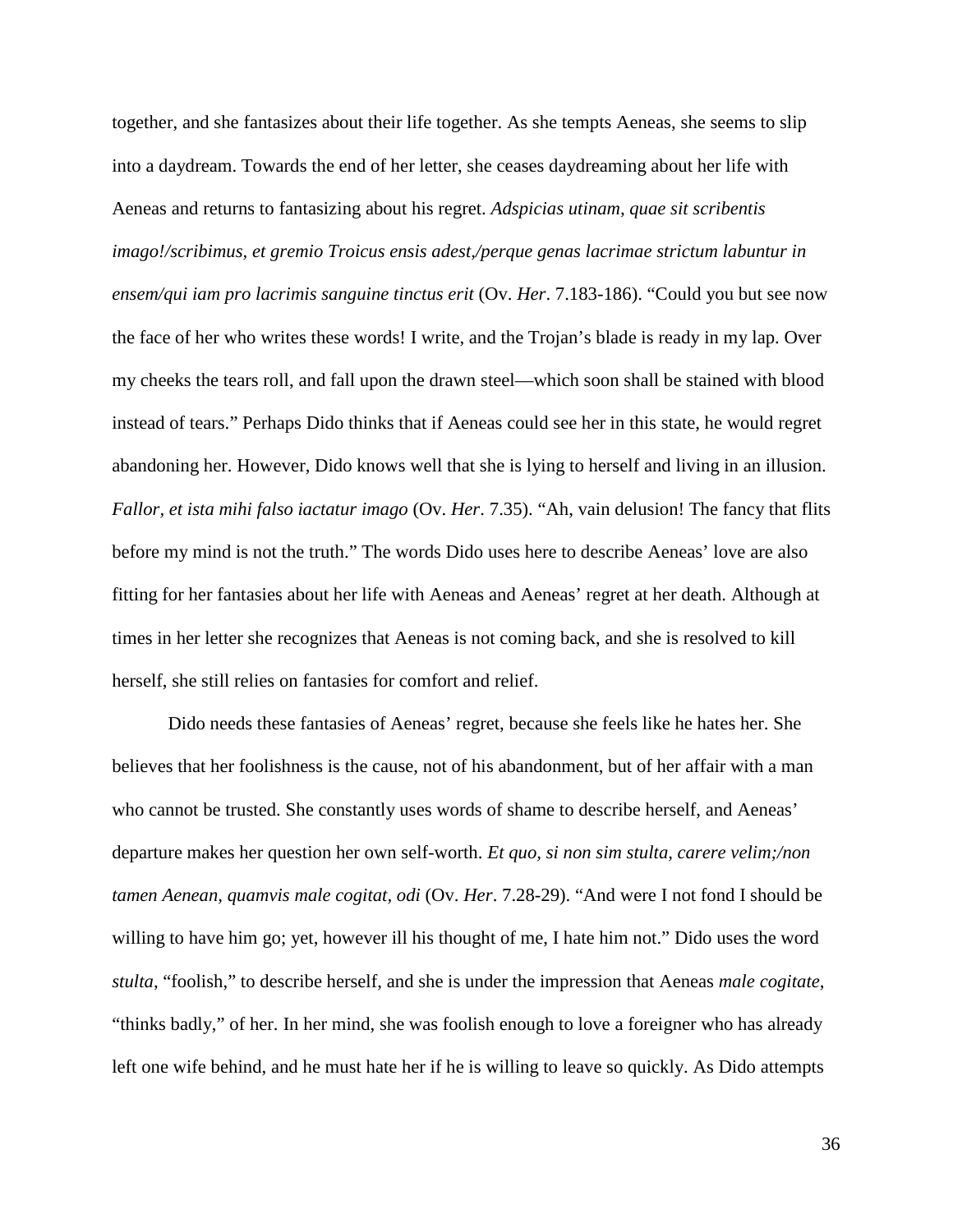to persuade him to wait at least until the weather is better to depart, she pathetically says that she is not worth his death if he should die in a storm, fleeing her.

> Non ego sum tanti—quid non censeris inique? ut pereas, dum me per freta longa fugis. Exerces pretiosa odia et constantia magno, si, dum me careas, est tibi vile mori (Ov. *Her*. 7.45-48).

I am not worth enough—ah, why do I not wrongly rate you?—to have you perish flying from me over the long seas. 'Tis a costly and a dear-bought hate that you indulge if, to be quit of me, you account it cheap to die.

She is using this line to try and persuade him to stay, but she is trying to persuade him with her own "little worth" – he should not flee not because she is worth him staying, but because she is not worth his death. If Dido did not question her own worth anywhere else in the letter, these sentences would seem to be simply a persuasive tool, used in making Aeneas feel guilty. As it is set in the letter, it seems that Dido is using this line to persuade Aeneas to stay longer, but she also fears these things in the back of her mind.

Although Dido blames herself for many things, foolishly believing Aeneas, putting him before her city, and breaking her vow to Sychaeus, she feels that her love is constant and true, and Aeneas will not be able to find that anywhere  $else.^{69}$  $else.^{69}$  $else.^{69}$  She has committed no crime against Aeneas. *Quod crimen dicis praeter amasse meum?* (Ov. *Her*. 7.164). "What can you charge me with but love?" Towards Aeneas she has been faithful and constant, everything that Aeneas has not.

> Uror, ut inducto ceratae sulpure taedae, ut pia fumosis addita tura focis. Aeneas oculis semper vigilantis inhaeret; Aenean animo noxque diesque refert (Ov. *Her*. 7.23-26).

I am all ablaze with love, like torches of wax tipped with sulphur, like pious incense placed on smoking altar-fires. Aeneas my eyes cling to through all my waking hours; Aeneas is in my heart through the night and through the day.

<span id="page-37-0"></span> <sup>69</sup> *Unde tibi, quae te sic amet, uxor erit?* (Ov. *Her*. 7.22). "Whence will come the wife to love you as I?"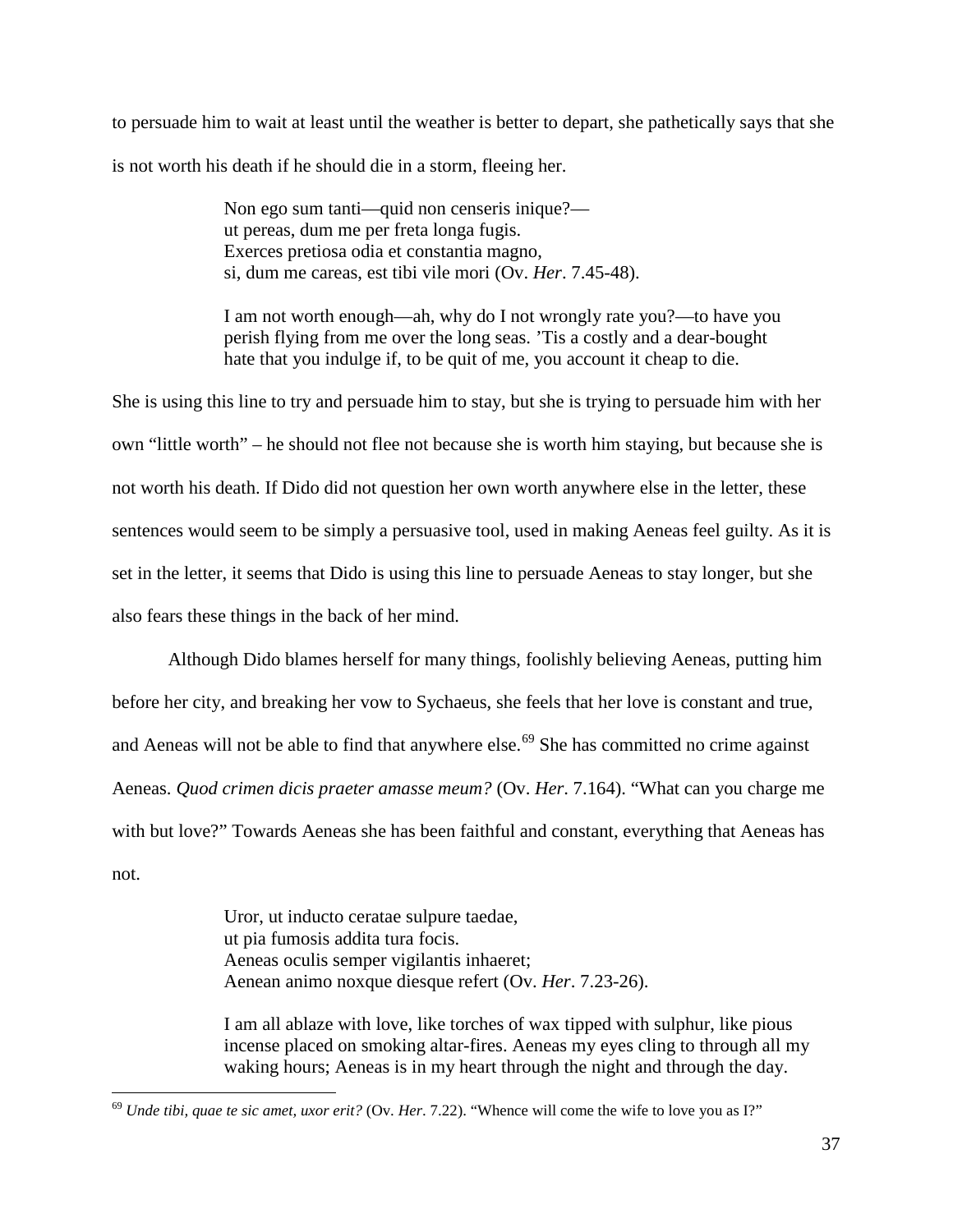Dido is overcome with love for Aeneas, and he is constantly on her mind. More than that, though, Dido compares herself to *pia tura*, "pious incense." Whereas she describes Aeneas as *impius*, unworthy to touch the statues of his household gods, she herself is *pia* like the holy incense (Ov. *Her*. 7.130,24). Whereas the Aeneas of Vergil's *Aeneid* is one who must fulfill his duty and obey the gods, the Dido of the *Heroides* turns him into an unfeeling liar, not even worthy to find his Trojan gods a new home.

Ovid uses the *Aeneid* for the context of Dido's letter, but he often rewrites Dido's arguments to make them more persuasive and moving; with Ovid's version, Dido makes a convincing argument that Aeneas has cruelly and wrongfully abandoned her. Ovid's Dido makes a compelling argument because she shows her genuine concern, and her virtues, not Aeneas', are represented. For example, in the *Aeneid*, the gods used Ascanius as a reason for Aeneas to search for a place to settle in Italy, but in her letter, Dido uses Ascanius as a reason for Aeneas to stay (Ov. *Her*. 7.75). In the *Aeneid*, Mercury tells Aeneas, *'…Si te nulla movet tantarum gloria rerum/nec super ipse tua moliris laude laborem,/Ascanium surgentem et spes heredis Iuli/respice, cui regnum Italiae Romanaque tellus/debentur'* (Verg. *Aen*. 4.272-276). "For if the brightness of such deeds is not enough to kindle you—if you cannot attempt the task for you own fame—remember Ascanius growing up, the hopes you hold for Iulus, your own heir, to whom are owed the realm of Italy and land of Rome." In comparison, Ovid's Dido emphasizes not fame and fate, but safety and home. She begs Aeneas to forgo his journey so that Ascanius may not have to be subjected to the dangerous sea again (Ov. *Her*. 7.75-78). Ovid's Dido is much more concerned for Aeneas and his family, showing her love of him – in the *Aeneid*, Dido wanted Aeneas to delay for her benefit, but in the *Heroides*, it is for her psychological recovery as well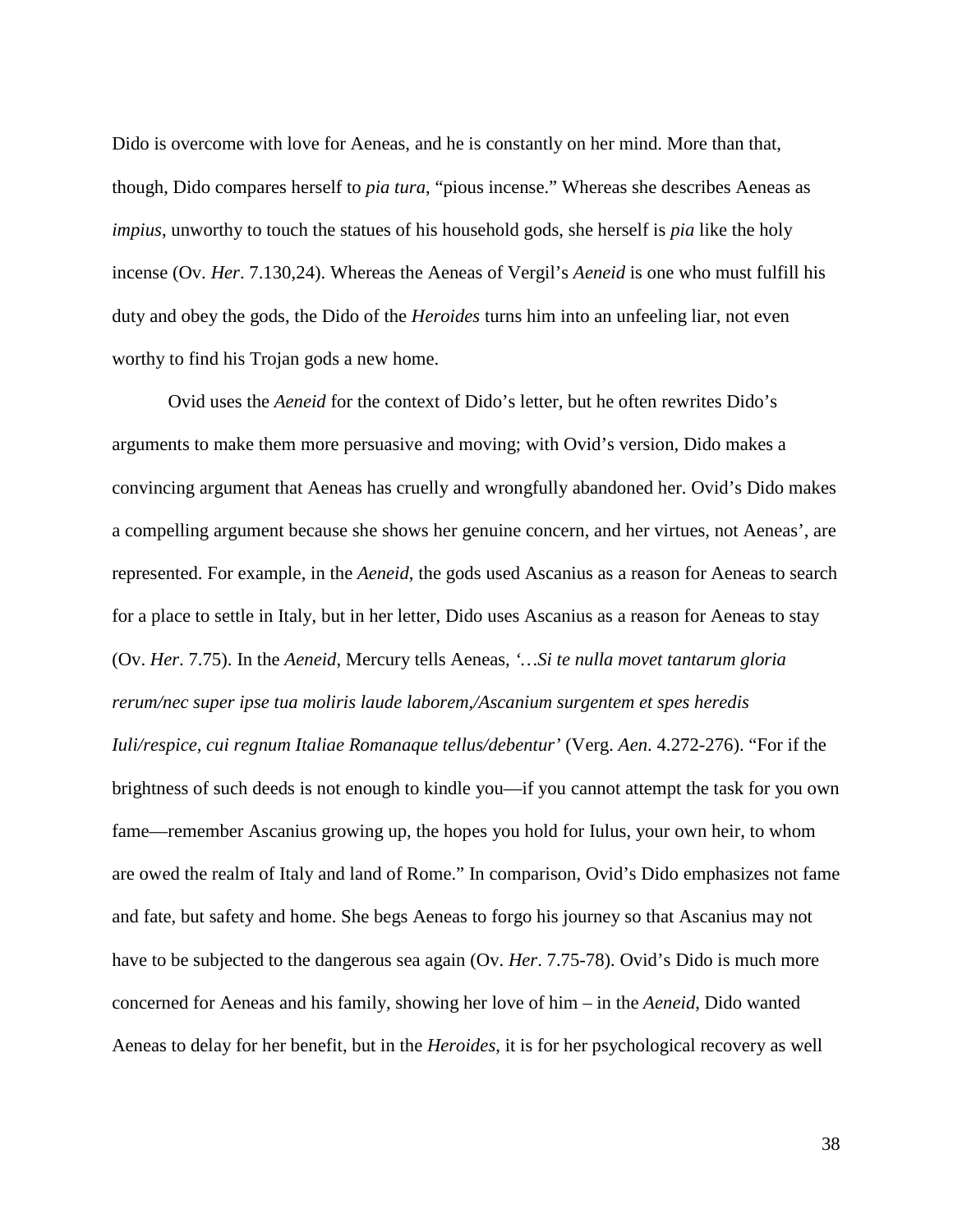as Aeneas' and Ascanius' safety (Ver. *Aen.* 4.431-434, Ov. *Her.* 7.73-75).<sup>[70](#page-39-0)</sup> She also tells Aeneas that Ascanius can live out his life happily in Carthage. *…et damni sit modus ille tui,/Ascaniusque suos feliciter inpleat annos…*(Ov. *Her*. 7.160-161). "So may that be the limit of your misfortunes, and so may Ascanius fill happily out his years." While in one argument, Ascanius is the heir to a great destiny and a future ruler, in the other, Ascanius is the object of motherly concern as Dido attempts to evoke Aeneas' own fatherly concerns for Ascanius' safety and happiness. $71$ 

In another instance, Dido's argument changes concerning her hope of bearing Aeneas' child.[72](#page-39-2) In the *Aeneid*, Dido wishes she had a little Aeneas to comfort her after Aeneas' departure (Ver. *Aen*. 4.327-330). In the *Heroides*, however, Dido describes the possibility of her pregnancy to Aeneas in order to pull on his paternal instincts and make him feel guilty, not only for Dido's death, but his child's as well (Ov. *Her*. 7.133-138). In trying to persuade Aeneas, Dido does not take the angle of glory and destiny, but love, happiness, and security. Dido's arguments do nothing for her, but her letter to Aeneas might challenge readers' opinions of her and of Aeneas' choices which were formed by the *Aeneid*.

In *Heroides* 7, Dido questions Aeneas' excuse of a divine command, and Ovid's use of the first person point of view gives the readers a look into her unbelief. '*Sed iubet ire deus'* (Ov. *Her*. 7.139). "But you are bid to go—by your god!" Dido's incredulous tone gives the audience a further insight into what she must be feeling. Aeneas has told her he must leave because a god told him to, but she has no evidence of this and some part of her is questioning Aeneas' real reasoning. She has contempt for his supposed destiny, even mocking it at times, and she cannot

<span id="page-39-2"></span><span id="page-39-1"></span>

<span id="page-39-0"></span><sup>&</sup>lt;sup>70</sup> Jacobson 1974:86.<br><sup>71</sup> Jacobson 1974:79.<br><sup>72</sup> Jacobson 1974:77.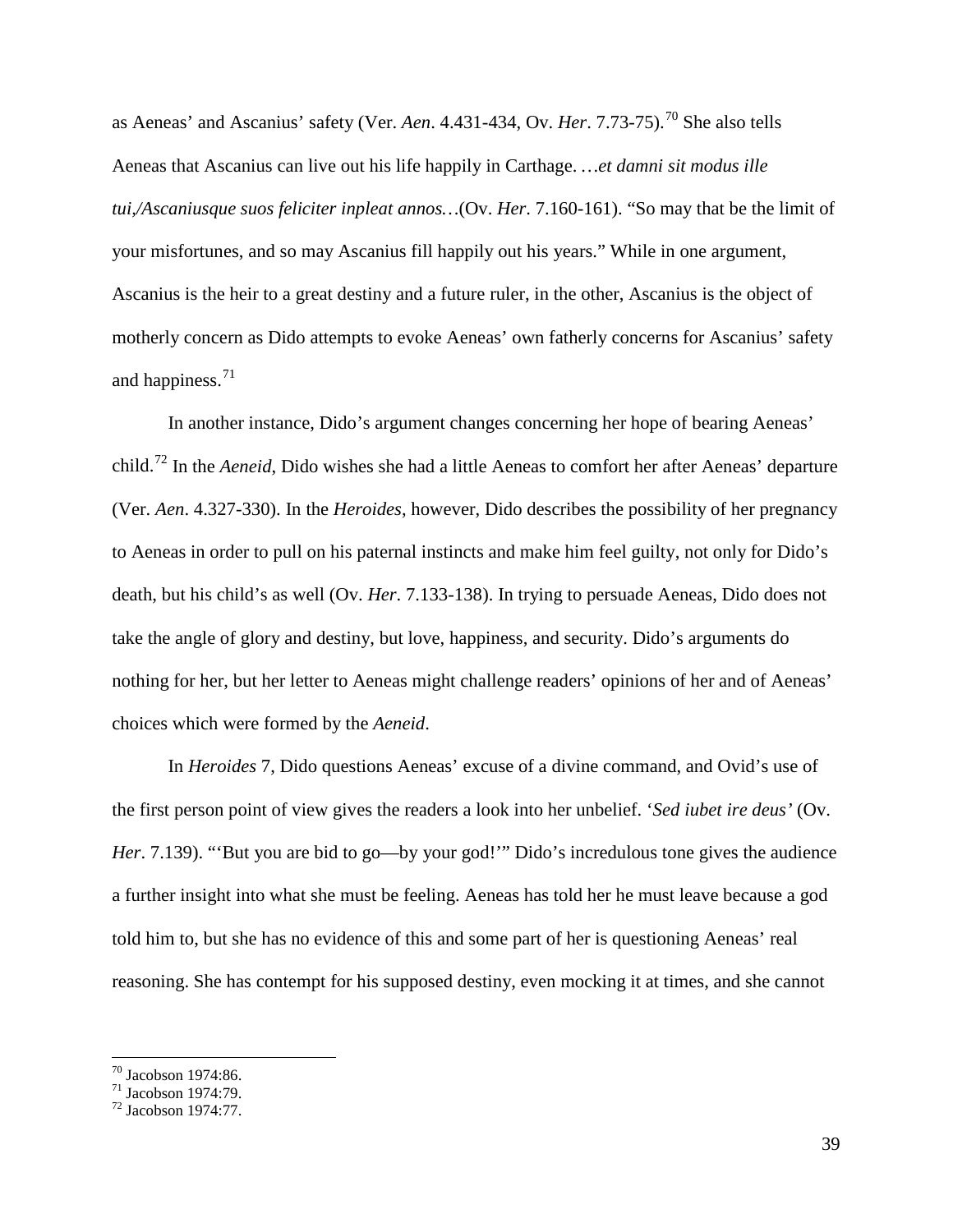come up with a reason for his departure except his hatred of her. Vergil's audience was aware of another cause of Dido's sad fate: Aeneas' mother.

> At Cytherea novas artes, nova pectore versat Consilia, ut faciem mutatus et ora Cupido pro dulci Ascanio veniat, donisque furentem incendat reginam, atque ossibus implicet ignem (Ver. *Aen*. 1.657-660).

But in her breast the Cytherean ponders new stratagems, new guile: that Cupid, changed in form and feature, come instead of sweet Ascanius and, with his gifts, inflame the queen to madness and insinuate a fire in Dido's very bones.

Dido is unaware of the part Venus plays in her sad end, but readers of the *Aeneid* are easily able to pass the blame from Aeneas to his mother. In Ovid's account, Venus is never mentioned in this way, and so the readers must take Dido's rebukes of Aeneas and his actions much more seriously.

In the *Aeneid*, Dido's appeals to Aeneas are easily denied because of his duty to his son, his future country, and his gods. Nugent claims, and quotes Glazewski for support, that Aeneas' heroic character is exemplified in his abandonment of Dido: "It is only when Aeneas... is able to resist the entreaties of Dido that we see his character begin to be fully and persistently what one would expect to find in the founder of a new nation."<sup>[73](#page-40-0)</sup> Dido's distress and position are quickly acknowledged, in a way, only to be refuted by the epic narrator and Aeneas' piety. In the *Heroides*, Dido's arguments, written from her point of view, are persuasive and appealing, without the epic values overwhelming her strongest claims.

In her letter to Aeneas, Ovid's Dido shows the readers, Vergil's and Ovid's audiences, that she was good to Aeneas and does not deserve to be abandoned without good cause. This new look at Dido is not enough to change Aeneas' mind, but it may be enough to change readers'

<span id="page-40-0"></span> <sup>73</sup> Nugent 1992:275.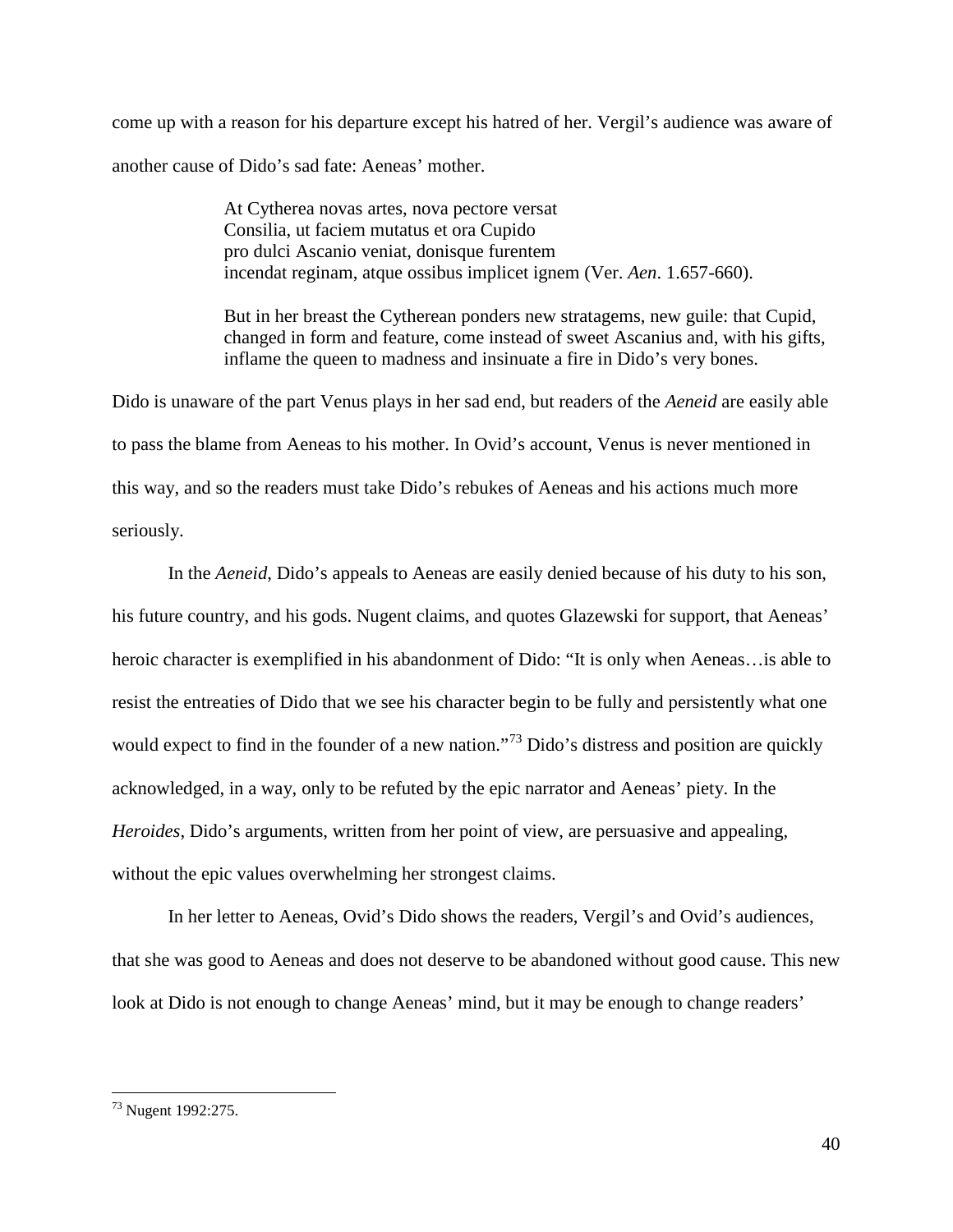minds and make them question the heroic values of the *Aeneid*. [74](#page-41-0) With *Heroides* 7, Ovid makes Dido the central character, a loving, feeling woman, rather than Aeneas, the virtuous man driven by fate. Desmond comments that by taking this feminine viewpoint, Ovid is "decentering Aeneas as the thematic focus of the *Aeneid* story and essentially disrupting the imperial theme that Aeneas ostensibly represents."<sup>[75](#page-41-1)</sup> Without the values of the empire or the epic, fate, destiny, the gods, reputation, and country, Aeneas' excuses for abandoning Dido have no weight. Jacobson adds that, with this departure from the epic point of view, "Vergil vindicates Aeneas, Ovid vindicates Dido. In *Heroides* 7 all Aeneas' positions seem untenable. In contrast, Dido is reasonable, loving, sensible, and without malice. There can be no question here as to who is right and who is wrong."[76](#page-41-2) Her despair, justified anger, self-criticism, useless arguments, and enduring love create a vision of a real woman, wronged and maybe wrong herself at times, but whose faithfulness, love, and concern should be enough for any man who has committed himself to her and her kingdom.

<span id="page-41-2"></span><span id="page-41-1"></span>

<span id="page-41-0"></span><sup>&</sup>lt;sup>74</sup> Knox 1995:202.<br><sup>75</sup> Desmond 1993:58.<br><sup>76</sup> Jacobson 1974:93.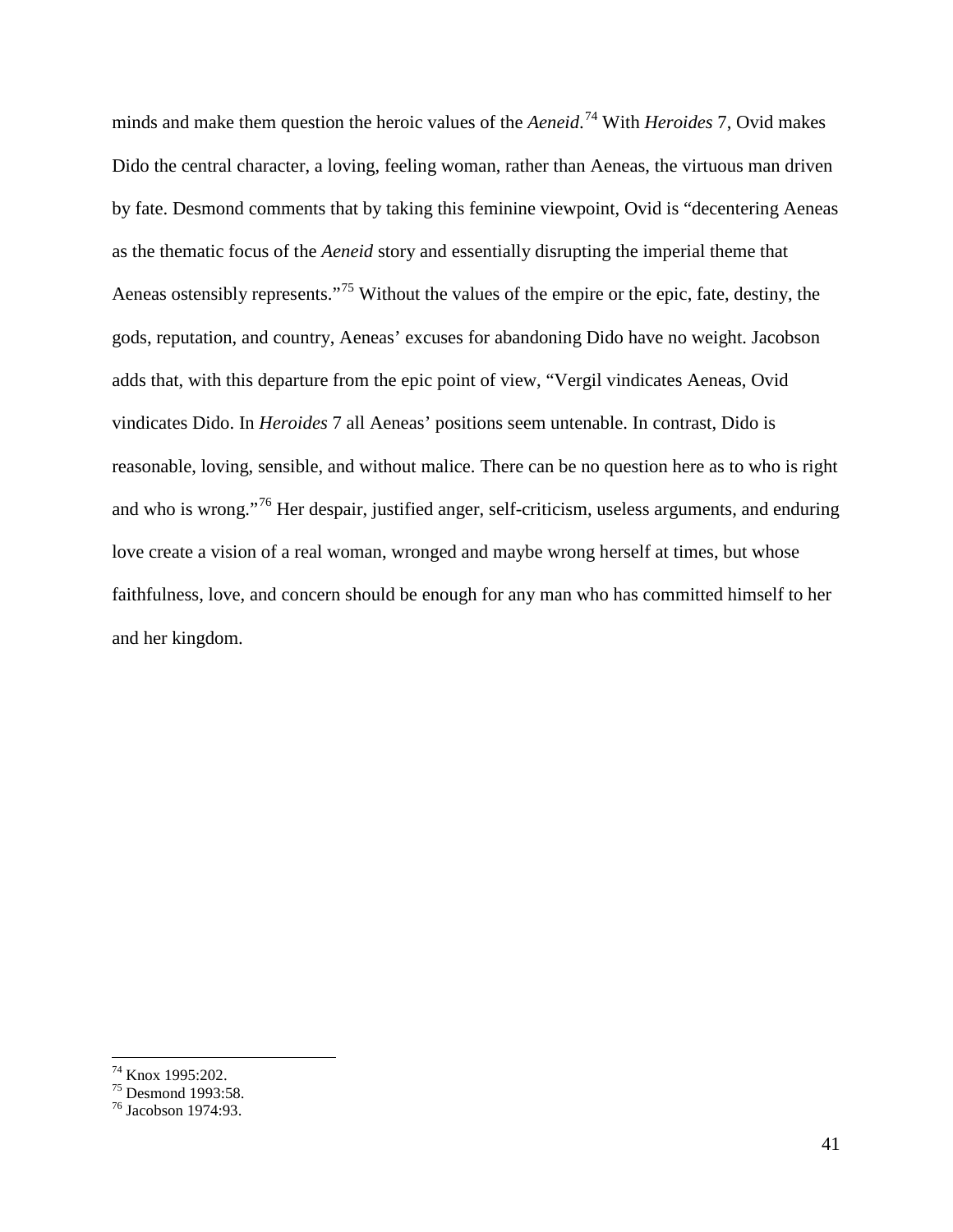#### *Heroides* 10: Ariadne's Voice

Ariadne was a princess of Crete, the daughter of King Minos and Pasiphae, who herself was the daughter of the god Helios. When Theseus went to Crete to kill the Minotaur, Ariadne's half-brother, Ariadne fell in love with him and gave him a ball of thread to lead him back out of the labyrinth. When Theseus had killed the Minotaur and found his way out of the maze, Ariadne left Crete with him, hoping to be his wife in Athens. They stopped for a night on the island of Dia, or Naxos, and when Ariadne woke in the morning, Theseus' ships were already sailing away, leaving Ariadne completely alone.<sup>[77](#page-42-0)</sup> Soon after Theseus abandoned her, Dionysus came to make Ariadne his immortal bride. There are other versions of Ariadne's story, but this is the one made famous by Catullus 64, a poem sharing enough characteristics with epic to be called an epyllion.

The story of Theseus and Ariadne is told in many places, but the one from which Ovid draws the most is Catullus' account.<sup>[78](#page-42-1)</sup> The stories are the same, as with Penelope's and Dido's letters, and the details are what make the Ariadne of the *Heroides* different from Catullus' Ariadne. Ariadne's situation is unique, not because she is abandoned by a man, but because he leaves her completely isolated, with no civilization, transport, or human beings in sight. This causes Ariadne to respond to her abandonment in a more original way. Unlike Penelope and Dido, and very unlike Catullus' Ariadne, Ovid's Ariadne does not focus on trying to earn back Theseus' love; she is focused on surviving and the possibility that she will not escape the island. She uses her letter to explain to Theseus the horror of being left completely alone, and she harshly scolds him, simply wanting him to come back so that she can join the world or so that he can bury her properly.

<span id="page-42-1"></span><span id="page-42-0"></span> $^{77}$  Spentzou 2003:xi.<br><sup>78</sup> Knox 1995:233, Jacobson 1974:213.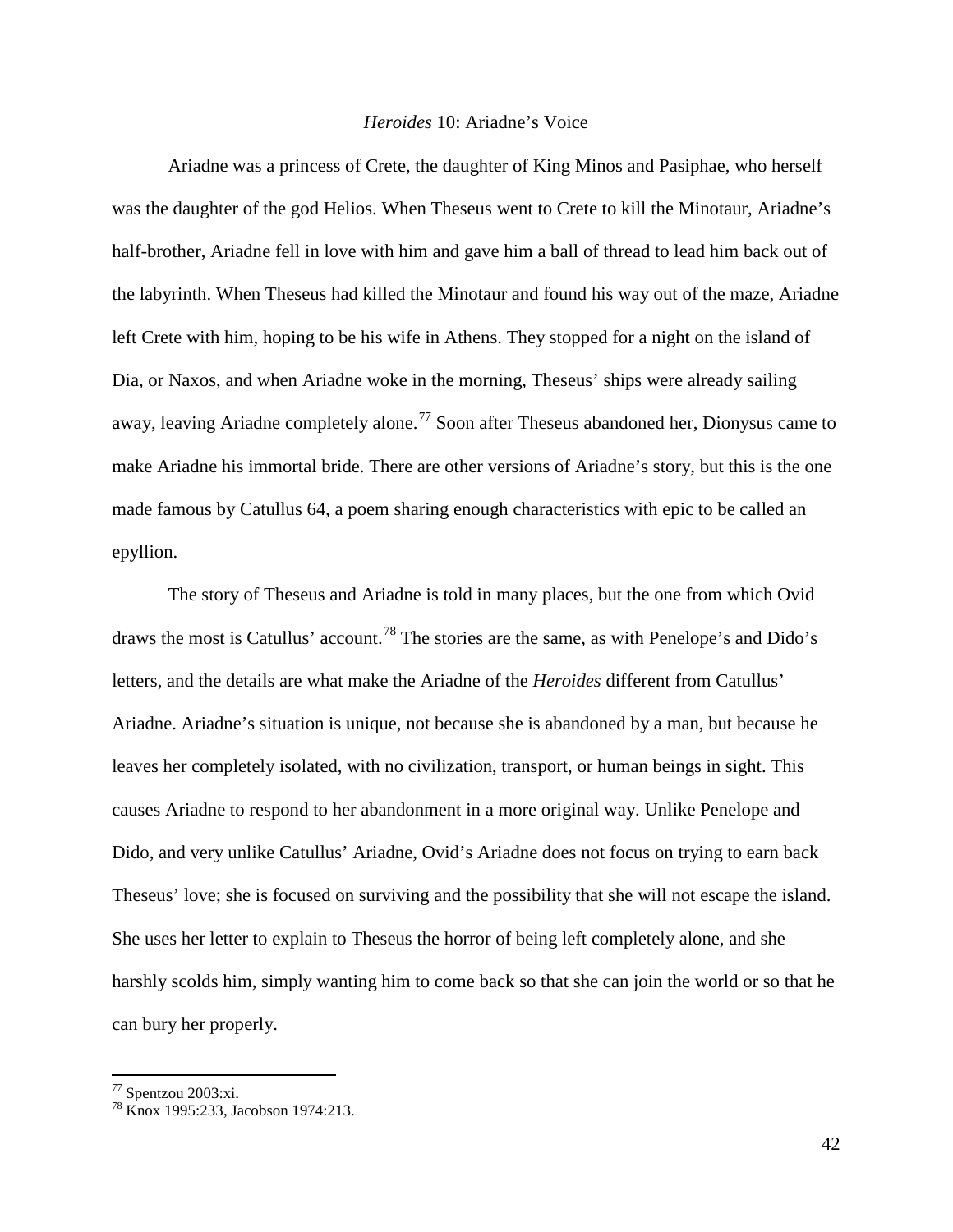Ariadne's angry first words in her letter compare Theseus to wild beasts, setting the tone for how she addresses Theseus throughout. To her, Theseus is a cold-hearted, scheming man who left her helpless on the island of Naxos. *Mitius inveni quam te genus omne ferarum;/credita non ulli quam tibi peius eram* (Ov. *Her*. 10.1-2). "Gentler than you I have found every race of wild beasts; to none of them could I so ill have trusted as to you." Theseus is worse than the savage animals, which draws a significant comparison because of Ariadne's later description of her fear of the animals on the island. Ariadne makes it clear that Theseus has no excuse for what he has done: he is wicked and cruel. *In quo me somnusque meus male prodidit et tu,/per facinus somnis insidiate meis* (Ov. *Her*. 10.5-6). "[The shore] on which my slumber, and you, so wretchedly betrayed me—you, who wickedly plotted against me as I slept." Later in the letter, she expounds on this cruelty, which she encounters everywhere now that she has been abandoned.

> Crudeles somni, quid me tenuistis inertem? Aut semel aeterna nocte premenda fui. Vos quoque crudeles, venti, nimiumque parati Flaminaque in lacrimas officiosa meas. Dextera crudelis, quae me fratremque necavit, Et data poscenti, nomen inane, fides! (Ov. *Her*. 10.111-116).

Ah, cruel slumbers, why did you hold me thus inert? Or, better had I been weighed down once for all by everlasting night. You, too, were cruel, O winds, and all too well prepared, and you breezes, eager to start my tears. Cruel the right hand that has brought me and my brother to our death, and cruel the pledge—an empty word—that you gave at my demand!

With Theseus gone, Ariadne must also place the blame for her abandonment and her loneliness on the inanimate things around her: sleep, wind, and breeze. The cruelty she has transferred from Theseus can be placed on no other person, because she is all alone. With no one to console her, alone on the unfeeling island, Ariadne can sense the hostility of nature.<sup>[79](#page-43-0)</sup> This transference of

<span id="page-43-0"></span> <sup>79</sup> Jacobson 1974:220.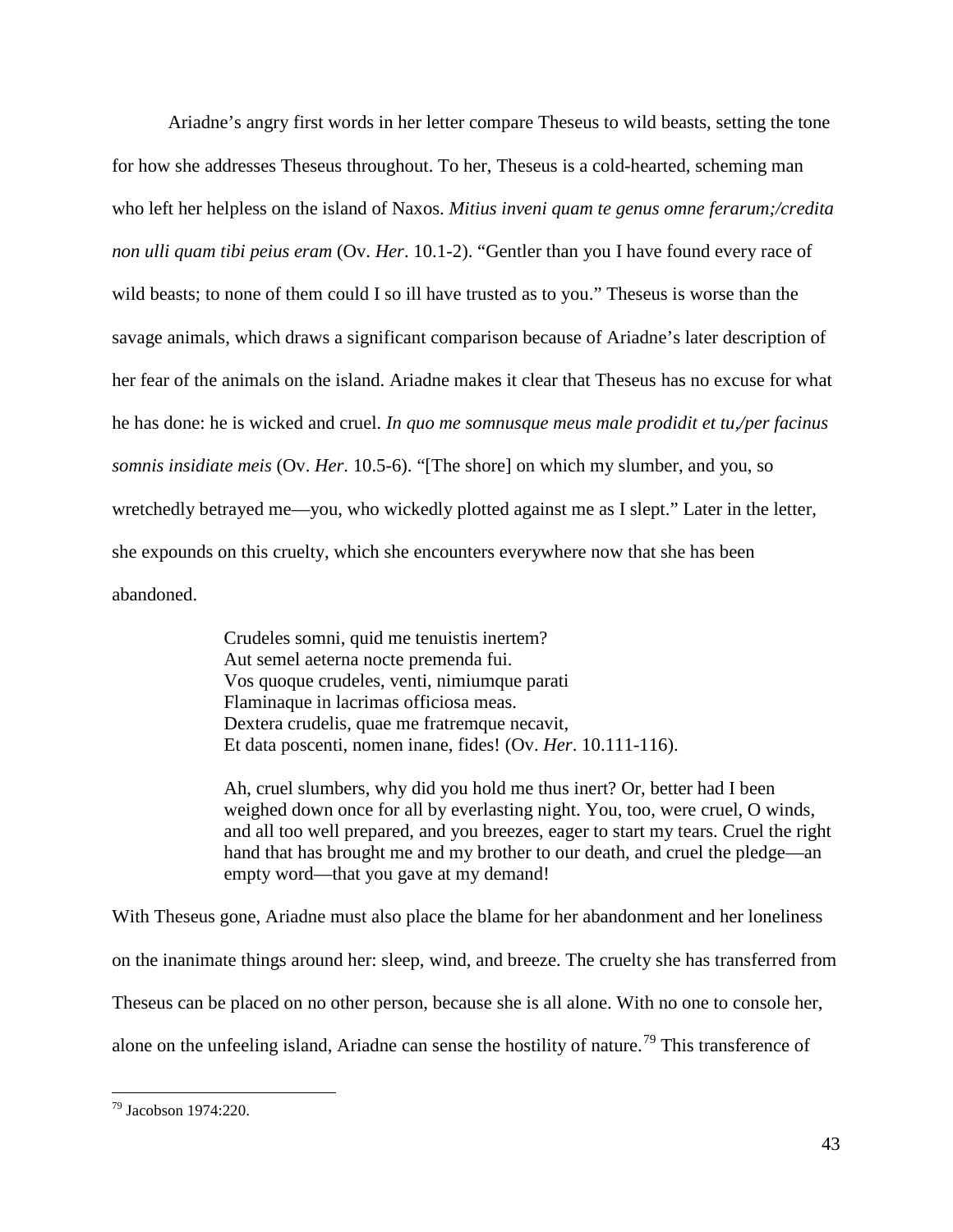Theseus' cruel nature to the natural elements continues throughout the letter: *ventis crudelibus*; *multa mihi terrae, multa minantur aquae* (Ov. *Her*. 10.29,94). Behind her anger and accusations, there is almost no evidence that Ariadne still loves Theseus, unlike Penelope and Dido who both continued to love their men.<sup>[80](#page-44-0)</sup> Ariadne seems to realize that her short-lived romance with Theseus is over, and she simply wants to be saved from the island, or to be buried properly. This contrasts with Catullus' version of Ariadne, who thinks only of Theseus once he has left her (Cat. 64.68-71). Whatever her feelings for Theseus besides anger, they are overshadowed in the moment by her fear and intense loneliness.

As she recounts to Theseus his crime, she dwells on her fear and isolation, which also give her cause to fear for her life. As she tells her side of the story to him, she slowly works up to the moment during which she discovered he was gone. First she writes about the songbirds, the peaceful moments when, half-asleep, she had not realized Theseus had gone. *Incertum vigilans a somno languida movi/Thesea prensuras semisupina manus—/nullus erat! Referoque manus iterumque retempto,/perque torum moveo bracchia—nullus erat!/excussere metus somnum; conterrita surgo* (Ov. *Her*. 10.9-13). "Half waking only, languid from sleep, I turned upon my side and put forth hands to clasp my Theseus—he was not there! I drew back my hands, a second time I made essay, and o'er the whole couch moved my arms—he was not there! Fear struck away my sleep; in terror I arose." Ariadne's account captures the instant, heart-chilling fear which she must have felt in those early sleepy moments. She reached out, hopeful and glad to wake to songbirds and Theseus by her side, but all she felt was empty air and cold sand. Jacobson adds to this, claiming "Her ineffectual grasping for Theseus is vividly presented in a long frustrated sentence in which *Thesea* appears early, but *manus* is delayed to the end, leaving

<span id="page-44-0"></span> <sup>80</sup> Jacobson 1974:226.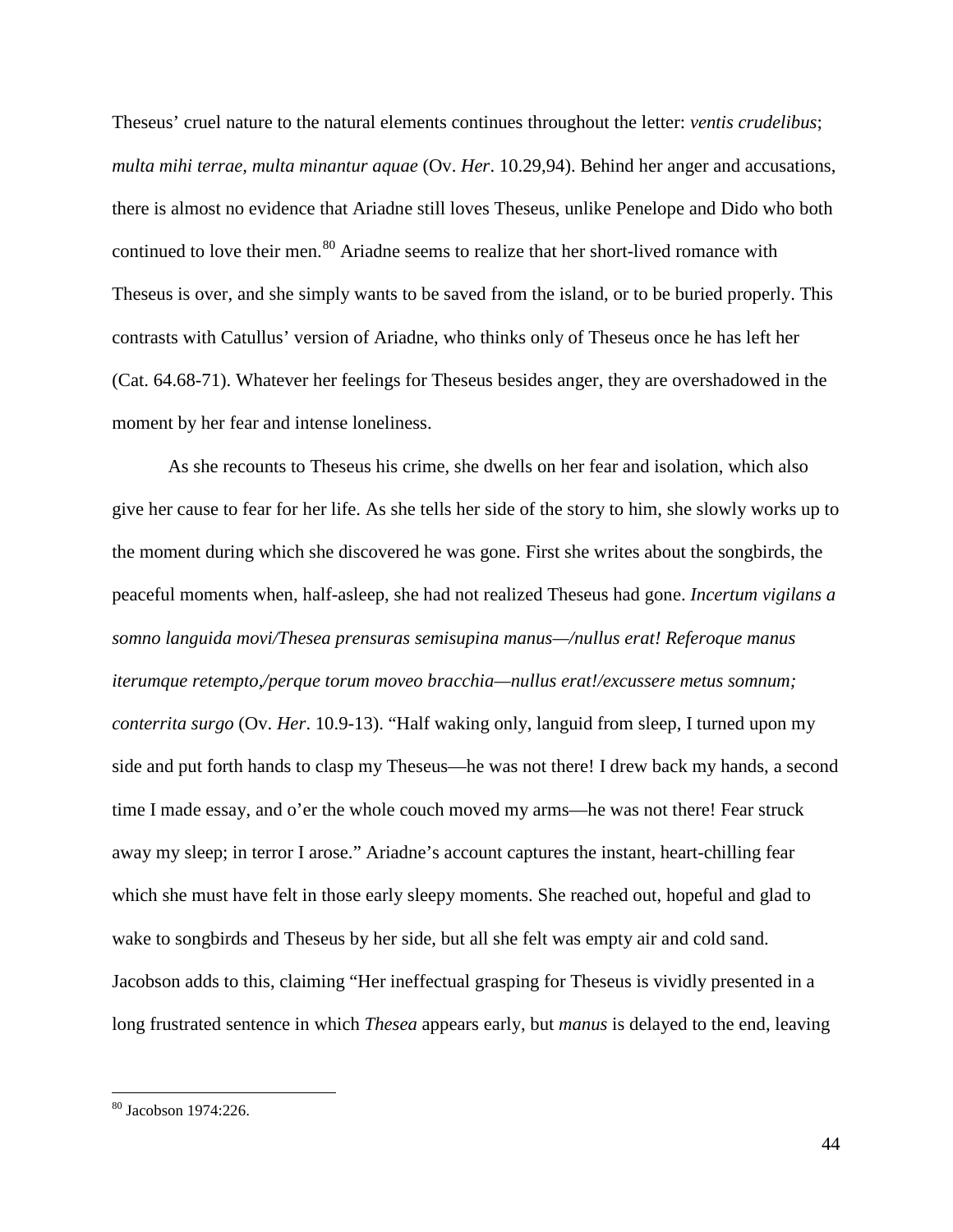us, like Ariadne, waiting and waiting for the outcome."<sup>[81](#page-45-0)</sup> Ariadne's storytelling is written in such a way to make the reader feel the panicked fear which she experienced firsthand. Another word Ariadne uses to describe her fear is *frigidior*, the same word which Penelope used to describe her fear. *Ut vidi haut dignam quae me vidisse putarem,/frigidior glacie semianimisque fui* (Ov. *Her*.

10.31-32). "As I looked on a sight methought I had not deserved to see, I grew colder than ice, and life half left my body." When she sees Theseus' ship sailing away, Ariadne goes numb and lifeless at the realization that she is all alone on a deserted island. The initial heart-stopping shock and numbness eventually give way to a different kind of fear, a fear of the horrible things she might meet on the island, a fear of her own death.

Ovid's Ariadne distinguishes herself from Catullus' Ariadne, who emphasizes her loneliness without Theseus, by emphasizing her fear and panic, particularly concerning the ways she could die.<sup>[82](#page-45-1)</sup>

> Occurrunt animo pereundi mille figurae, morsque minus poenae quam mora mortis habet. Iam iam venturos aut hac aut suspicor illac, qui lenient avido viscera dente, lupos. Quis scit an et fulvos tellus alat ista leones? forsitan et saevas tigridas insula habet. Et freta dicuntur magnas expellere phocas! Quis vetat et gladios per latus ire meum? (Ov. *Her*. 10.81-88).

There rush into my thought a thousand forms of perishing, and death holds less of dole for me than the delay of death. Each moment, now here, now there, I look to see wolves rush on me, to rend my vitals with their greedy fangs. Who knows but that this shore breeds, too, the tawny lion? Perchance the island harbours the savage tiger as well. They say, too, that the waters of the deep cast up the mighty seal! And who is to keep the swords of men from piercing my side?

These nearby dangers make Ariadne feel even more alone, and she cries out, shouting to Theseus

to get her off the island.

<span id="page-45-1"></span><span id="page-45-0"></span> $81 \overline{32}$  Jacobson 1974:219.<br> $82 \overline{1}$  Ferguson 1960:346.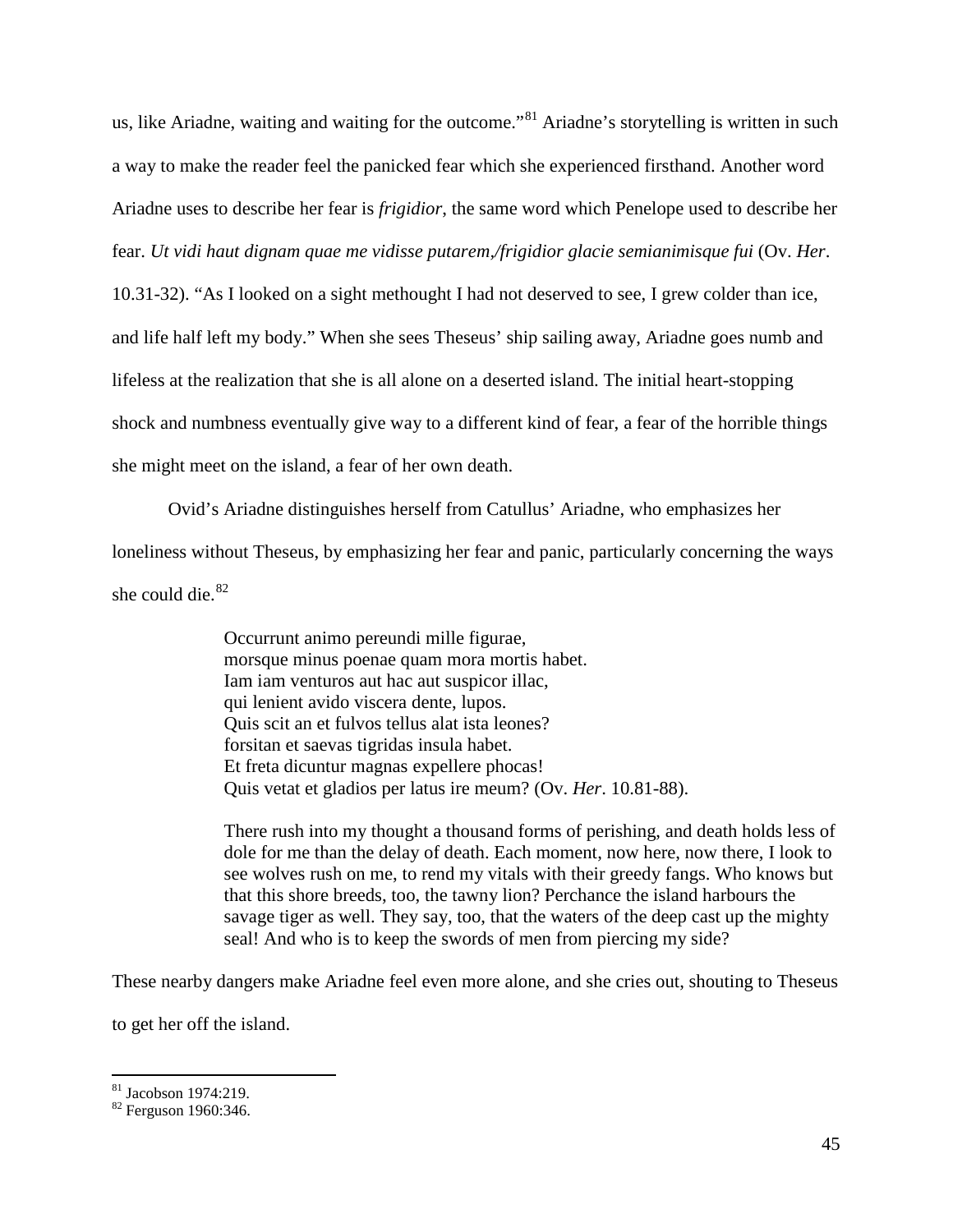As Ariadne's mind runs wild with fear, she tells Theseus all the possible ways she could die on the island, and she begins grieving for her impending end. From the beginning it was clear that Theseus would not return, and from the beginning Ariadne acts as if a mourner at her own funeral, beating her breasts and pulling her hair. *Protinus adductis sonuerunt pectora palmis,/utque erat e somno turbida, rapta coma est* (Ov. *Her*. 10.15-16). "Straight then my palms resounded upon my breasts, and I tore my hair, all disarrayed as it was from sleep." As soon as she gets up and realizes that Theseus is nowhere near, she becomes panicked and in distress she beats upon herself. Again in her letter she recounts to Theseus how she acted knowing that he had left her; she shouts his name, not with promises of love, but with a scolding.

> 'Quo fugis?' exclamo; 'scelerate revertere Theseu! flecte ratem! numerum non habet illa suum!' Haec ego; quod voci deerat, plangore replebam; verbera cum verbis mixta fuere meis (Ov. *Her*. 10.35-38).

'Where do you flee?' I cry aloud. 'Come back, O wicked Theseus! Turn about thy ship! She hath not all her crew!' Thus I did cry, and what my voice could not avail, I filled with beating of my breast; the blows I gave myself were mingled with my words.

Sometimes Ariadne is an excited mourner, and at other times she is lifeless and numb. She becomes "as much a stone myself as was the stone I sat upon." *Quamque lapis sedes, tam lapis ipsa fui* (Ov. *Her*. 10.50). She also describes herself as *frigida* and *semianimis*, feelings not caused by losing Theseus' love, but by losing her place on his ship and being left to die alone.<sup>[83](#page-46-0)</sup>

Ariadne's complete isolation is what makes Theseus' abandonment that much more horrible, and Ariadne makes it clear in her letter that she has never felt more alone. Ovid's Ariadne uses the word *sola* to describe herself, and the placement of the words in each line add to the descriptions. "After a succession of plurals (*lumina*, *vela*, *diffuses capillis*), we are struck

<span id="page-46-0"></span> <sup>83</sup> Ov. *Her*. 10.49,32.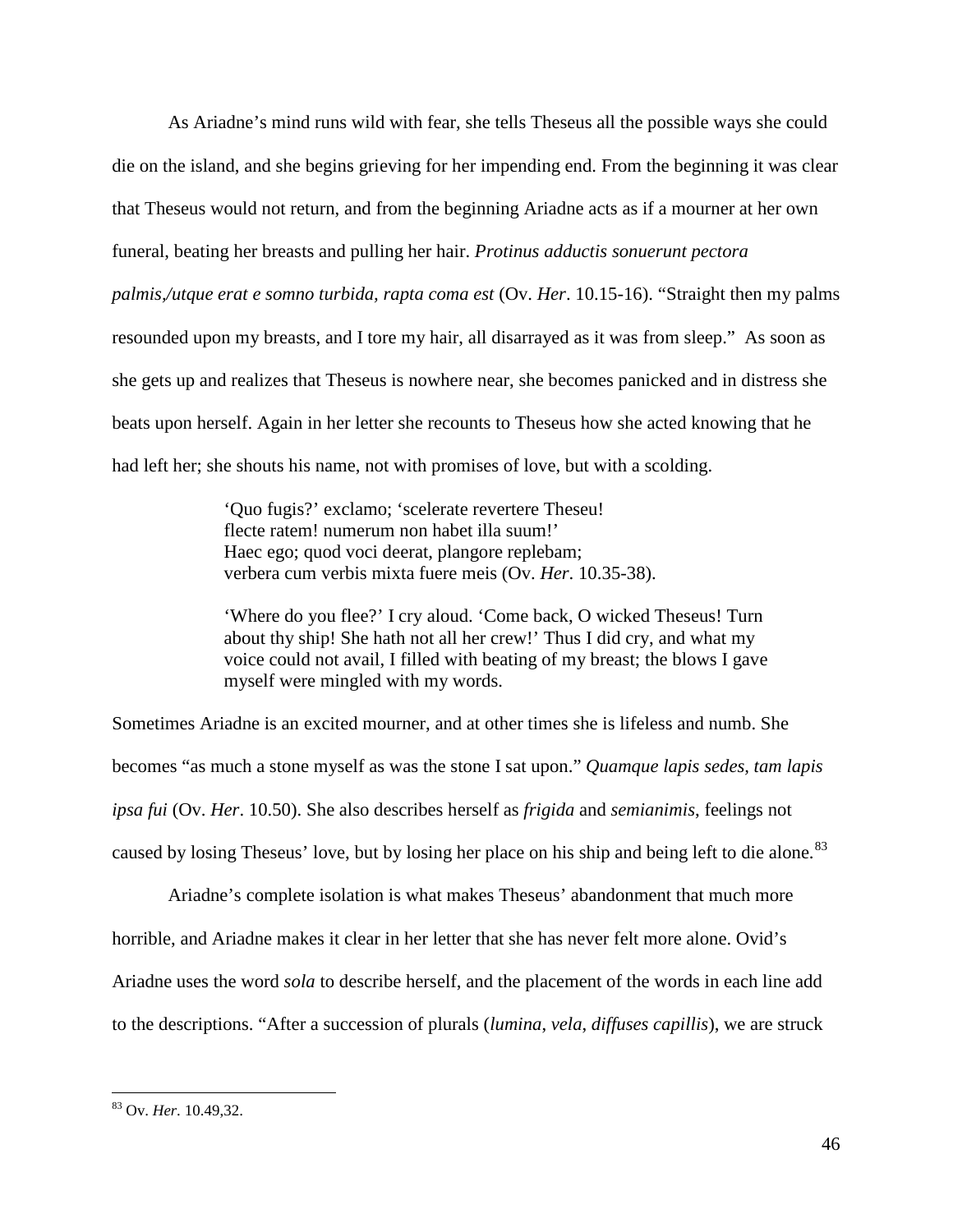by the singular *sola*, which isolates Ariadne within a circle of multiplicity."[84](#page-47-0) Besides *sola*, Ariadne also uses the words *vacat*, *nusquam*, and *exul*, all of which emphasize the emptiness around her, and that she has no place to call home.<sup>[85](#page-47-1)</sup> Ariadne has not only lost her lover, as Penelope and Dido did, and she has not only been separated from her family, like other heroines of Ovid's *Heroides*, but she has also lost any contact with human beings or civilization.<sup>[86](#page-47-2)</sup>

In Catullus' poem, the story of Theseus and Ariadne ends with the readers' knowledge that Dionysus will rescue Ariadne (Cat. 64.251-253). Although this does not justify Theseus' abandonment, it lessens the readers' sympathy for Ariadne. *Heroides* 10 ends with Ariadne still in a panic, telling Theseus to come back and give her a proper burial. *Flecte ratem, Theseu, versoque relabere vento!/si prius occidero, tu tamen ossa feres!* (Ov. *Her*. 10.151-152). "Turn about your ship, reverse your sail, glide swiftly back to me! If I have died before you come, 'twill yet be you who bear away my bones!" Neither Ariadne nor the readers are assured at the end of this letter that it will turn out well for the princess, and so the readers have a clearer insight into Ariadne's fear and worry. This complete, chilling isolation is what marks Ariadne's story, and the way which Ovid's Ariadne reacts to her sudden and complete abandonment is how she distinguishes herself from Catullus' Ariadne.

In *Heroides* 10, the point of Ariadne's letter to Theseus is to convey her complete solitude to him, in hopes that he will have pity and come back either to take her away or to bury her properly. This is how Ovid's Ariadne differs from Catullus'. Ariadne of the *Heroides* has no time to focus on the loss of Theseus' love, and in the face of her overwhelming isolation, his love seems to be one of the last things on her mind. In Catullus' version of Ariadne's abandonment, on the other hand, Ariadne's only thoughts are for Theseus and the fact that she is without him.

<span id="page-47-1"></span><span id="page-47-0"></span><sup>&</sup>lt;sup>84</sup> Bolton 1994:47.<br><sup>85</sup> Ov. *Her*. 10.59,61,66.<br><sup>86</sup> Bolton 1994:45.

<span id="page-47-2"></span>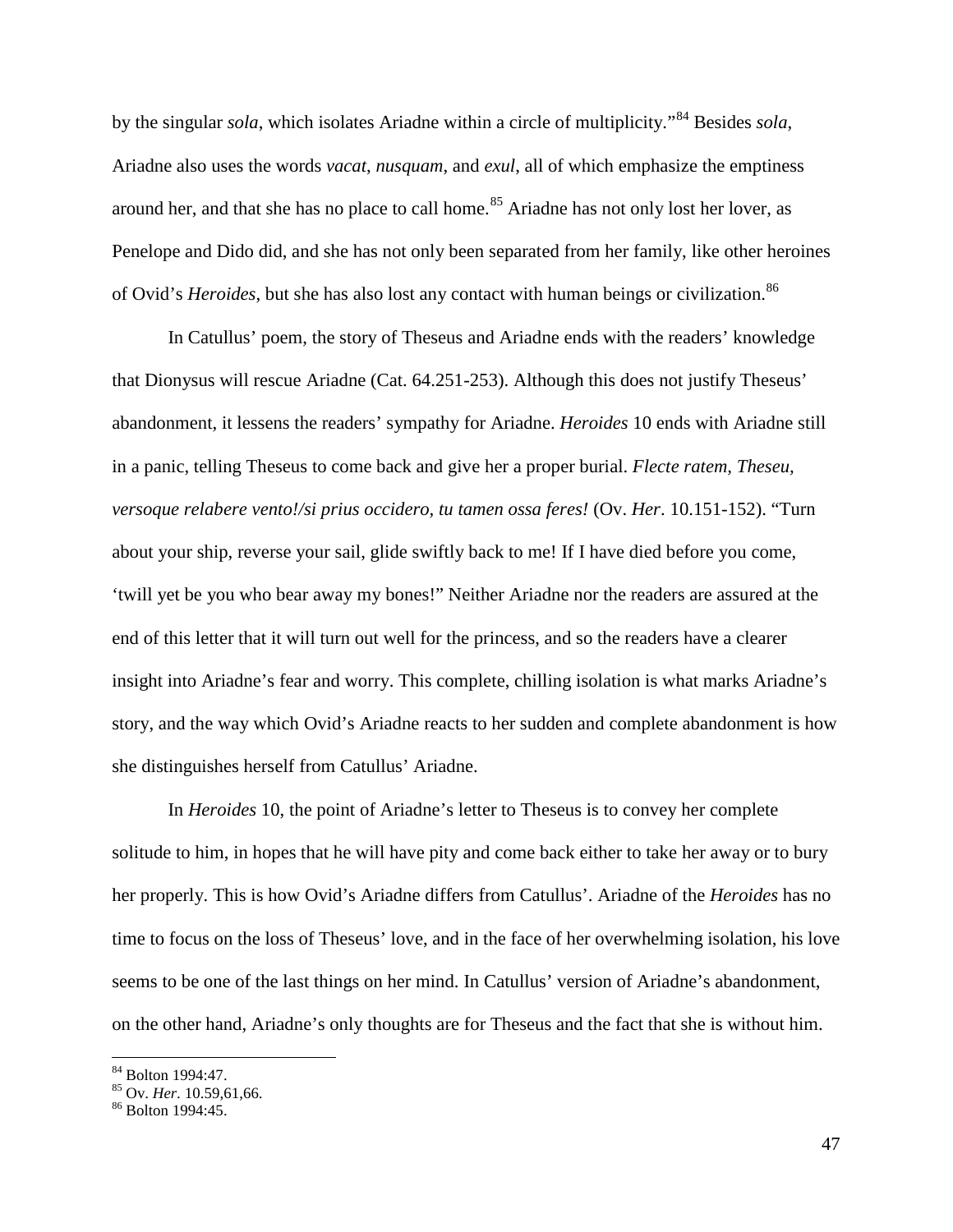*Sed neque tum mitrae neque tum fluitantis amictus*/*illa vicem curans toto ex te pectore,* 

*Theseu,/toto animo, tota pendebat perdita mente* (Cat. 64.68-70). "Not that she noticed the headband or the veil floating beside her, for it was you that she thought of, Theseus: the wretched girl clung to you in complete desperation!"<sup>[87](#page-48-0)</sup> While Catullus' Ariadne would do anything to reunite with Theseus, even to the point of becoming his servant, Ovid's Ariadne does not ask for love or a relationship of any kind.<sup>[88](#page-48-1)</sup> In Catullus' poem, Ariadne exclaims, *at tamen in vestras potuisti ducere sedes,/quae tibi iucundo famularer serva labore,/candida permulcens liquidis vestigia lymphis/purpureave tuum consternens veste cubile* (Cat. 64.160-163).

"Nevertheless you could have brought me into your palace as a servant, whose pleasure it would have been to humbly attend you, bathing your white feet in clear water and laying the purple coverlet out in your chamber." In the *Heroides*, Ariadne refutes this desperate plea; the last thing she wants is to be a slave.

> Tantum ne religer dura captiva catena, neve traham serva grandia pensa manu, cui pater est Minos, cui mater filia Phoebi, quodque magis memini, quae tibi pacta fui! (Ov. *Her*. 10.89-92).

But I care not, if I am but not left captive in hard bonds, and not compelled to spin the long task with servile hand—I, whose father is Minos, whose mother the child of Phoebus, and who—what memory holds more close—was promised bride to you!

Ariadne's pride in her parents and her family stops her from stooping to beg Theseus to be his slave. Ariadne is alone, and afraid, but she remembers being a princess.

Ovid's Ariadne does not think of herself only as an innocent, passive victim; she is a

princess, and she is an acting character. Where Catullus' Ariadne is purely a victim, Ovid's

<span id="page-48-0"></span> <sup>87</sup> Catullus 64 is translated by Charles Martin. 1979. *The Poems of Catullus*. Baltimore: Johns Hopkins University Press.

<span id="page-48-1"></span><sup>88</sup> Jacobson 1974:225-226.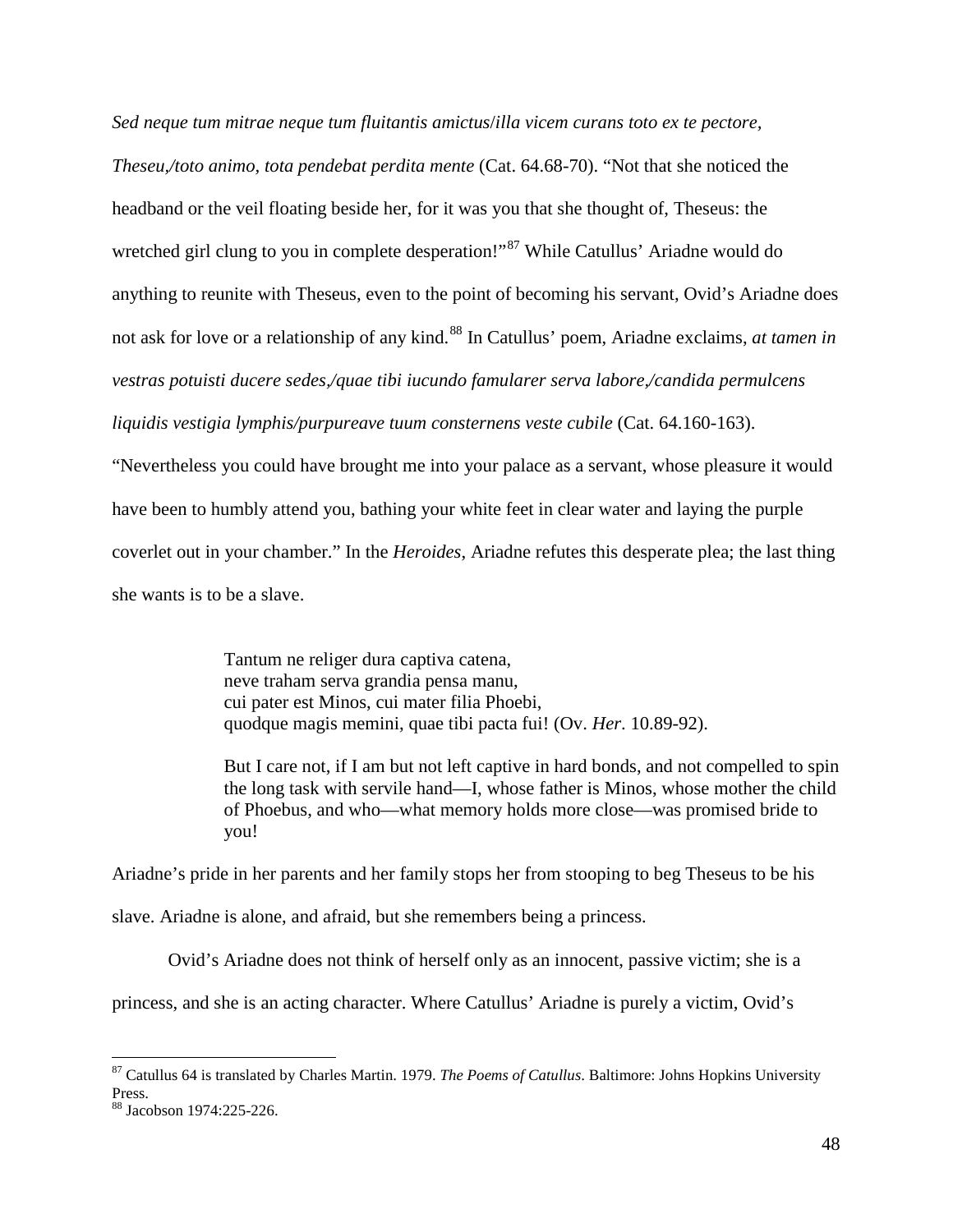Ariadne claims credit for part of Theseus' success and she feels guilty for her part.<sup>[89](#page-49-0)</sup> In Catullus, on the other hand, Ariadne shows no sign of guilt, and she is not implicated in either her family's betrayal or Theseus' success.[90](#page-49-1) In the *Heroides*, she actively takes part, and her emotions reflect that.

As Ovid writes Ariadne's letter to Theseus from her point of view, she becomes a real woman, not just a character who cries over lost love. Ovid's Ariadne feels the weight of her loneliness, and she takes credit for her part which got her there. The Ariadne of the *Heroides* is not like most of the other heroines, because she does not seem to want to reunite with Theseus, but Ariadne's letter is a good example of how Ovid can twist a well-known myth by letting the woman of the story tell it.

 <sup>89</sup> Ov. *Her*. 10.69-72.

<span id="page-49-1"></span><span id="page-49-0"></span><sup>&</sup>lt;sup>90</sup> Jacobson 1974:225.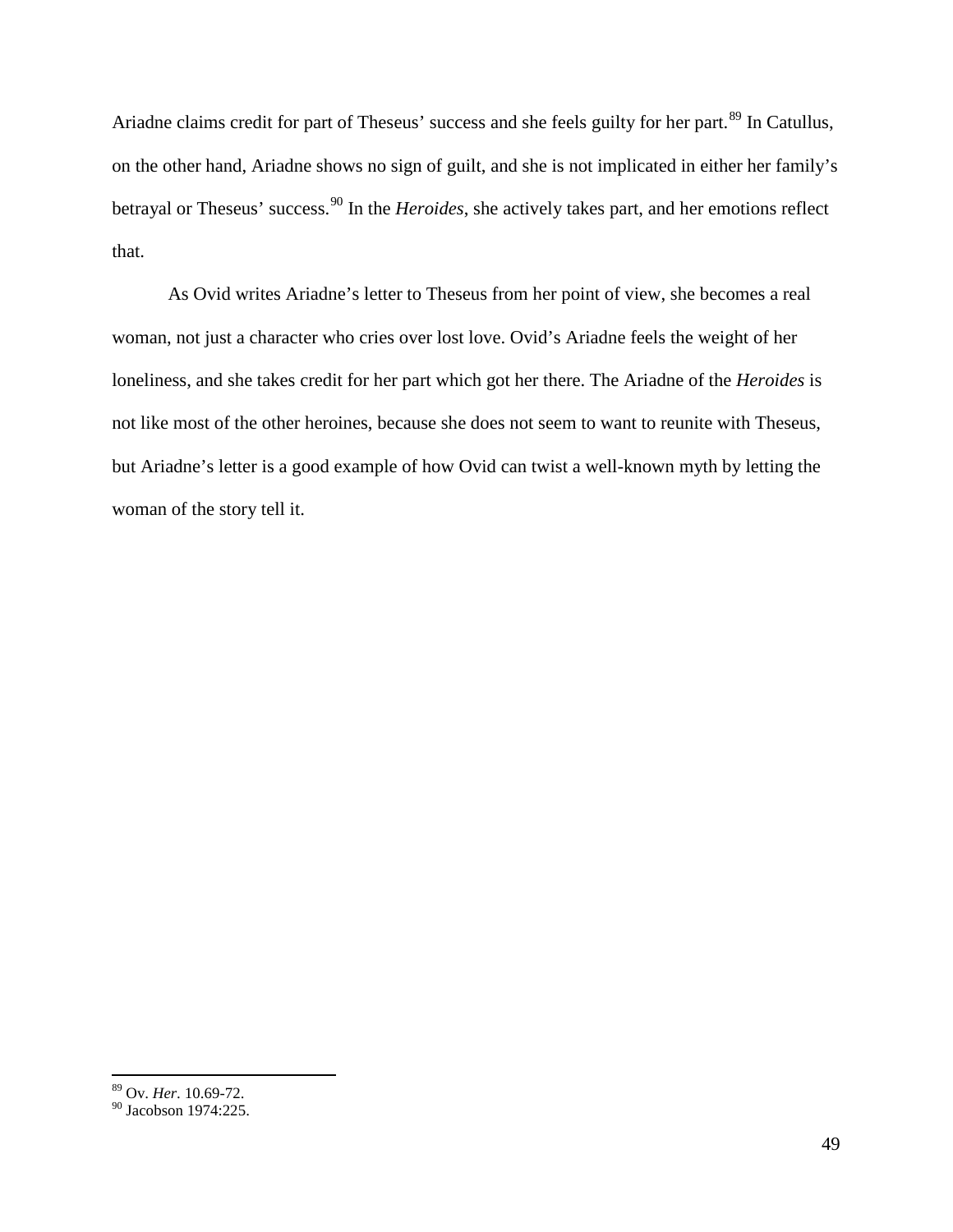#### **Conclusion**

Heroines in traditional myths normally do not get to tell their side of the story. Readers may try to understand the women from the narrator's perspective, but the women are almost never the focus of the work. In his *Heroides*, Ovid gives the women a chance to write to their lovers, and to the readers, and to share their true feelings—their anger, their love, their fear, their loneliness, and more. The range of emotions, the passivity, and the concern for family all identify the voices in the *Heroides* as feminine, but it is the details which make each of the women unique.

Ovid's characterizations of these women through their letters are accurate descriptions of how these women could have reacted in their situations. His Penelope is no longer simply the paragon of faithfulness or an epic wife; along with being faithful and worrying about Odysseus, she accuses him and questions his delay. Ovid's Dido gets angry at Aeneas' abandonment, but she shows a softer side than her epic counterpart when she voices her love for Aeneas and shows concern for his and his son's safety. She is not the fearsome queen who justifies Rome's later war with the Carthaginians; she is a loving woman who does not deserve to be abandoned for the sake of fate and destiny. His Ariadne experiences a fear not completely touched upon in Catullus' rendition of the story, and because of her fear all thoughts of love for Theseus are driven away. These women and others of the *Heroides* get to tell the stories from their point of view, without the heroic values and omniscient narrators refuting or belittling their feelings and experiences. The format of the letter and the way Ovid changes slight details of the original stories enhance the characterizations of the women, and even though Ovid is a man, he shows insight and sympathy when he gives these women their voices. With his *Heroides*, Ovid gives readers insight into the possible thoughts and reactions of mythical women to their abandonment,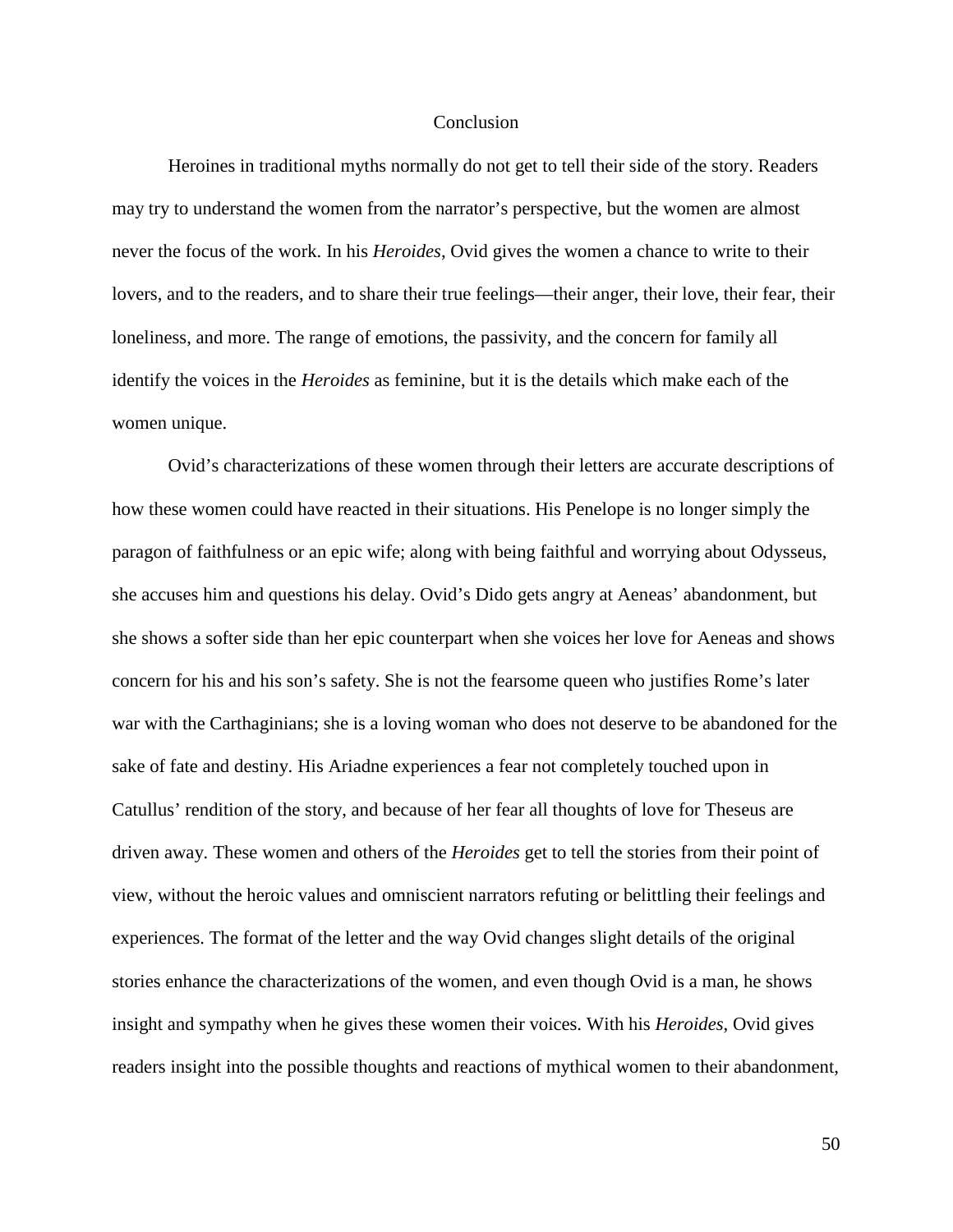and he gives all of the heroines realistic voices which allow the readers to finally know the women of the myths and to understand their feelings, thoughts, and motives.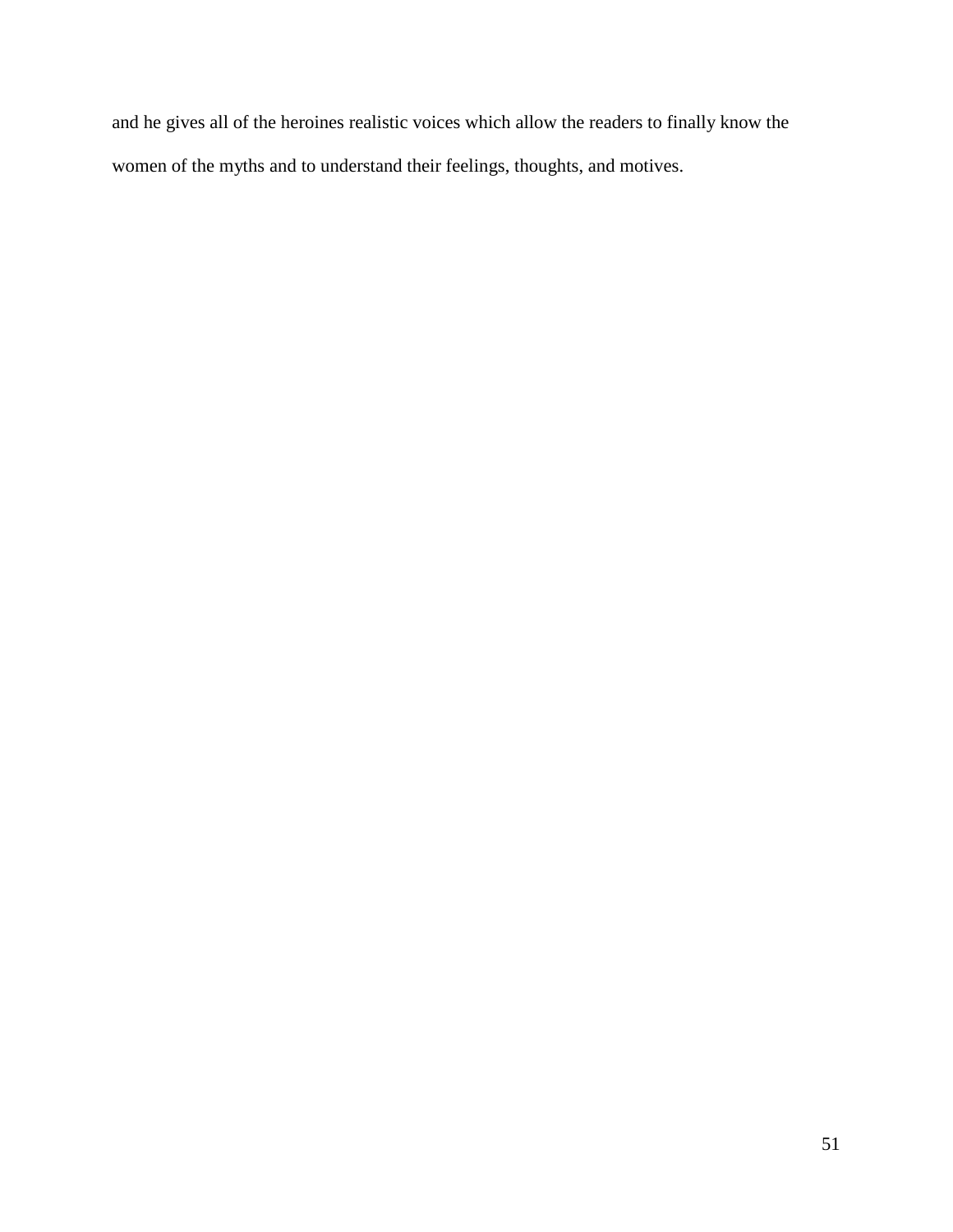#### Bibliography

- Alexiou, Margaret. 2002. *The Ritual Lament in Greek Tradition*. 2nd ed. Lanham: Rowman and Littlefield.
- Baca, A.R. 1969. "Ovid's Claim to Originality and *Heroides* I." *TAPhA* 100:1-10.
- Bolton, M. Catherine. 1994. "The Isolating Effect of Sola in *Heroides* 10." *Phoenix* 48:42-50.
- Bradley, Edward. 1969. "Ovid *Heroides* V: Reality and Illusion." *The Classical Journal* 64:158- 162.
- Clarke, Michael. 2004. "Manhood and Heroism." *The Cambridge Companion to Homer*. Ed. Robert Fowler. New York: Cambridge University Press.
- Currie, H. MacL. 1964. "Ovid's Personality." *The Classical Journal* 59.4:145-155.
- Desmond, Marilynn. 1993. "When Dido Reads Vergil: Gender and Intertextuality in Ovid's *Heroides* 7." *Helios* 20:56-68.
- Farrell, Joseph. 1998. "Reading and Writing the *Heroides*." *Harvard Studies in Classical Philology* 98:307-338.
- Felson, Nancy and Laura Slatkin. 2004. "Gender and Homeric Epic." *The Cambridge Companion to Homer*. Ed. Robert Fowler. New York: Cambridge University Press.
- Ferguson, John. 1960. "Catullus and Ovid." *American Journal of Philology* 81.4:337-357.
- Fränkel, Hermann. 1956. *Ovid: A Poet between Two Worlds*. Berkeley: University of California Press.
- Green, Peter, trans. 1982. *The Erotic Poems*. New York: Penguin Books.
- Haley, Lucille. 1924. "The Feminine Complex in the Heroides." *The Classical Journal* 20:15- 25.